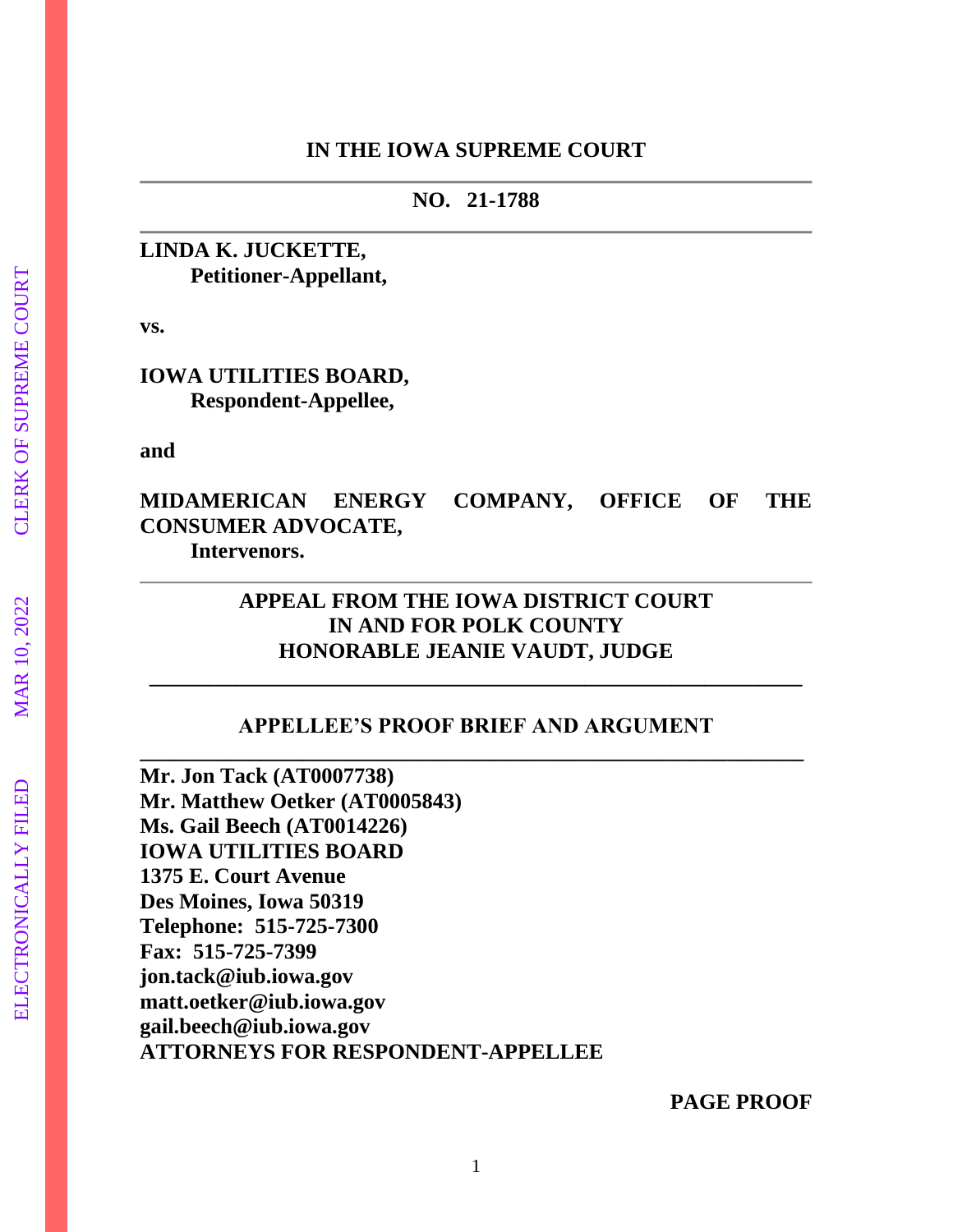# **TABLE OF CONTENTS**

| Issue I – The Iowa Utilities Board's Determination that the East<br>Segment Meets all Statutory Prerequisites for the Issuance of an<br>Electric Transmission Line Franchise is Supported by the Evidence<br>Issue II – Iowa Code Section 306.46 Appears to Provide |  |
|---------------------------------------------------------------------------------------------------------------------------------------------------------------------------------------------------------------------------------------------------------------------|--|
| MidAmerican Energy Company the Right to Install Utility Facilities<br>in the Road Right-of-Way Adjoining Appellant Linda Juckette's                                                                                                                                 |  |
|                                                                                                                                                                                                                                                                     |  |
|                                                                                                                                                                                                                                                                     |  |
|                                                                                                                                                                                                                                                                     |  |
|                                                                                                                                                                                                                                                                     |  |
|                                                                                                                                                                                                                                                                     |  |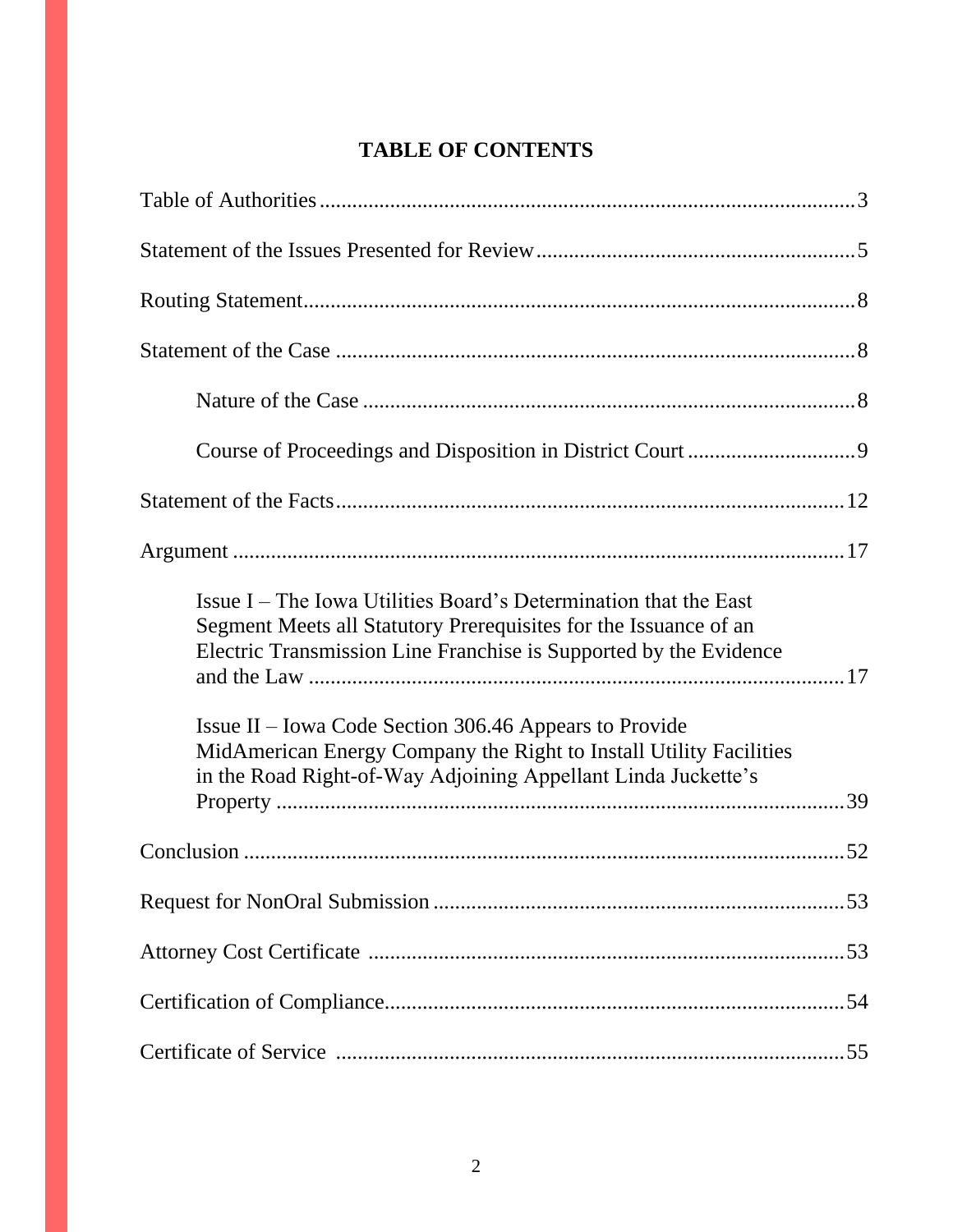# **TABLE OF AUTHORITIES**

# **Case Law:**

| ABC Disposal Sys., Inc. v. Department of Nat'l Res., 681 N.W.2d 596              |
|----------------------------------------------------------------------------------|
|                                                                                  |
|                                                                                  |
|                                                                                  |
| Berner v. Interstate Power Co., 244 Iowa 298, 57 N.W.2d 55                       |
|                                                                                  |
| Bormann v. Board of Supr's In & For Kossuth Cty., 584 N.W.2d 309 (Iowa           |
| 49                                                                               |
| Bradley v. Iowa Dep't of Commerce, No. 01-0646, 2002 WL 31882863                 |
|                                                                                  |
| Brakke v. Iowa Dep't of Nat'l Res., 897 N.W.2d 522 (Iowa 2017)40, 42             |
| Broadlawns Med. Ctr. v. Sanders, 792 N.W.2d 302 (Iowa 2010) 18                   |
|                                                                                  |
|                                                                                  |
| City of Coralville v. Iowa Utilities Bd., 750 N.W.2d 523 (Iowa 2008)39           |
|                                                                                  |
| Evercom Sys. Inc. v. Iowa Utilities Bd., 805 N.W.2d 758 (Iowa 2011) 19           |
| Fischer v. Iowa State Commerce Comm'n, 368 N.W.2d 88 (Iowa 1985)32               |
| Hills & Dales Child Dev. Ctr. v. Iowa Dep't of Ed., 968 N.W.2d 238               |
|                                                                                  |
| Honomichi v. Valley View Swine, LLC, 914 N.W.2d 223 (Iowa 2018)51                |
|                                                                                  |
| Iowa Ass'n of Bus. & Indus. v. City of Waterloo, 961 N.W.2d 465 (Iowa            |
| 38                                                                               |
| Iowa Ins. Institute v. Core Group of Iowa Ass'n for Justice, 867 N.W.2d 58       |
|                                                                                  |
| Keokuk Junction Ry. Co. v. IES Indust., Inc., 618 N.W.2d 352                     |
|                                                                                  |
| Kingsway Cathedral v. Iowa Dep't of Trans., 711 N.W.2d 6 (Iowa 2006)  49         |
| Lowe's Home Centers, LLC v. Iowa Dep't of Rev., 921 N.W.2d 38                    |
| (Iowa 2018)<br>.39                                                               |
|                                                                                  |
|                                                                                  |
| NextEra Energy Resources, LLC v. Iowa Utilities Bd., 815 N.W.2d 30               |
|                                                                                  |
| (Iowa $2012$ )<br>Race v. Iowa Elec. Light & Power Co., 257 Iowa 701, 134 N.W.2d |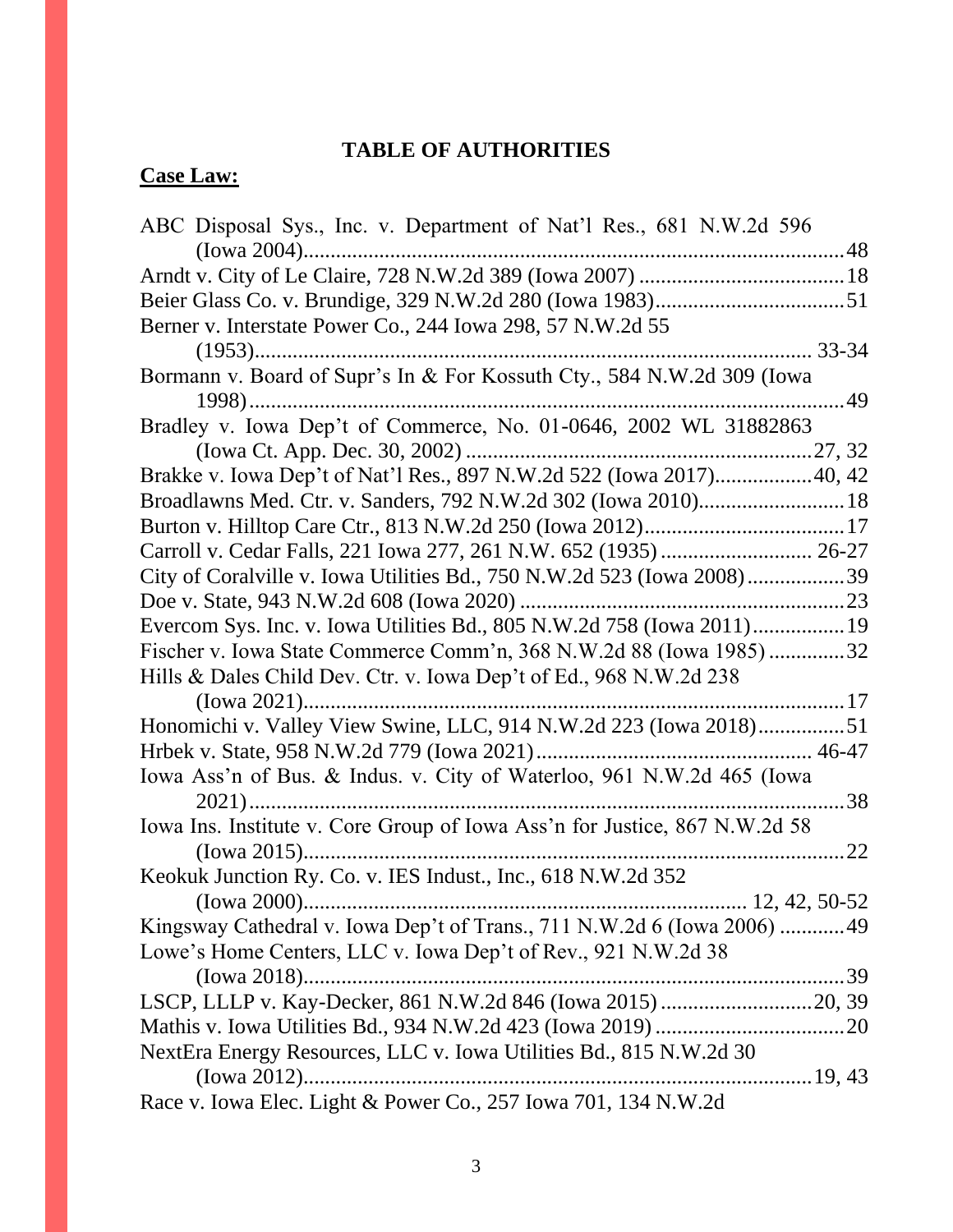| Renda v. Iowa Civil Rights Comm'n, 784 N.W.2d 8 (Iowa 2010) 19, 43      |  |
|-------------------------------------------------------------------------|--|
|                                                                         |  |
| S.E. Iowa Coop. Elec. Ass'n v. Iowa Utilities Bd., 633 N.W.2d 814       |  |
|                                                                         |  |
|                                                                         |  |
| Soo Line R. Co. v. Iowa Dep't of Transp., 521 N.W.2d 685 (Iowa 1994) 43 |  |
|                                                                         |  |
|                                                                         |  |
|                                                                         |  |

# **Statutes:**

# **Other Authorities:**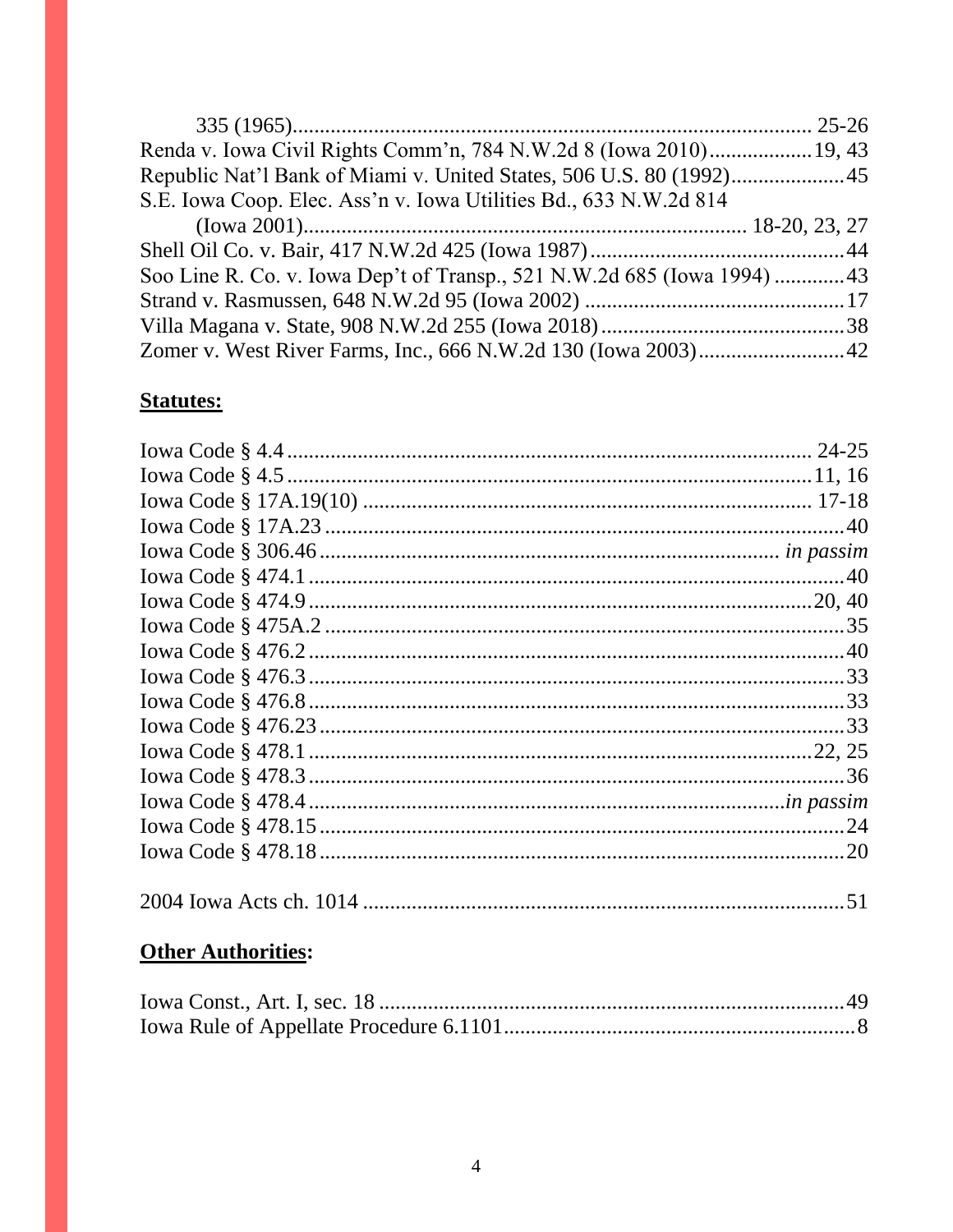#### **STATEMENT OF THE ISSUES PRESENTED FOR REVIEW**

**I. Whether the Iowa Utilities Board's finding that a proposed MidAmerican Energy Company's electric transmission line segment that adjoins Appellant Linda Juckette's property is necessary to serve a public use under Iowa Code section 478.4 is supported by substantial evidence.**

### **Authorities**

Arndt v. City of Le Claire, 728 N.W.2d 389 (Iowa 2007)

- Berner v. Interstate Power Co., 244 Iowa 298, 57 N.W.2d 55 (1953)
- Bradley v. Iowa Department of Commerce, No. 01-0646, 2002 WL 31882863 (Iowa Ct. App. Dec. 30, 2002)
- Broadlawns Medical Center v. Sanders, 792 N.W.2d 302 (Iowa 2010)
- Burton v. Hilltop Care Center, 813 N.W.2d 250 (Iowa 2012)
- Carroll v. Cedar Falls, 221 Iowa 277, 261 N.W. 652 (1935)
- Doe v. State, 943 N.W.2d 608 (Iowa 2020)
- Evercom Systems, Inc. v. Iowa Utilities Board, 805 N.W.2d 758 (Iowa 2011)
- Fischer v. Iowa State Commerce Commission, 368 N.W.2d 88 (Iowa 1985)
- Hills & Dales Child Development Center v. Iowa Department of Education, 968 N.W.2d 238 (Iowa 2021)
- Iowa Association of Business and Industry v. City of Waterloo, 961 N.W.2d 465 (Iowa 2021)
- Iowa Insurance Institute v. Core Group of Iowa Association for Justice, 867 N.W.2d 58 (Iowa 2015)

LSCP, LLLP v. Kay-Decker, 861 N.W.2d 846 (Iowa 2015)

Mathis v. Iowa Utilities Board, 934 N.W.2d 423 (Iowa 2019)

- NextEra Energy Resources, LLC v. Iowa Utilities Board, 815 N.W.2d 30 (Iowa 2012)
- Race v. Iowa Electric Light and Power Co., 257 Iowa 701, 134 N.W.2d 335 (1965)
- Renda v. Iowa Civil Rights Commission, 784 N.W.2d 8 (Iowa 2010)
- S.E. Iowa Cooperative Electric Association v. Iowa Utilities Board, 633 N.W.2d 814 (Iowa 2001)

Villa Magana v. State, 908 N.W.2d 255 (Iowa 2018)

Iowa Code section 4.4(2) Iowa Code section 17A.19(10)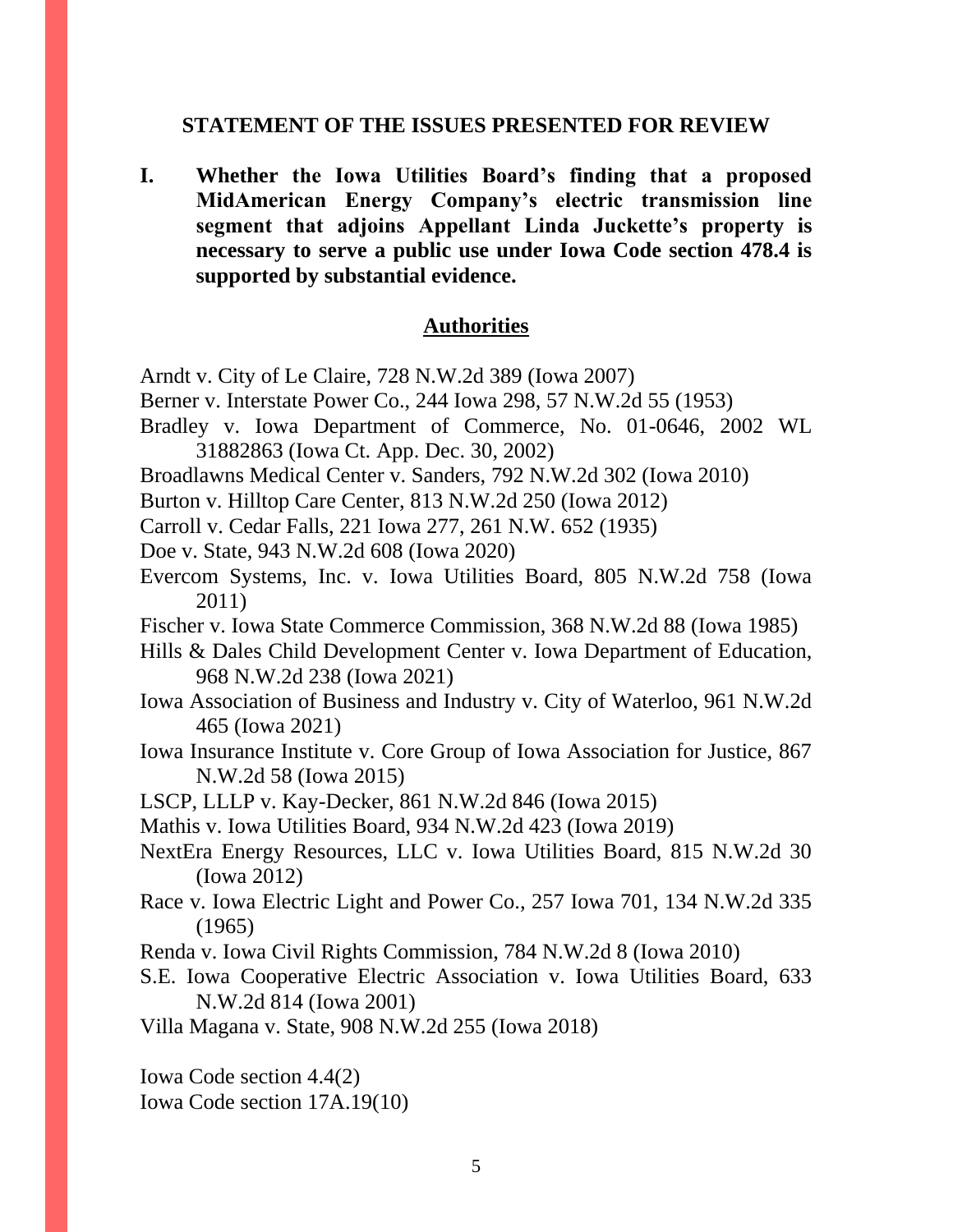Iowa Code section 474.9 Iowa Code section 475A.2 Iowa Code section 476.3 Iowa Code section 476.6 Iowa Code section 476.8 Iowa Code section 476.32 Iowa Code section 478.1 Iowa Code section 478.3 Iowa Code section 478.4 Iowa Code section 478.15 Iowa Code section 478.18(1)

# **II. Whether Iowa Code section 306.46 provides MidAmerican Energy Company the right to install utility facilities in the road right-of-way adjoining Appellant Linda Juckette's property.**

# **Authorities**

| ABC Disposal System, Inc. v. Department of Natural Resources, 681                         |
|-------------------------------------------------------------------------------------------|
| N.W.2d 596 (Iowa 2004)                                                                    |
| Beier Glass Co. v. Brundige, 329 N.W.2d 280 (Iowa 1983)                                   |
| Bormann v. Board of Supervisors for Kossuth County, 584 N.W.2df 309                       |
| (Iowa 1998).                                                                              |
| Brakke v. Iowa Department of Natural Resources, 897 N.W.2d 522 (Iowa<br>2017)             |
| City of Coralville v. Iowa Utilities Board, 750 N.W.2d 523 (Iowa 2008)                    |
| Honomichi v. Valley View Swine, LLC, 914 N.W.2d 223 (Iowa 2018)                           |
| Hrbek v. State, 958 N.W.2d 779 (Iowa 2021)                                                |
| Keokuk Junction Ry. Co. v. IES Industries, Inc., 618 N.W.2d 352 (Iowa<br>2000)            |
| Kingsway Cathedral v. Iowa Department of Transportation, 711 N.W.2d 6<br>(Iowa 2006)      |
| Lowe's Home Centers, LLC v. Iowa Department of Revenue, 921 N.W.2d<br>38 (Iowa 2018)      |
| LSCP, LLLP v. Kay-Decker, 861 N.W.2d 846 (Iowa 2015)                                      |
| NextEra Energy Resources, LLC v. Iowa Utilities Board, 815 N.W.2d 30<br>$($ Iowa 2012 $)$ |
| Republic National Bank of Miami v. United States, 506 U.S. 80 (1992)                      |
| Renda v. Iowa Civil Rights Commission, 784 N.W.2d 8 (Iowa 2010)                           |
|                                                                                           |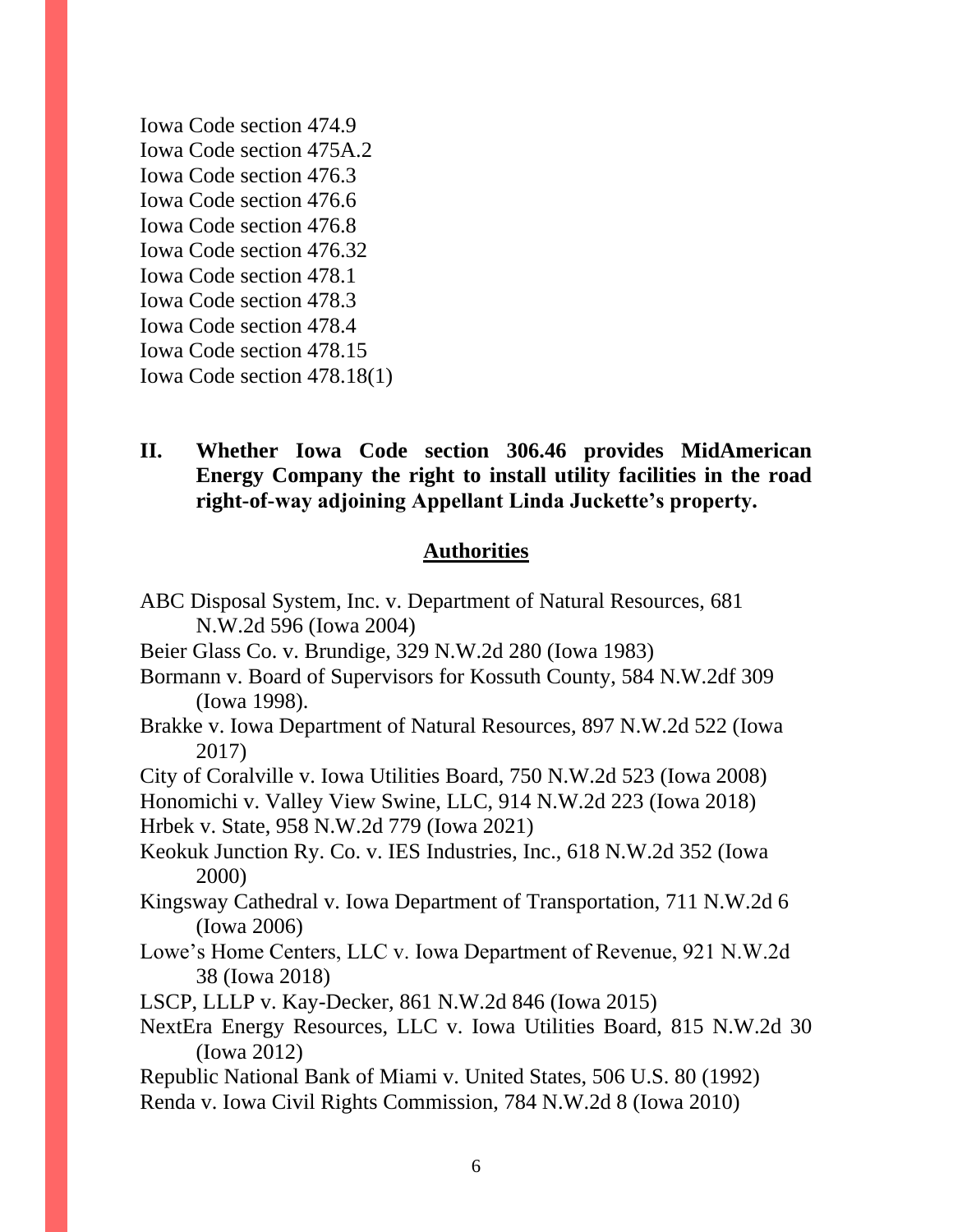Shell Oil Co. v. Bair, 417 N.W.2d 425 (Iowa 1987)

Soo Line R. Co. v. Iowa Department of Transportation, 521 N.W.2d 685 (Iowa 1994)

Zomer v. West River Farms, Inc., 666 N.W.2d 130 (Iowa 2003)

Iowa Constitution, Art. I, section 18 Iowa Code section 4.5 Iowa Code section 17A.23 Iowa Code section 306.46 Iowa Code section 474.1 Iowa Code section 474.9 Iowa Code section 476.2

2004 Iowa Acts ch. 1014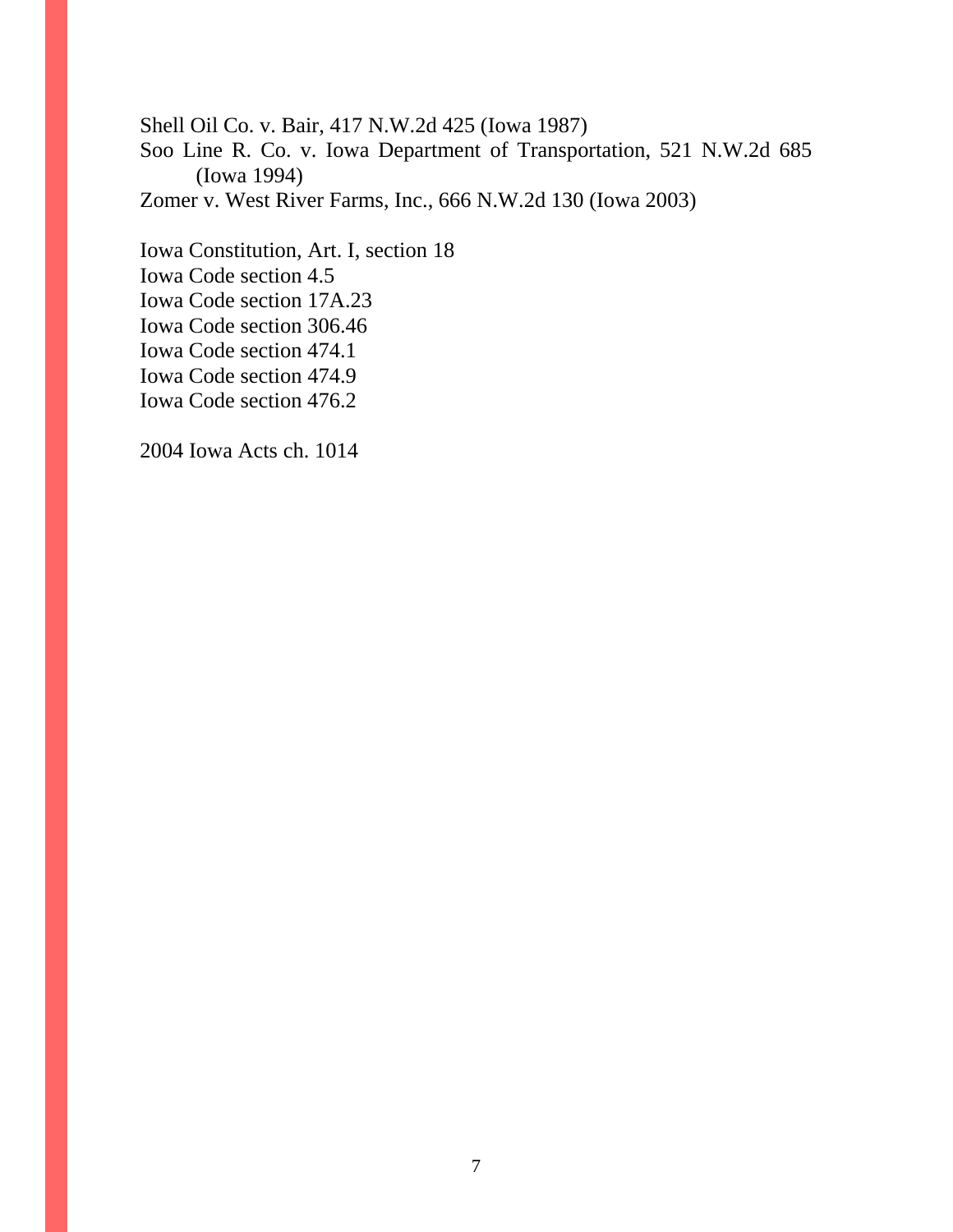#### **ROUTING STATEMENT**

Because this appeal involves application of existing legal principles, this case can and should be transferred to the Iowa Court of Appeals pursuant to Iowa Rule of Appellate Procedure 6.1101(3)(a).

#### **STATEMENT OF THE CASE**

## **Nature of the Case:**

 $\overline{a}$ 

This is an appeal by Petitioner-Appellant Linda Juckette ("Juckette") from the district court's November 7, 2021 Ruling and Order on Juckette's Petition for Judicial Review, in which the court dismissed and denied the petition in its entirety and affirmed the Iowa Utilities Board's order granting MidAmerican Energy Company's ("MidAmerican") petition for an electric transmission line franchise.<sup>1</sup> (App. pp.  $\angle$ ; 11/22/21 Notice of Appeal).

The primary issue presented in this appeal is whether the Respondent-Appellee Iowa Utilities Board, a division of the Iowa Department of Commerce ("Board"), properly issued a franchise under Iowa Code chapter 478 to MidAmerican. In the event this Court concludes the Board's issuance

<sup>1.</sup> MidAmerican's franchise request covered two separate transmission line segments, which are referred to within the case as the "west segment" and the "east segment." (App. pp.  $\;$ ; 11/7/21 Ruling p. 3; CR p. 63). While the Board granted a franchise that covered each segment, Juckette solely sought judicial review from the Board's findings and conclusions with respect to the east segment. Therefore, unless the context suggests otherwise, as used herein, "franchise" shall mean the electric transmission line franchise covering the east segment.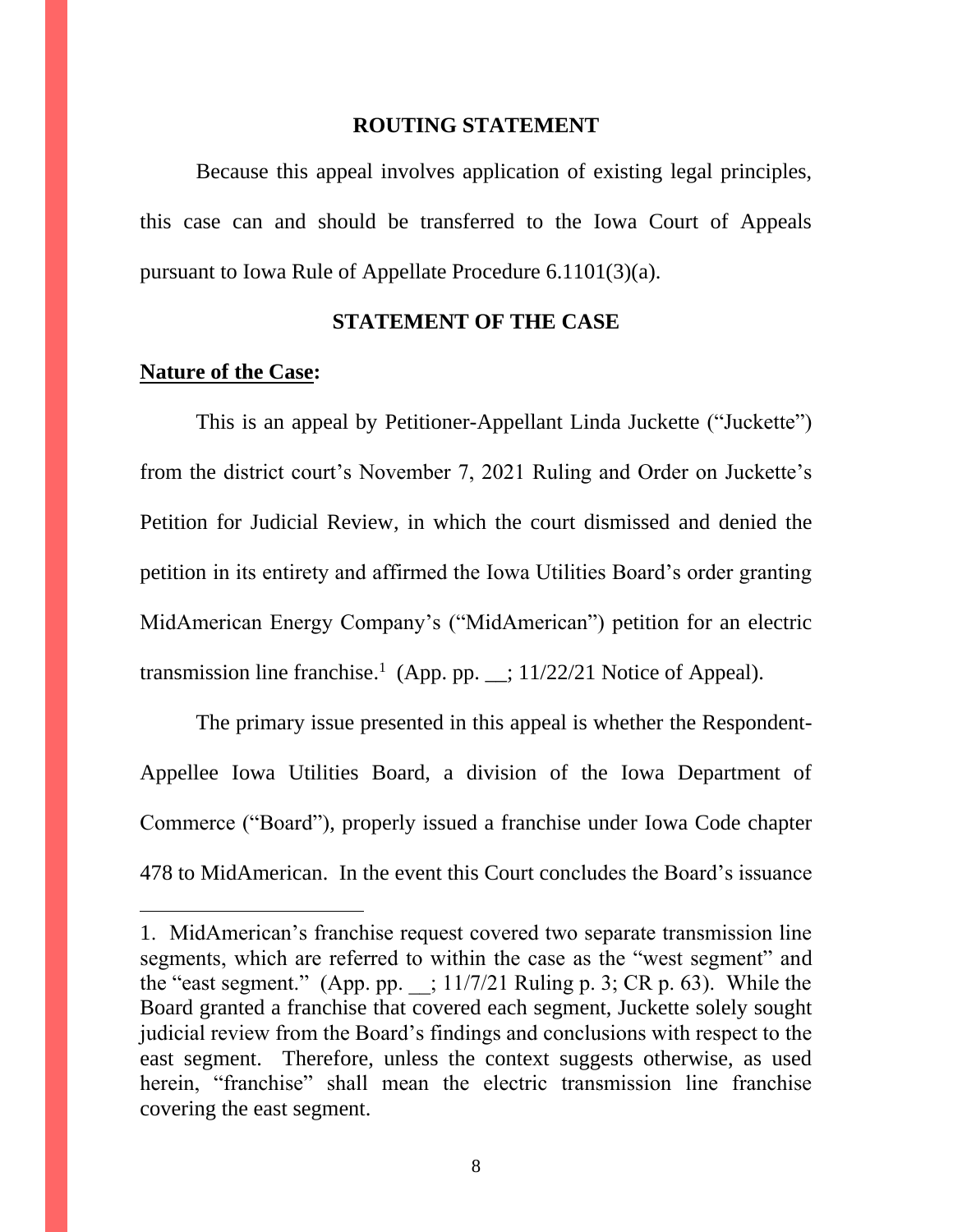of the franchise is supported by law and fact, Juckette requests this Court determine the constitutionality of a statute located within the chapter of the Iowa Code concerning highways.

### **Course of Proceedings and Disposition in District Court:**

On March 24, 2021, Juckette filed a Petition for Judicial Review, and on April 5, 2021, Juckette filed a First Amended Petition for Judicial Review. (App. pp. \_\_; 3/24/21 Pet., 4/5/21 First Amend. Pet.). Juckette sought appellate review of a February 1, 2021 Board order granting MidAmerican a franchise and a March 19, 2021 Board order denying her Application for Rehearing. On April 12, 2021, the Board filed an Answer. (App. pp. \_\_; 4/12/21 IUB Answer).

On June 3, 2021, the district court issued an order that: (1) granted motions to intervene filed by MidAmerican and the Office of the Consumer Advocate ("OCA"), a division of the Iowa Department of Justice; and (2) granted amicus curiae status to the Iowa Association of Electric Cooperatives ("IAEC") and the Iowa Utility Association ("IUA"). (App. pp.  $\therefore$  6/3/21 Order). Through an August 25, 2021 order, the district court granted ITC Midwest LLC's request to submit a brief as amicus curiae. (App. p. \_\_; 8/25/21 order).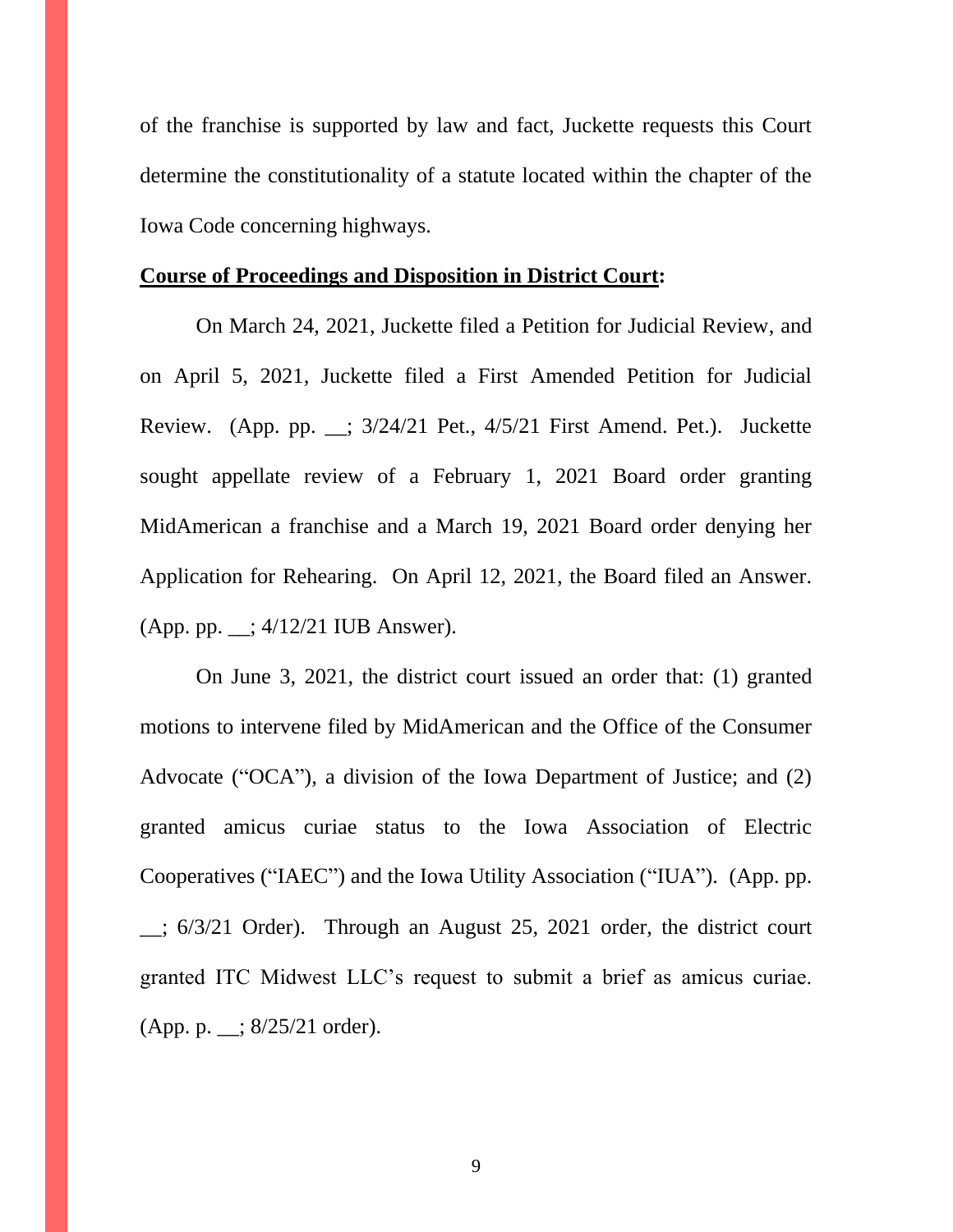Following briefing, the parties and amici appeared before the district court for oral argument on September 8, 2021. (App. p. \_\_; 11/7/21 Ruling p. 1). On November 7, 2021, the district court issued an Order Denying and Dismissing Petition for Judicial Review. (App. p. \_; 11/7/21 Ruling p. 1). With respect to the agency action from which the judicial review was taken, the district court concluded that the record contains substantial evidence to support the Board's findings that under Iowa Code section 478.4,<sup>2</sup> the proposed transmission line is necessary to serve a public use and represents a reasonable relationship to an overall plan of transmitting electricity in the public interest. (App. pp. \_\_; 11/7/21 Ruling p. 9). The district court further concluded that the Board's finding that the proposed transmission line route complies with Iowa Code section 478.18 is supported by substantial evidence. (App. pp.  $\pm$ ; 11/7/21 Ruling pp. 11-12). Thus, the district court concluded the statutory prerequisites to the issuance of an electric transmission line had been met. (App. p. \_\_; 11/7/21 Ruling p. 12).

Before the district court (as well as in the present appeal), Juckette also argued that MidAmerican lacks the necessary land rights to construct the electric transmission line over her property, and, consequently, according to Juckette, the Board's decision to issue a franchise to MidAmerican should

 $\overline{a}$ 

<sup>2.</sup> All citations to the Iowa Code are to the 2021 edition unless otherwise indicated.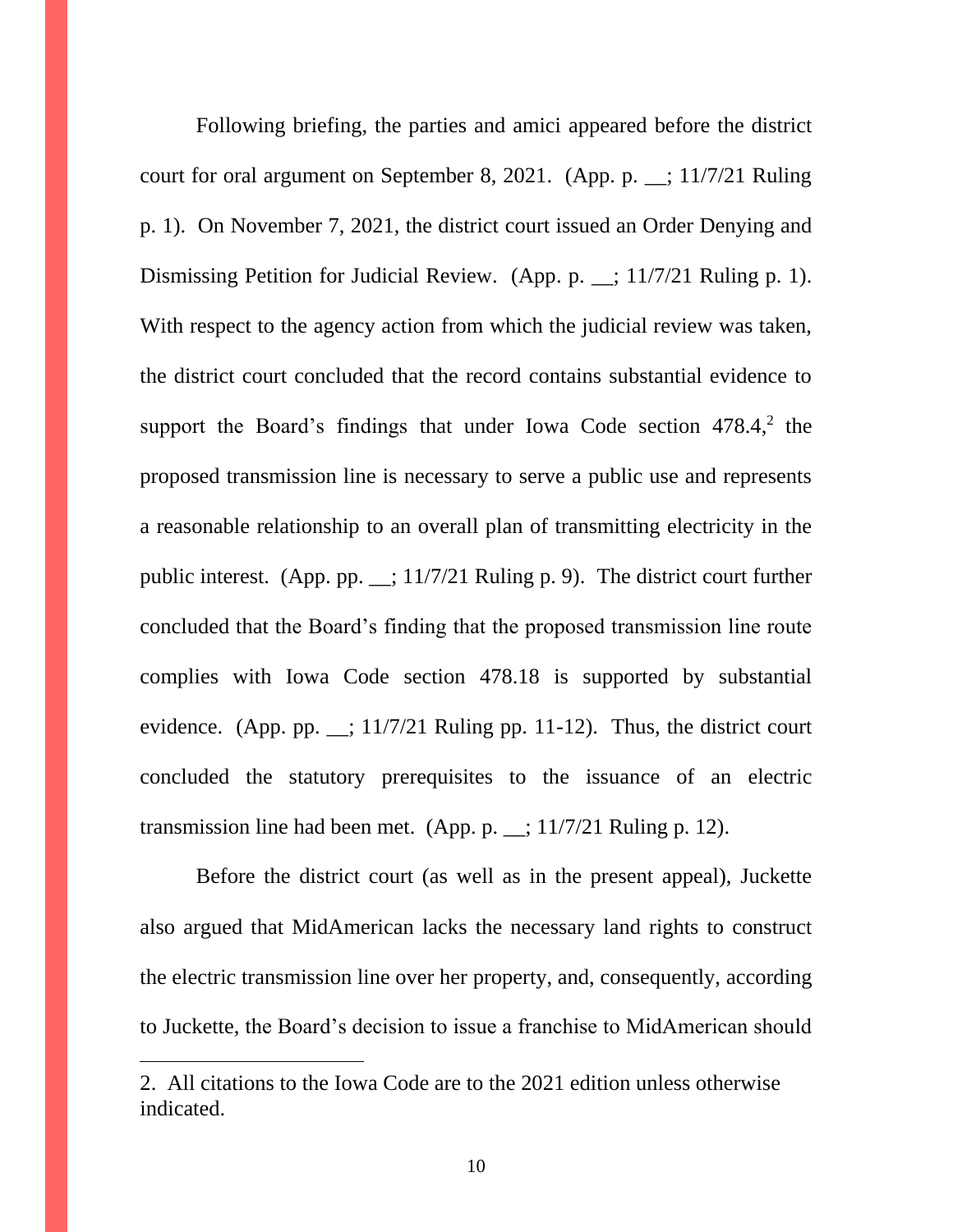be reversed. The district court observed, however, that "[n]either Iowa Code chapter 478 nor the governing administrative rules require a franchise petition prove it possesses all necessary land rights as a condition precedent to issuing a franchise." (App. p.  $\;$ ; 11/7/21 Ruling p. 12). Regardless, the district court addressed Juckette's land right arguments and the applicability of Iowa Code section 306.46(1). 3 (App. pp. \_\_; 11/7/21 Ruling pp. 12-18).

First, in response to Juckette's claim that application of section 306.46(1) to MidAmerican's proposed transmission line would constitute an impermissible, retroactive application in violation of Iowa Code section 4.5, the district court found the determinative event for purposes of examining retroactivity/prospectivity is the specific conduct regulated in the statute. (App. pp.  $\angle$ ; 11/7/21 Ruling pp. 14-15). Because MidAmerican had not yet constructed, operated, repaired, or maintained a transmission line in the road right-of-way at the time of the Board's decision, the district court determined section 306.46 was being applied prospectively. (App. p.  $\_\_$ ; 11/7/21 Ruling p. 15).

 $\overline{a}$ 

<sup>3.</sup> Iowa Code section 306.46(1) provides:

A public utility may construct, operate, repair, or maintain its utility facilities within a public road right-of-way. The location of new utility facilities shall comply with section 318.9. A utility facility shall not be constructed or installed in a manner that causes interference with public use of the road.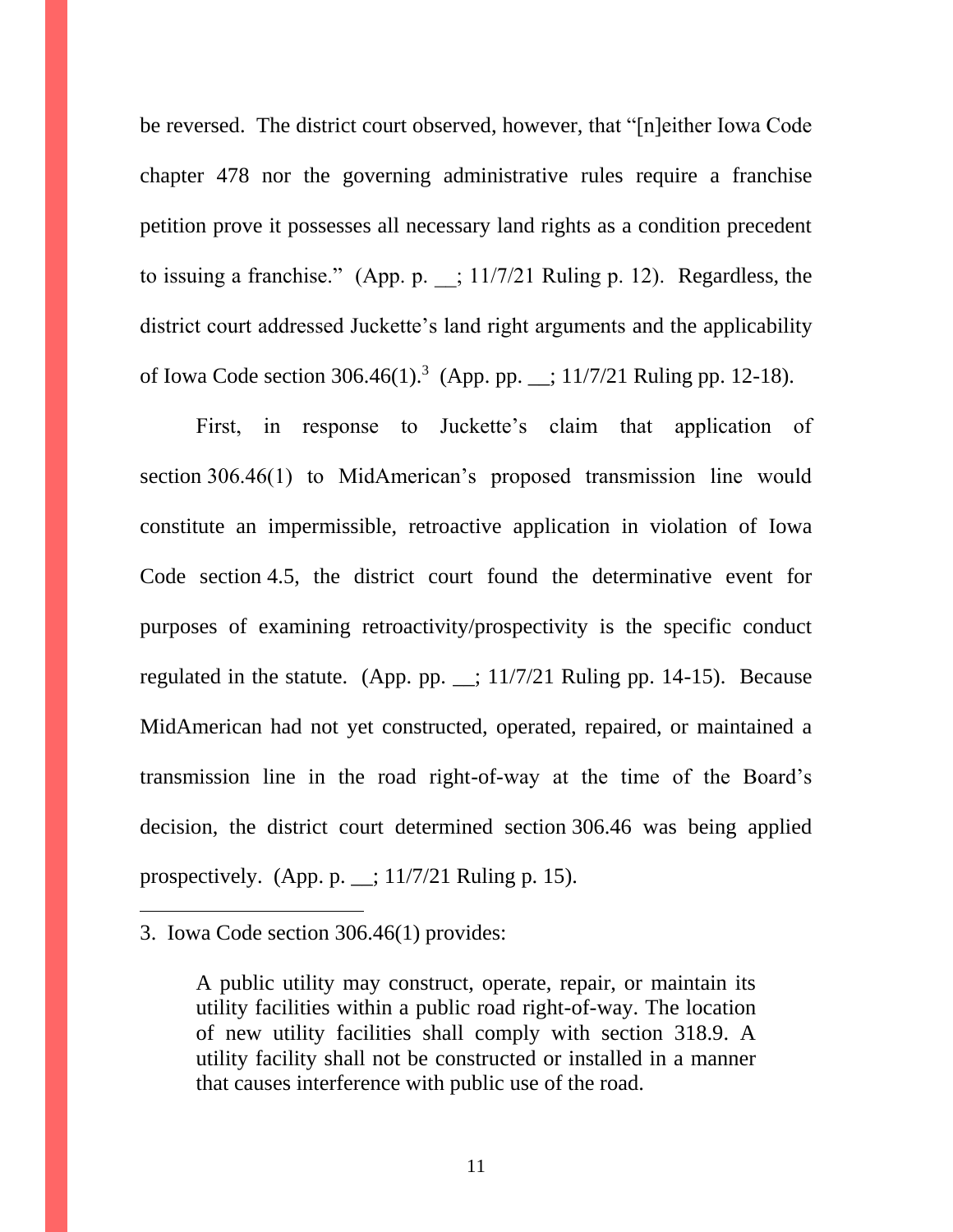Second, in response to Juckette's claim that section 306.46(1) violates the Takings Clause of the Iowa Constitution, the district court determined that placing utility structures on the road right-of-way does not impose additional servitudes and, consequently, does not constitute a taking. (App. p. \_\_; 11/7/21 Ruling p. 16). In light of the Legislature's passage of section 306.46(1), and the Governor's signature thereto, the district court also questioned the continuing applicability of the Supreme Court's decision in *Keokuk Junction Railway Company v. IES Industries, Inc.*, 618 N.W.2d 352 (Iowa 2000). (App. p. \_\_; 11/7/21 Ruling pp. 17-18). For these reasons, the district court concluded section 306.46 does not violate the Takings Clause of the Iowa Constitution. (App. p. \_\_; 11/7/21 Ruling p. 18).

In sum, the district court affirmed the Board's order granting MidAmerican a franchise and denied and dismissed Juckette's Petition for Judicial Review. (App. p. \_\_; 11/7/21 Ruling p. 19).

On November 22, 2021, Juckette filed a Notice of Appeal. (App. p.  $\Box$ ; 11/22/21 Notice of Appeal).

#### **STATEMENT OF THE FACTS**

On September 17, 2019, MidAmerican filed a petition with the Board to construct, operate, and maintain 3.53 miles of 161 kilovolt ("kV")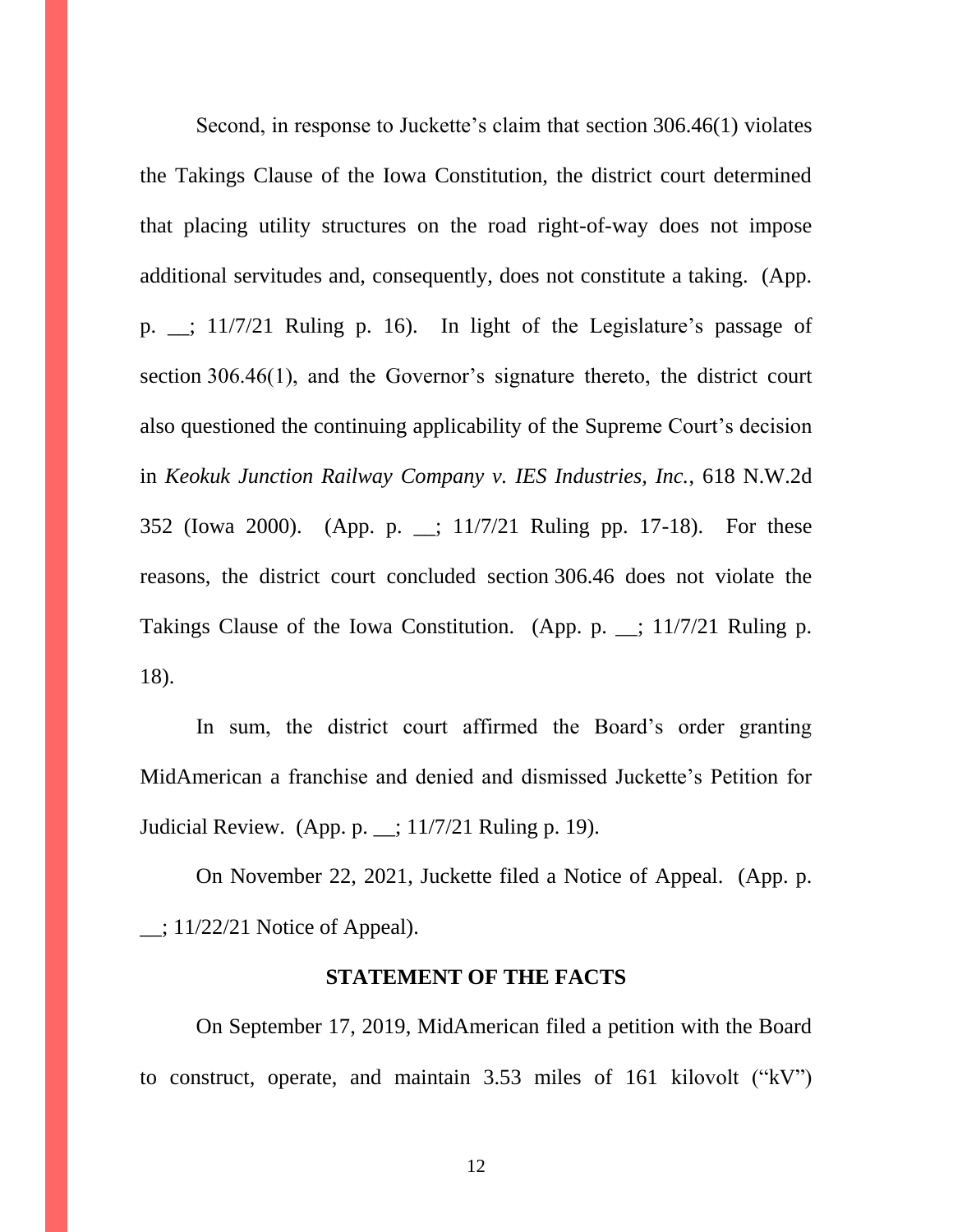transmission line in Madison County, Iowa. (App. pp. \_\_; 11/7/21 Ruling pp. 2-3; CR pp. 105-08). The proposed project consists of west and east segments. (App. pp. \_\_; 11/7/21 Ruling p. 3; CR p. 63). Juckette's property adjoins a portion of the east segment. (App. pp.  $\angle$ ; 11/7/21 Ruling p. 3). MidAmerican did not request to be vested with the right of eminent domain over any property implicated in the east segment, including Juckette's property. (App. pp. \_\_; 11/4/22 Ruling p. 6; CR p. 924).

The following map shows a *general overview* of the area and the two segments (for the actual map of the two segments, please see App. p.  $\_\_$ ; CR p. 63):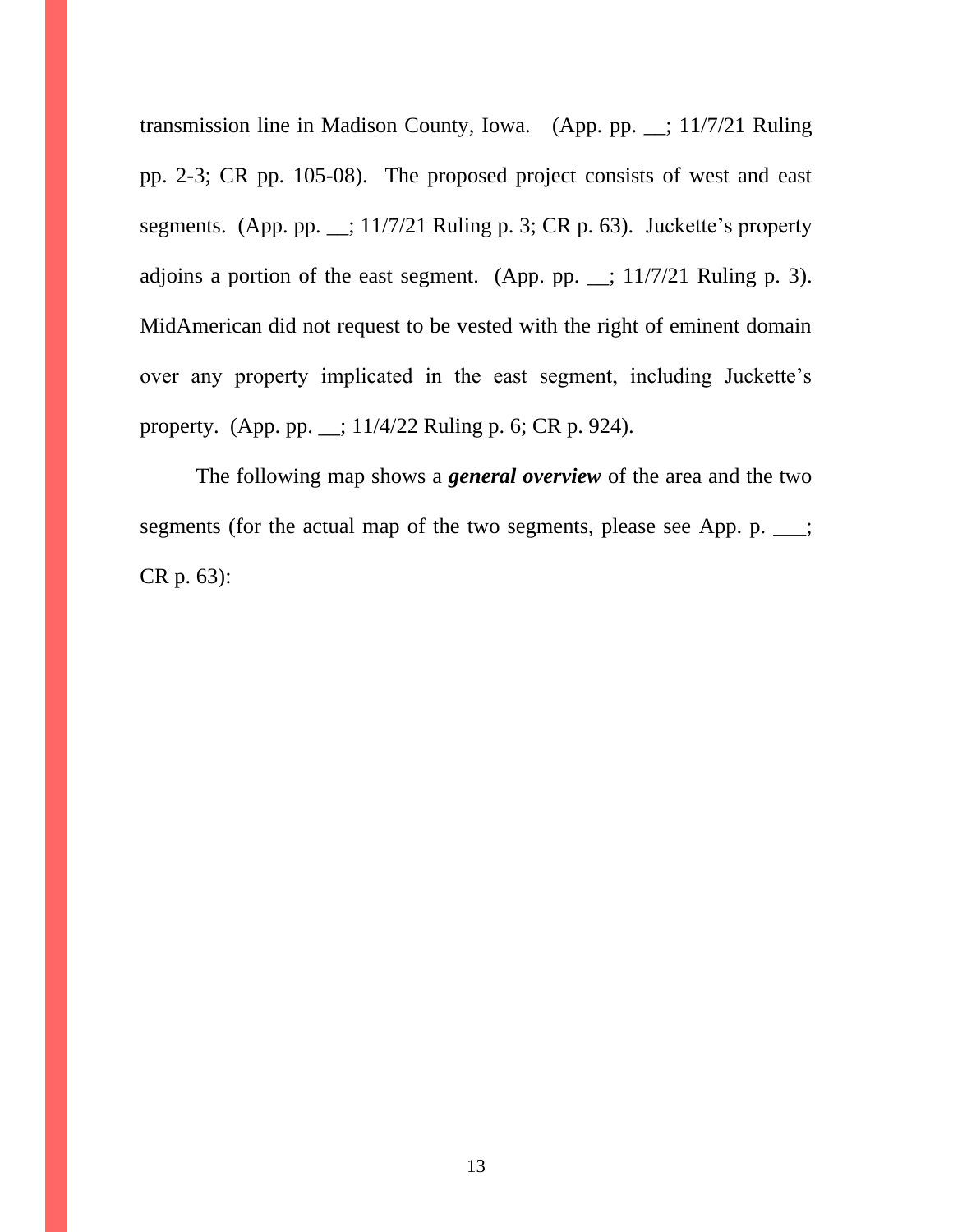

(App. p.  $\ldots$ ; CR p. 3)<sup>4</sup> (west and east segments identified by pink colored lines). On December 31, 2019, Juckette requested to intervene in the proceeding, which the Board granted on January 21, 2021. (App. pp. \_\_; CR pp. 187-92).

 $\overline{a}$ 

<sup>4.</sup> The west and east segments connect to the substation identified on the map as the "Proposed Substation," which has become known as the Maffitt Lake Substation. (App. p.  $\angle$ ; CR p. 271). By the time of the contested case hearing before the Board, the Maffitt Lake Substation had been built. (App. p. \_\_; CR p. 673).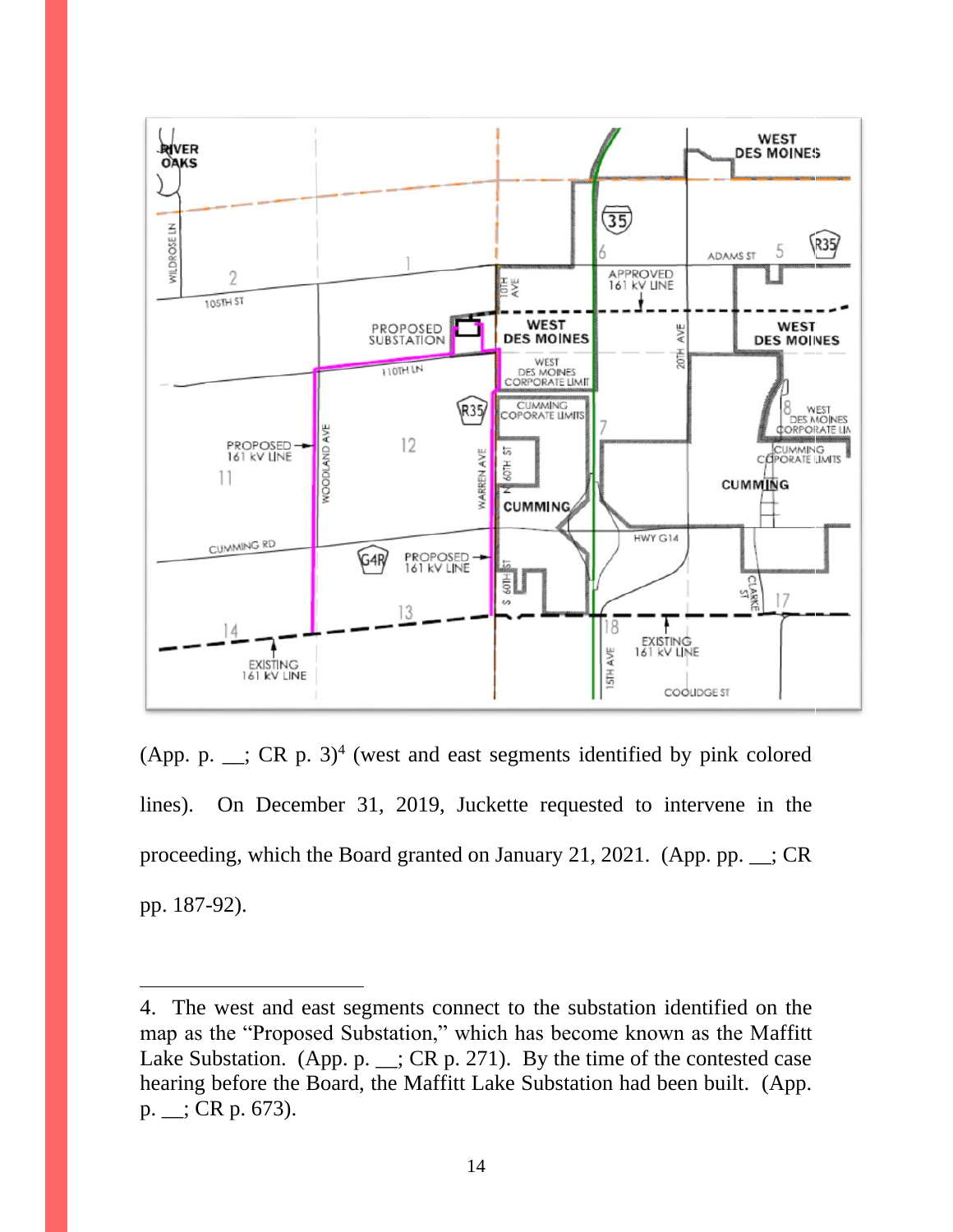Following the filing of prehearing testimony and exhibits, the matter proceeded to a contested case hearing on September 23, 2020, at the Madison County Fairgrounds in Winterset, Iowa. (App. pp. \_\_; CR pp. 353-57). At hearing, the parties (*i.e.*, MidAmerican, OCA, and Juckette) stipulated to the admission of all prefiled testimony and exhibits. (App. p. \_\_; CR p. 547). The Board further admitted the live testimony of a Board witness, four MidAmerican witnesses, and Juckette, and one hearing exhibit offered by Juckette. (App. p. \_\_; CR p. 536).

While the specific evidence submitted to the Board will be discussed in greater detail below, in general, MidAmerican introduced evidence demonstrating, in part, that the proposed electric transmission lines were necessary (1) to meet industrial electric load requirements; (2) to support future growth in the area for new residential, commercial, and industrial customers, and (3) to improve the reliability of the electric loads served in the area. (App. pp. \_\_; CR pp. 94-95).

On February 1, 2021, the Board issued an order approving MidAmerican's franchise request. (App. pp. ; CR pp. 899-947). While all three Board members approved MidAmerican's request over the west segment, only two Board members (*i.e.*, Chairperson Geri D. Huser and Board Member Joshua J. Byrnes) found that MidAmerican met all necessary

15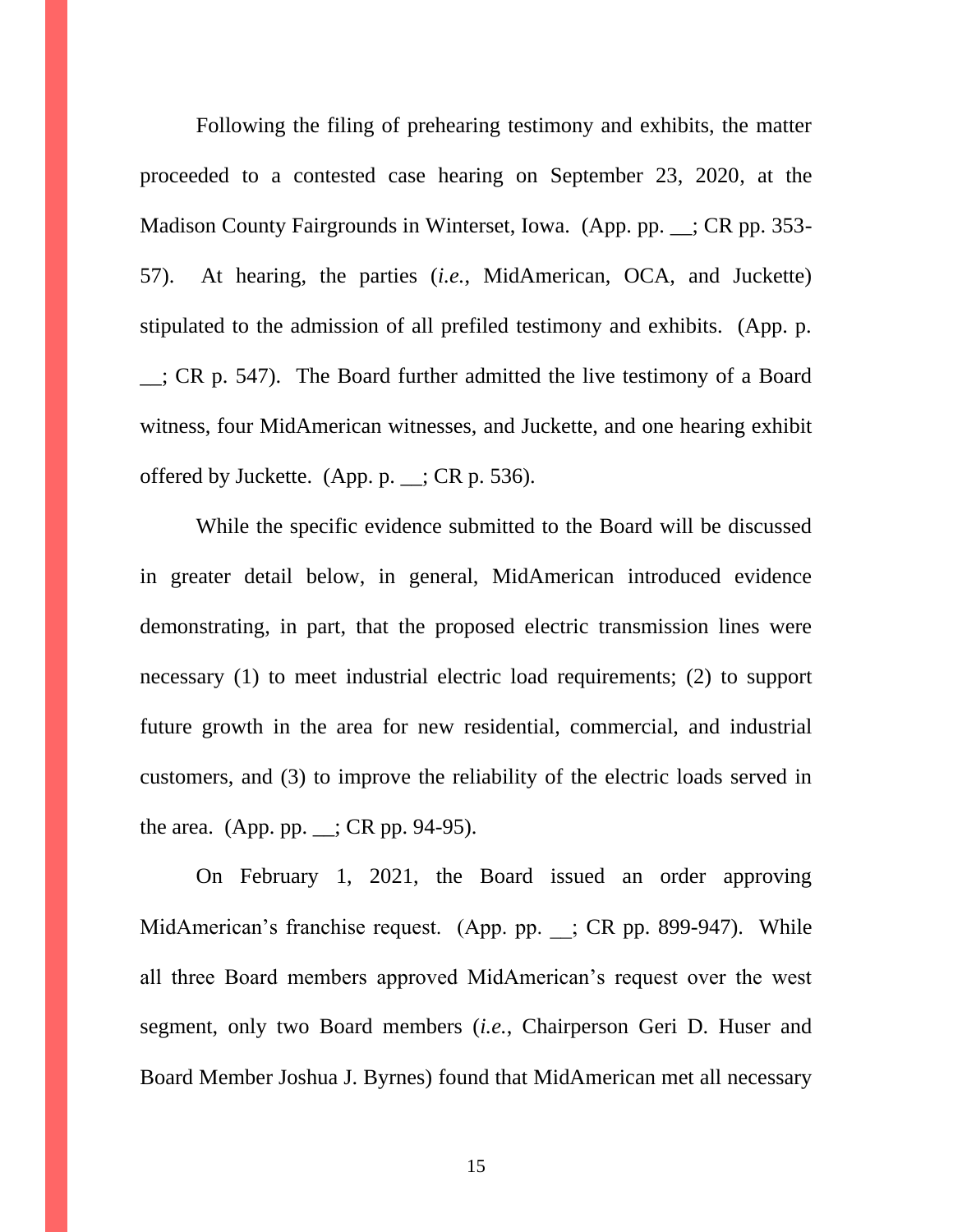statutory elements to issue a franchise over the east segment. (App. pp.  $\_\_$ ; CR pp. 899-947). The third Board member (*i.e.*, Richard W. Lozier, Jr.) filed a Partial Concurrence and Dissent, concluding that, with respect to the east segment, MidAmerican failed to adequately consider alternative routes, and application of Iowa Code section 306.46 to Juckette's property would be violative of section 4.5. (App. pp.  $\angle$ ; CR pp. 941-47).

Following issuance of the franchise order, Juckette moved for rehearing and a stay. On March 18, 2021, the Board denied Juckette's request for rehearing and granted her request for a stay – staying the enforcement and execution of that portion of the Board's February 1, 2021 order that pertains to the east segment through the conclusion of this judicial review proceeding. (App. pp.  $\angle$ ; CR pp 1033, 1047).

Additional facts will be discussed as necessary throughout the arguments of this brief.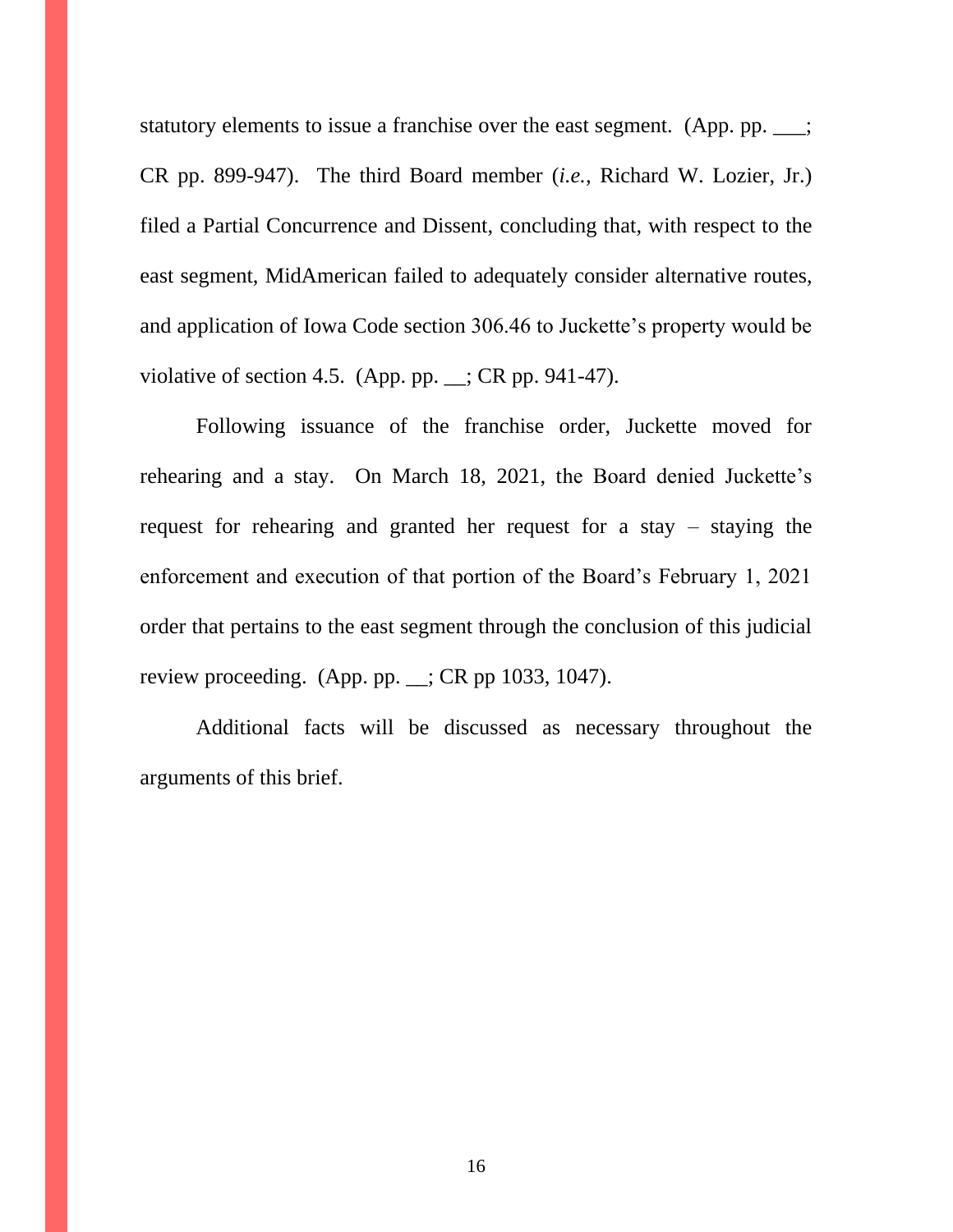#### **ARGUMENT**

# **I. THE IOWA UTILTIES BOARD'S DETERMINATION THAT THE EAST SEGMENT MEETS ALL STATUTORY PREREQUISITES FOR THE ISSUANCE OF AN ELECTRIC TRANSMISSION LINE FRANCHISE IS SUPPORTED BY THE EVIDENCE AND THE LAW.**

#### **Issue Preservation**

Before the agency and the district court, Juckette raised her claim that the Board erred in finding that MidAmerican met the statutory elements for the issuance of a franchise over the east segment. Therefore, this issue appears to have been preserved. *See Strand v. Rasmussen*, 648 N.W.2d 95, 100 (Iowa 2002) (stating issues must be presented and decided by the agency and the district court to satisfy preservation requirements).

#### **Standard of Review**

Iowa Code section 17A.19(10) controls "judicial review of administrative agency decisions." *Hills & Dales Child Dev. Ctr. v. Iowa Dep't of Educ.*, 968 N.W.2d 238, 242 (Iowa 2021) (citation omitted). Under the provisions of section 17A.19(1), the governing "standard of review depends on the aspect of the agency's decision that forms the basis of the petition for judicial review." *Burton v. Hilltop Care Ctr.*, 813 N.W.2d 250, 256 (Iowa 2012).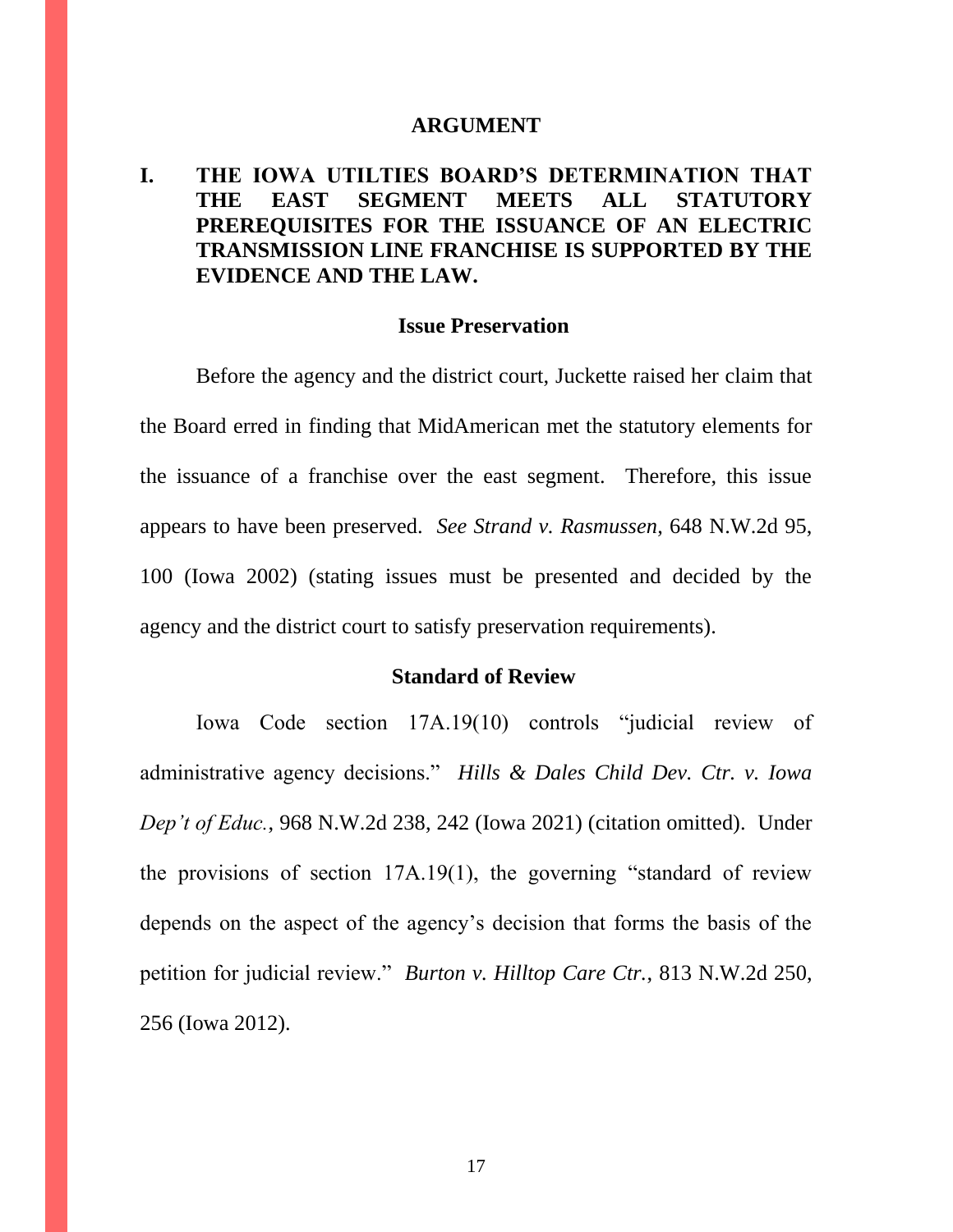To the extent Juckette's claim is premised on Board findings of fact, then pursuant to section 17A.19(10)(f), the question is whether the Board's determination is supported by substantial evidence when the record is viewed as a whole. *See S.E. Iowa Coop. Elec. Ass'n v. Iowa Utilities Bd.*, 633 N.W.2d 814, 818 (Iowa 2001) (applying a substantial evidence standard to an electric transmission line franchise judicial review). "'Substantial evidence' means the quantity and quality of evidence that would be deemed sufficient by a neutral, detached, and reasonable person, to establish the fact at issue when the consequences resulting from the establishment of that fact are understood to be serious and of great importance." Iowa Code § 17A.19(10)(f)(1). Under this standard, an "appellate court should not consider evidence insubstantial merely because the court may draw different conclusions from the record," *Arndt v. City of Le Claire*, 728 N.W.2d 389, 393 (Iowa 2007), and the appropriate focus is "not on whether the evidence would support a different finding than the finding made by the [agency], but whether the evidence supports the findings actually made." *Broadlawns Med. Ctr. v. Sanders*, 792 N.W.2d 302, 306 (Iowa 2010).

To the extent Juckette's claim is premised on the Board's interpretation of a provision of Iowa Code chapter 478, then the appropriate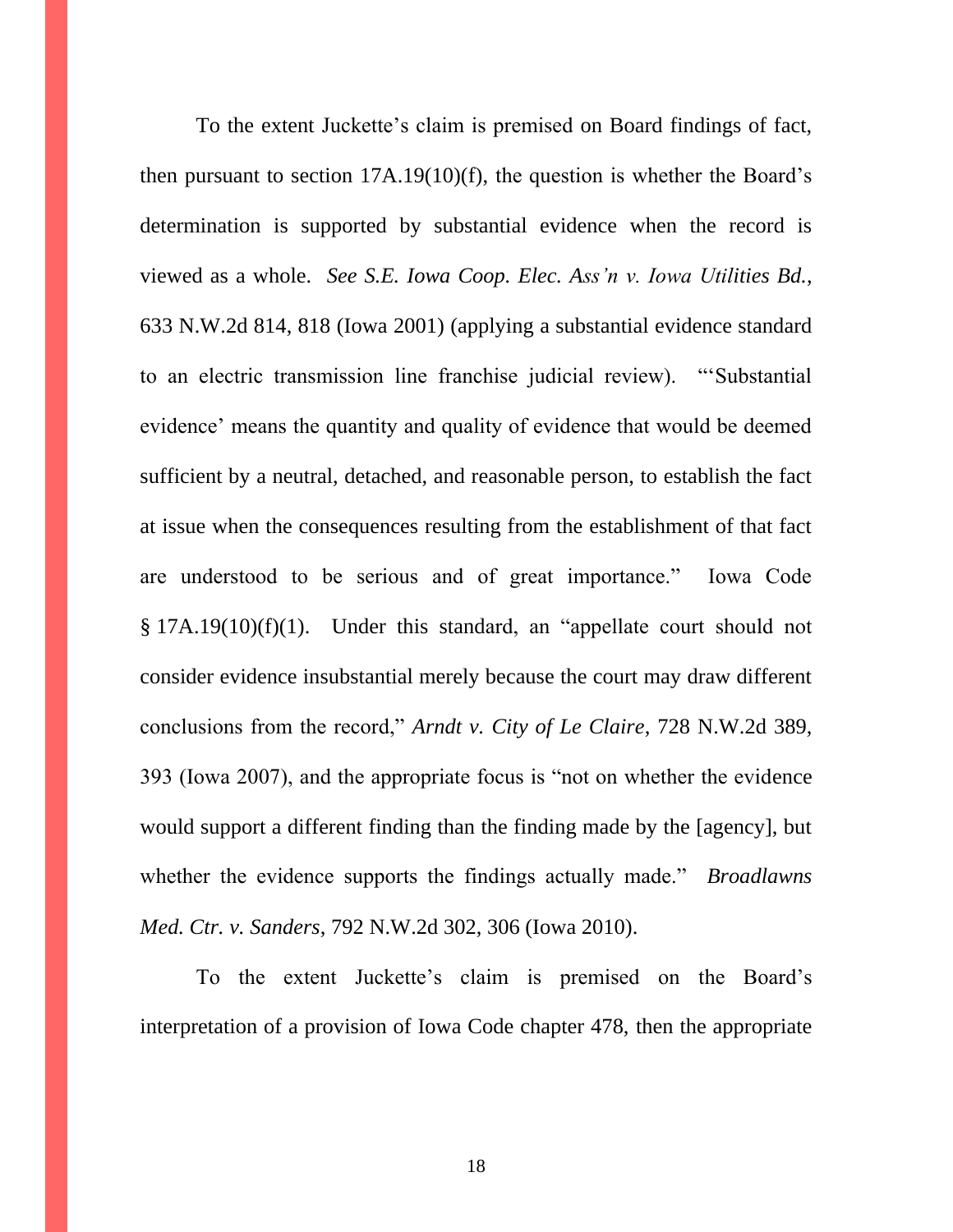standard of review is dependent on whether the legislature vested the Board with interpretive authority.

If the legislature clearly vested the agency with the authority to interpret specific terms of a statute, then [courts will] defer to the agency's interpretation of the statute and may only reverse if the interpretation is "irrational, illogical, or wholly unjustifiable." If, however, the legislature did not clearly vest the agency with the authority to interpret the statute, then [the court's] review is for correction of error of law.

*NextEra Energy Resources, LLC v. Iowa Utilities Bd.*, 815 N.W.2d 30, 37 (Iowa 2012) (internal citations omitted). "An agency can be vested with the authority to interpret a statutory provision 'when the statutory provision being interpreted is a substantive term within the special expertise of the agency.'" *Evercom Sys., Inc. v. Iowa Utilities Board*, 805 N.W.2d 758, 762 (Iowa 2011). *See also Renda v. Iowa Civil Rights Comm'n*, 784 N.W.2d 8, 14 (Iowa 2010) (stating that "when the statutory provision being interpreted is a substantive term within the special expertise of the agency, we have concluded that the agency has been vested with the authority to interpret the provisions").

Historically, the Iowa Supreme Court "frequently relied on the Board's expertise in interpreting Iowa Code chapter 478." *S.E. Iowa Coop. Elec. Ass'n*, 633 N.W.2d at 818 (citations omitted). With respect to electric transmission lines in particular, the Iowa Supreme Court stated that "[o]ur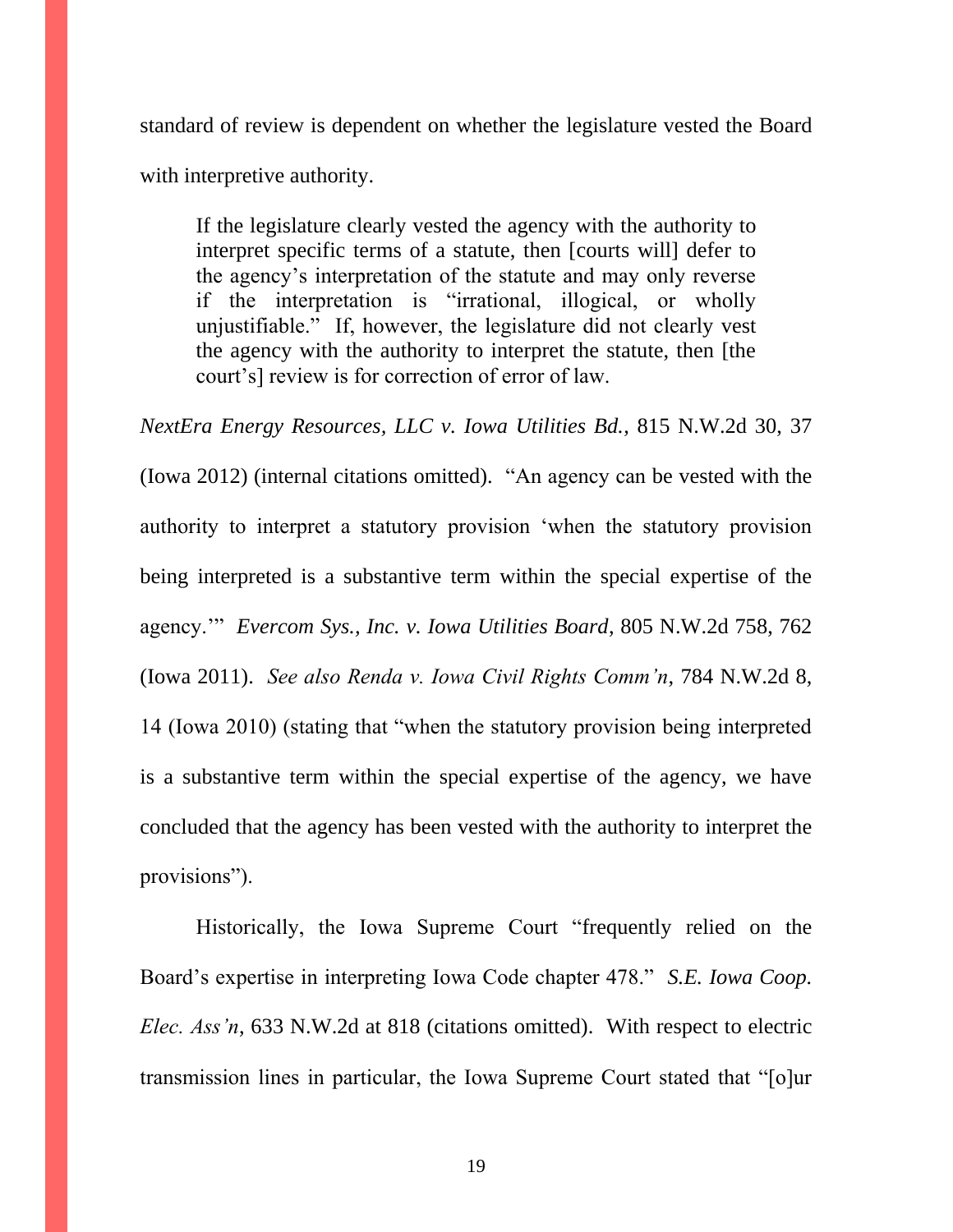legislature gave the Board discretion to make decisions involving electric transmission lines, and we are not to question the wisdom of the legislature in doing so." *Id.* (citations omitted). However, more recently, as Juckette noted in her Opening Brief, the Court has "generally not deferred to [Board] interpretations of statutory terms." *Mathis v. Iowa Utilities Bd.*, 934 N.W.2d 423, 427 (Iowa 2019). In light of the more recent opinions, it is unclear whether the reliance and discretion acknowledged in *S.E. Iowa* remains. The undersigned respectfully posits that the Board's authority and oversight of the statewide electric transmission system is evidence, in and of itself, of the special expertise it possesses over such matters. *See* Iowa Code § 474.9 (providing the Board with "general supervision" over all lines for the transmission, sale, and distribution of electric current). The legislature further vested the Board with the "power of supervision" over the construction, operation, and maintenance of electric transmission lines in Iowa. *Id.* at § 478.18(1).

Finally, the Board strongly disagrees with Juckette's contention that absent a request for eminent domain, an electric transmission line franchise implicates a landowner's constitutional rights. However, to the extent this issue raises constitutional questions, this Court's review is de novo. *LSCP, LLLP v. Kay-Decker*, 861 N.W.2d 846, 854 (Iowa 2015).

20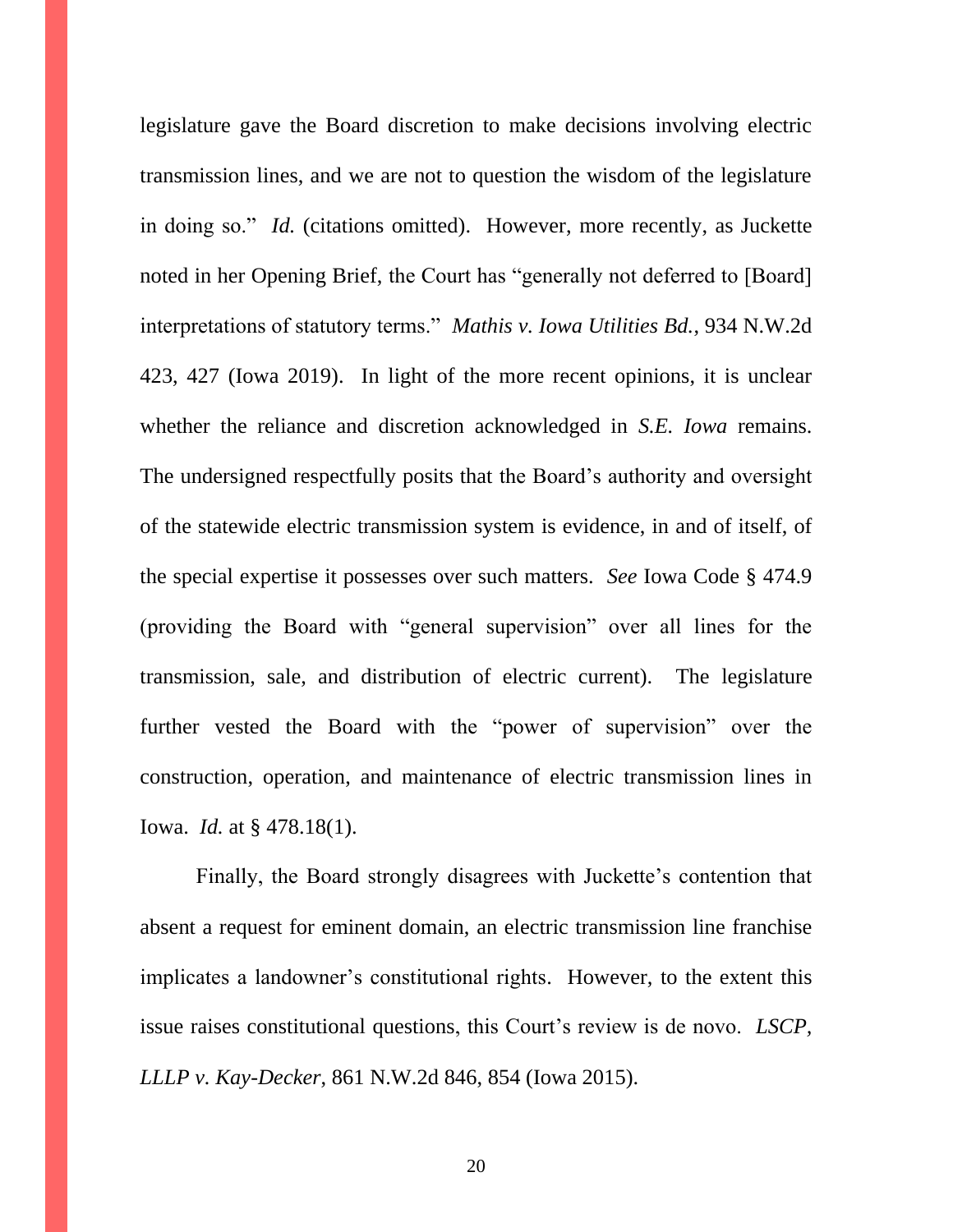#### **Argument**

With respect to the first issue presented in her Opening Brief, Juckette forwards two overarching contentions. Juckette Opening PP Brief pp. 32- 50. First, Juckette argues the "public use" element of section 478.4 "must be subject to constitutional analysis" and Iowa's constitutional "public use" standard is construed to prevent uses to benefit private parties. Juckette Open PP Brief pp. 32-40. Second, Juckette argues the Board erred in finding that MidAmerican met the "public use" element of section 478.4. Juckette Opening PP Brief pp. 40-50. Each will be discussed in turn.

*A. The "Public Use" Element Contained in Iowa Code Section 478.4 Does Not Require a Constitutional Takings Analysis.*

Juckette initially asserts that Iowa Code section 478.4 requires the Board to engage in a constitutional takings analysis as part of its franchise decision-making review. Specifically, Juckette argues that pursuant to section 478.4, prior to issuing a franchise, the Board must make a finding that the proposed transmission line is "necessary to serve a public use." Because the eminent domain section of chapter 478 (*i.e.*, Iowa Code section 478.15(1)) uses the same "public use" language, Juckette contends the phrases must be given the same meaning. Consequently, according to Juckette, all petitions for franchise must undergo a constitutional takings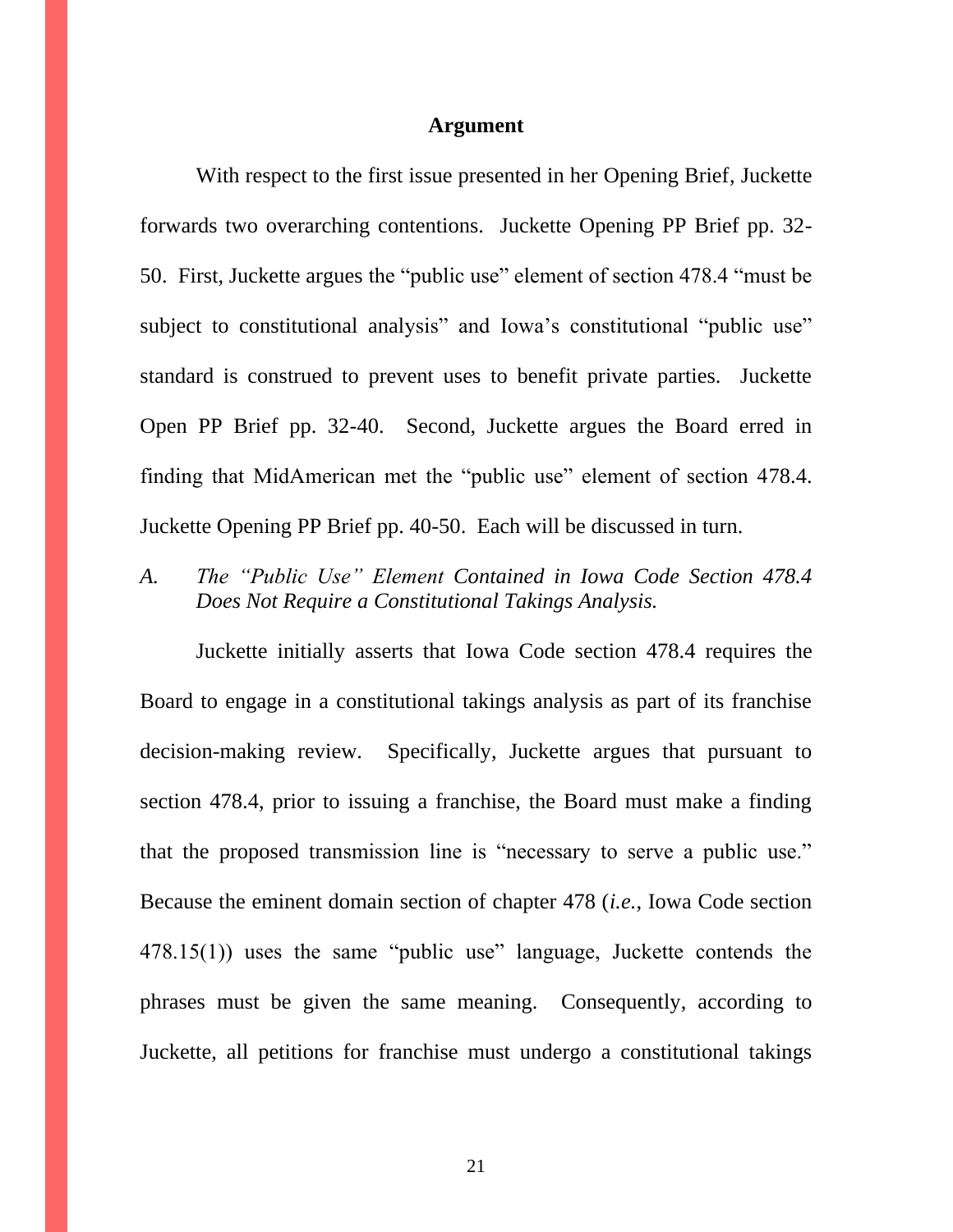analysis—even in those franchise cases in which the right of eminent domain is not sought. Juckette's contention is without merit.

First and foremost, an electric transmission line franchise, in and of itself, does not alter land rights. A franchise simply permits the franchise holder to construct, erect, maintain, and operate a transmission wire capable of operating at an electric voltage of 69 kV or more in Iowa. Iowa Code § 478.1. Juckette can point to no statute, administrative rule, or adjudicatory decision that suggests an electric transmission line franchise, in and of itself, alters whatever land rights may exist between a franchise holder and a landowner. This is not to say a franchise petitioner cannot request the Board modify land rights through the granting of the right of eminent domain; however, the eminent domain analysis under section 478.15 is separate from the Board's section 478.4 findings. In this case, MidAmerican did not seek the right of eminent domain over any portion of the east segment, including over Juckette's property. Because a franchise does not, in and of itself, alter land rights, requiring the Board to engage in a constitutional takings analysis prior to the issuance of the franchise makes little sense. *Iowa Ins. Institute v. Core Group of Iowa Ass'n for Justice*, 867 N.W.2d 58, 75 (Iowa 2015) (stating "statutes should not be interpreted in a manner that leads to absurd results").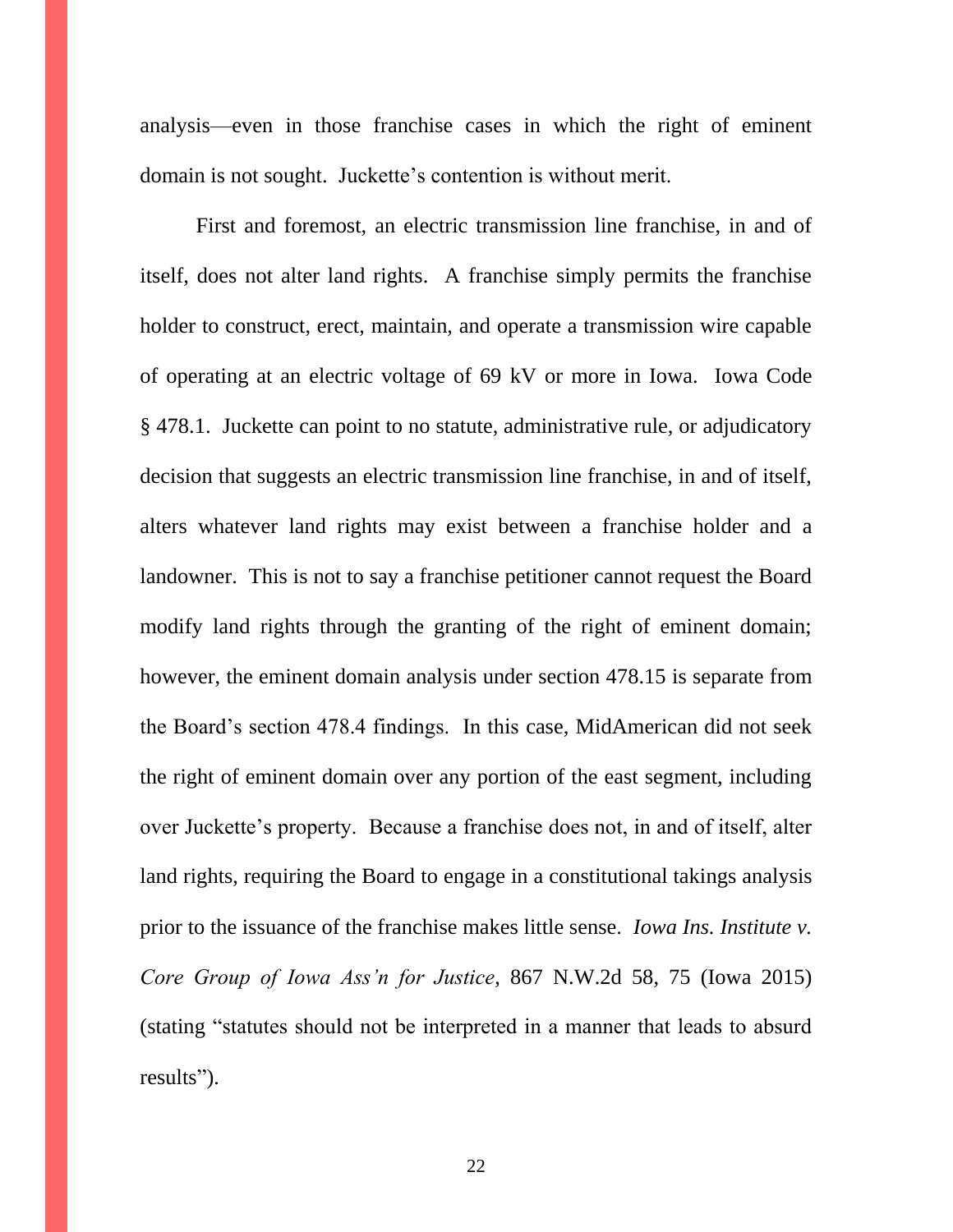Second, a reading of chapter 478 as a whole reveals that the issuance of a franchise and granting the right of eminent domain require separate analyses. *See Doe v. State*, 943 N.W.2d 608, 613 (Iowa 2020) (holding statutes should be read "as a whole rather than looking at words and phrases in isolation"). Phrased differently, the analysis required for granting the right of eminent domain is separate from the analysis required for the issuance of a franchise, although the evidence supporting each may be the same.

The issuance of a franchise is governed by Iowa Code section 478.4, and provides that in order to grant an electric transmission line franchise, the Board must first find that a proposed line (1) "[is] necessary to serve a public use" and (2) "represents a reasonable relationship to an overall plan of transmitting electricity in the public interest."<sup>5</sup> *See S.E. Iowa Coop. Elec. Ass'n*, 633 N.W.2d at 819 (stating that "[b]efore the Board may grant a petition for an electric transmission line franchise, it must find the proposed line is 'necessary to serve a public use and represents a reasonable relationship to an overall plan of transmitting electricity in the public interest'"). These findings are required in all franchise cases, regardless of

 $\overline{a}$ 

<sup>5.</sup> In order to issue a franchise, the Board must make a number other findings unrelated to section 478.4, including whether an informational meeting was held as required by section 478.2 and whether the proposed transmission line route comports with section 478.18(2).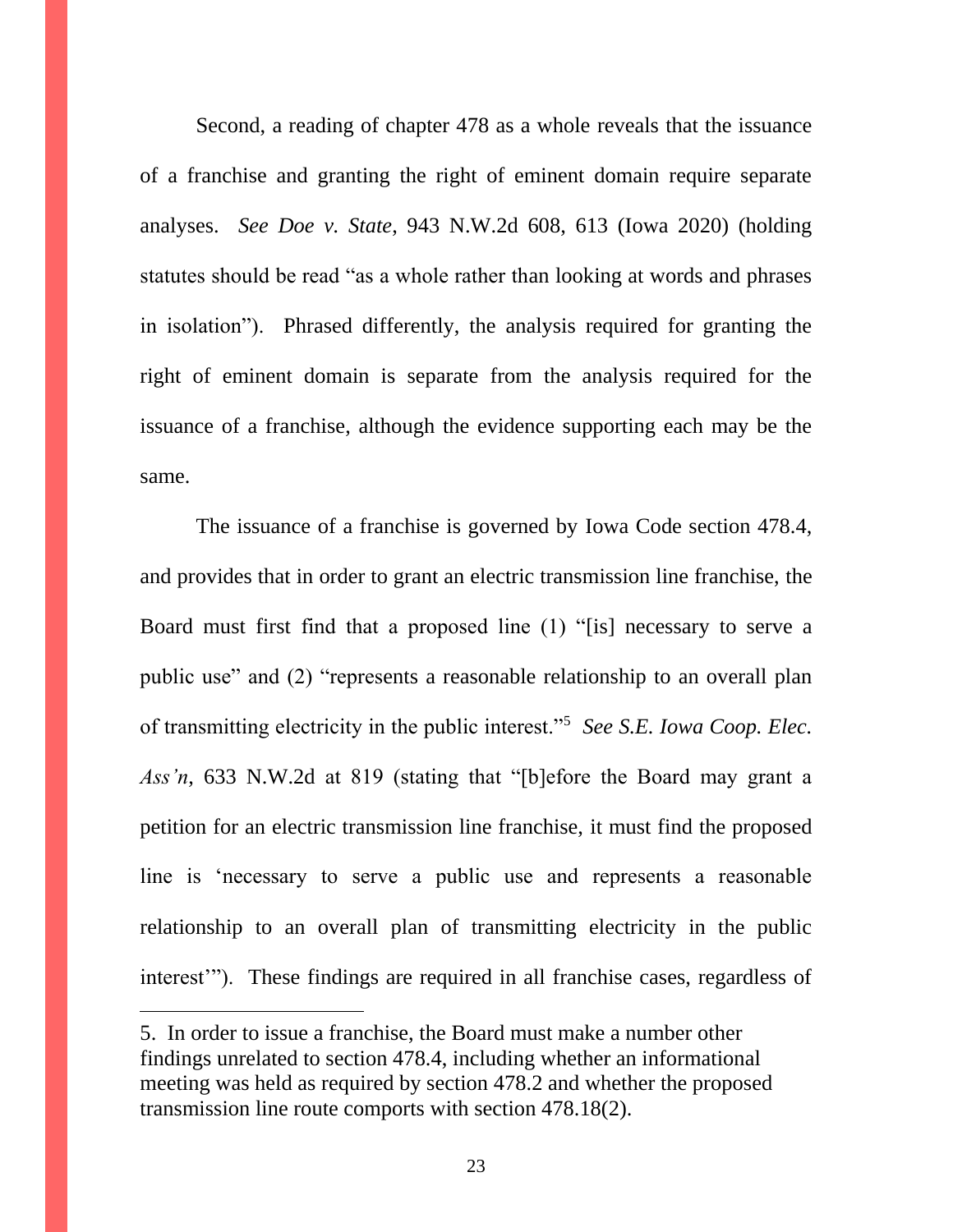whether the franchise petitioner requests the right of eminent domain. Even when a franchise petitioner possesses all necessary voluntary easements to construct a transmission line, which comprises the vast majority of franchise agency proceedings, the Board cannot issue a franchise without finding that the proposed transmission line is necessary to serve a public use and represents a reasonable relationship to an overall plan of transmitting electricity in the public interest.

In contrast, the granting of the right of eminent domain is governed by a separate provision in chapter 478 and provides, in relevant part:

Any person, company, or corporation having secured a franchise as provided in this chapter, shall thereupon be vested with the right of eminent domain to such extent as the utilities board may approve, prescribe and find to be necessary for public use . . . .

Iowa Code § 478.15(1). This language is in its pronouncement that the Board's granting of the right of eminent domain cannot occur unless the petitioner first meets the section 478.4 requirements for the issuance of a franchise. If Juckette is correct in her contention that the Board must engage in a constitutional takings analysis as part of the franchise "public use" element under section 478.4, then the separate eminent domain inquiry contained in section 478.15(1) would be rendered superfluous. *See* Iowa Code § 4.4(2) (codifying presumption that the entire statute is intended to be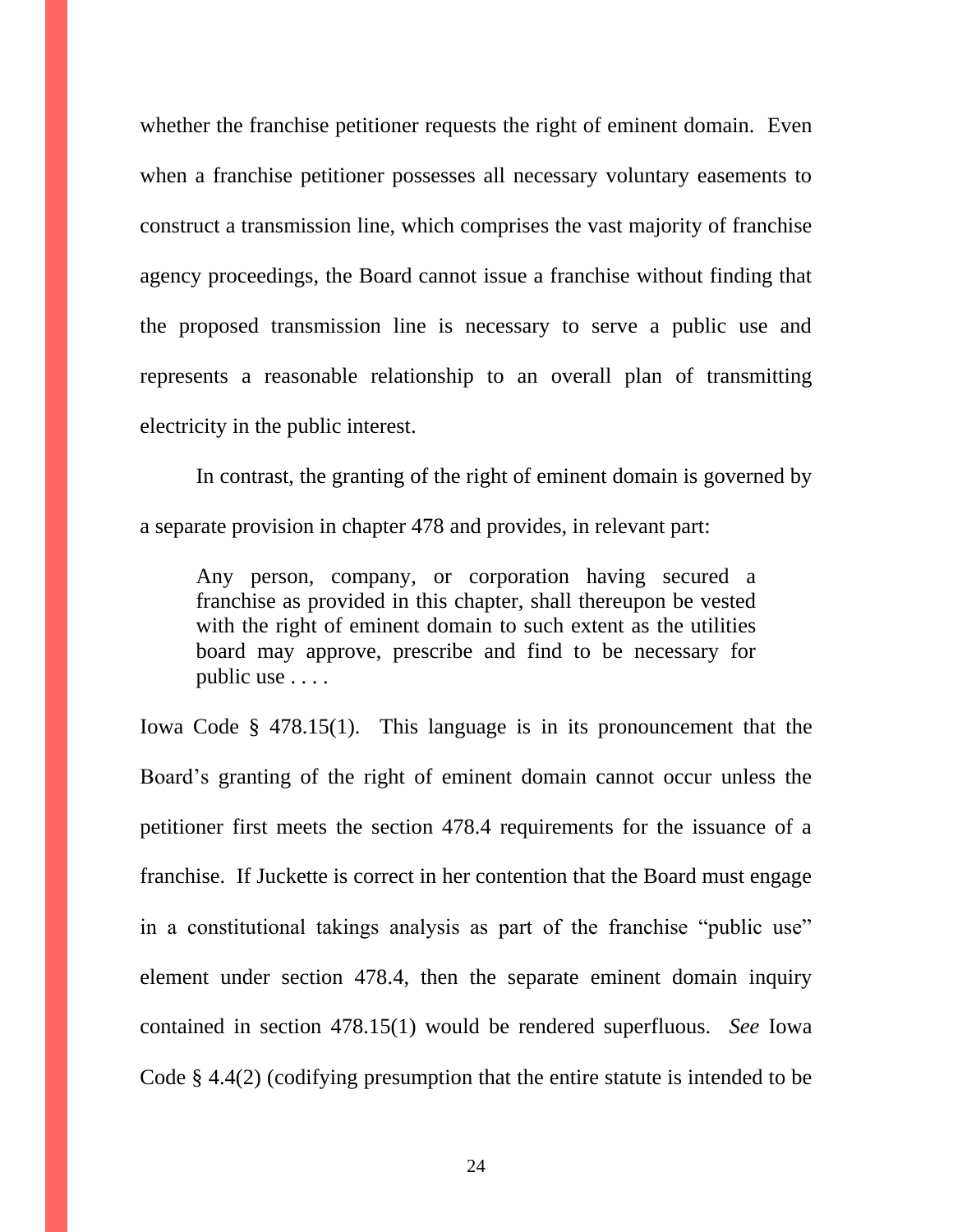effective). A petitioner would be entitled to the right of eminent domain solely by virtue of its receipt of a franchise as opposed to being required to demonstrate compliance with both the franchise elements in section 478.4 and the eminent domain requirements of section 478.15(1). Simply put, read as a whole, the franchise and eminent domain inquiries in chapter 478 are separate and distinct. *See* Iowa Code § 478.1(4) (providing that a person "that cannot secure the necessary voluntary easements . . . may petition the board . . . for a franchise granting authority for such construction, erection, maintenance, or operation, **and** for the use of the right of eminent domain") (emphasis added).

Finally, and perhaps most importantly, the section 478.4 and 478.15 analyses are clearly distinct because the focus of each is different. Under section 478.4, the Board cannot issue a franchise unless it first finds the proposed line as a whole is necessary to serve a public use. Conversely, under section 478.15(1), the Board cannot grant the right of eminent domain unless it finds that the particular piece of property at issue is necessary for public use. Phrased differently, the inquiry under section 478.4 is whether the proposed line serves a public use while under section 478.15(1), the inquiry is whether the taking of particular parcels of property is necessary for public use. *See e.g., Race v. Iowa Elec. Light & Power Co.*, 257 Iowa

25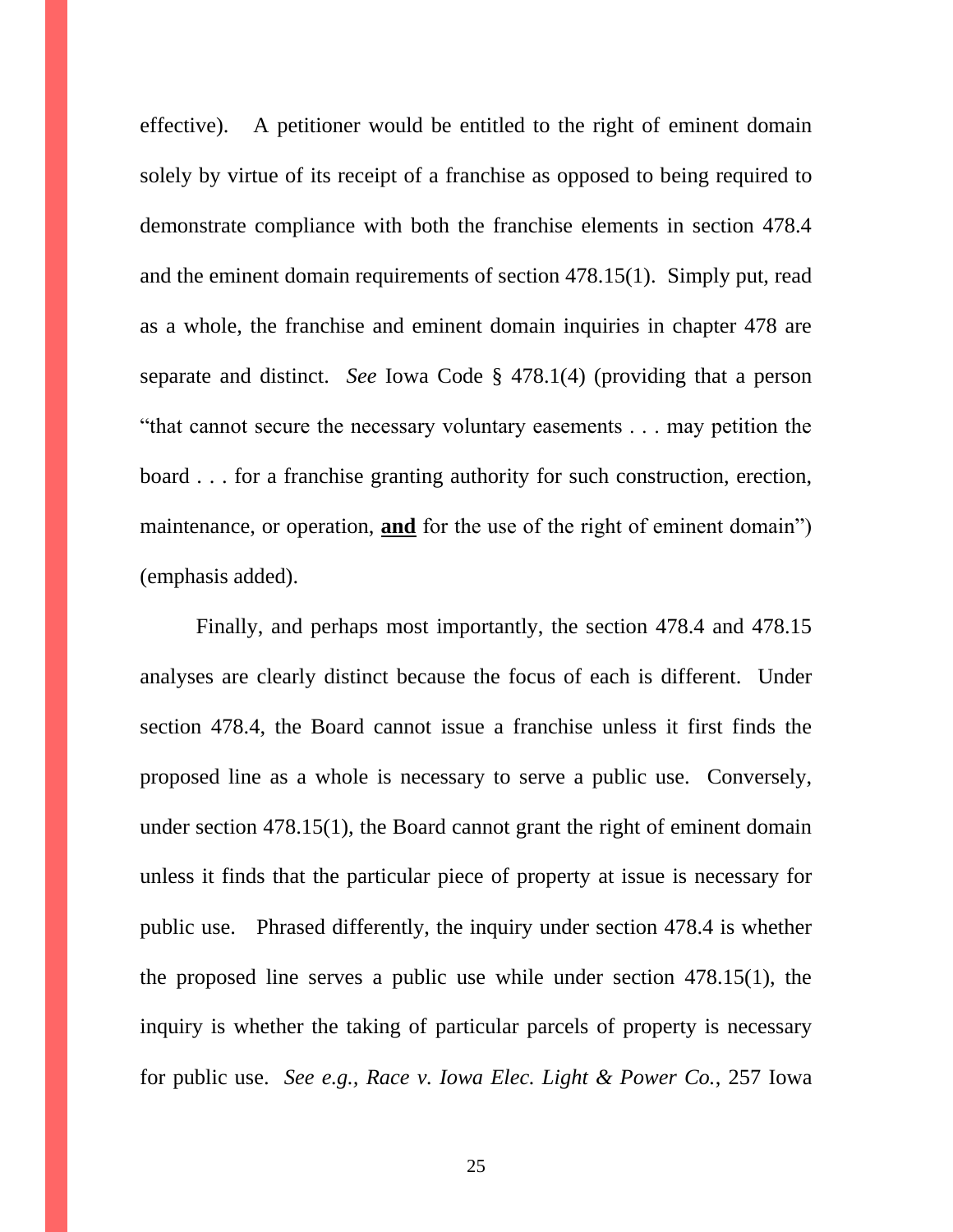701, 134 N.W.2d 335 (1965) (examining the 1958 version of section 478.15, then found at section 489.14, and stating the purpose of the eminent domain provision is "to confer jurisdiction on the [Board] to determine the necessity of taking *the particular property* for the proposed use") (emphasis added).

In sum, the Board agrees that a constitutional takings analysis is required when determining whether to issue a franchise-holder the right of eminent domain. However, MidAmerican did not request the right of eminent domain over any portion of the east segment, including Juckette's property. Iowa law does not require the Board to engage in a constitutional takings review as part of its section 478.4 franchise analysis, and Juckette's arguments to the contrary are without merit. Regardless, for reasons to follow, even if such a review were required, the record in this matter supports a finding that MidAmerican met the section 478.4 public use element.

*B. The Board's Finding that the Proposed Lines are Necessary to Serve a Public Use is Supported by Substantial Evidence.*

Iowa has long recognized that the operation of electric transmission systems serves a public purpose. *See Carroll v. Cedar Falls*, 221 Iowa 277, 261 N.W. 652, 659 (1935) (holding that "[i]t must be conceded that private property for the construction of transmission electric systems and lines can be confiscated under the right of eminent domain because their operation is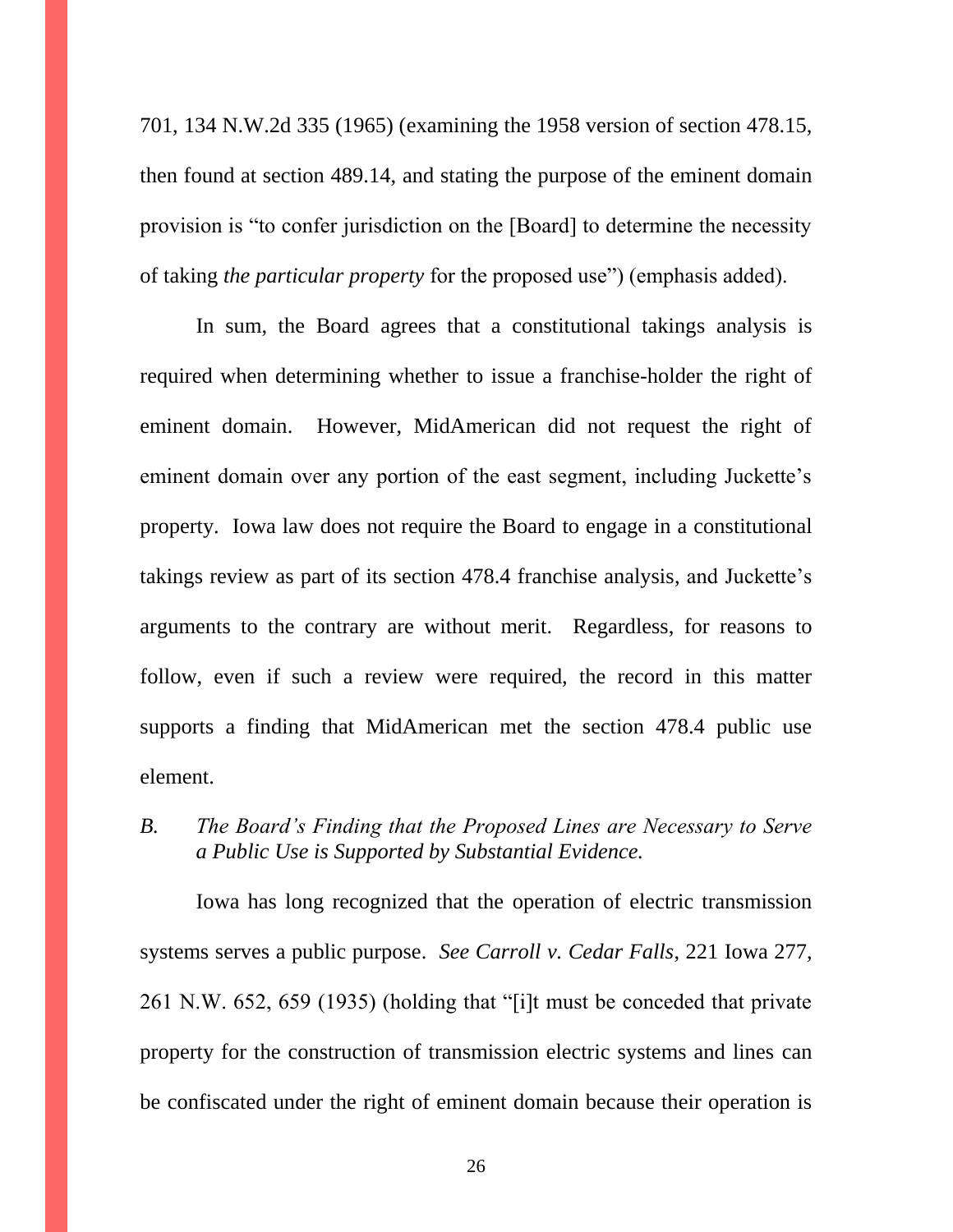for a public purpose"). Further, and as more relevant to the franchising statute, Iowa appellate courts have held that "the transmission of electricity to the public constitutes a public use as contemplated by section 478.4." *S.E. Iowa Coop. Elec. Ass'n*, 633 N.W.2d at 820. *See also Bradley v. Iowa Dep't of Com.*, No. 01-0646, 2002 WL 31882863 (Iowa Ct. App. Dec. 30, 2002) (stating same). Beyond the well-recognized general principle that transmission of electricity constitutes a public use, in its final order, the Board found MidAmerican's proposed lines were necessary to meet current and future transmission needs, to increase system reliability and flexibility, and to support current and anticipated load growth – each of which is recognized by Iowa adjudicatory law as meeting the necessary to serve a public use standard. (App. pp. \_\_; CR pp. 905-08).

# *1. The Board's Public Use Findings are Supported by Substantial Evidence.*

In both its prehearing filings and at the contested case hearing, MidAmerican introduced the testimony of Mr. Michael Charleville, a senior engineer in its Electric System Planning Department. (App. pp. \_\_, \_\_; CR pp. 198-205, 635-82). Mr. Charleville testified that the most immediate need for the proposed lines was to provide additional "161 kV sources to the Maffitt Lake Substation and support the significant load growth in the area south of Maffitt Lake and Raccoon River." (App. pp. ; CR pp. 199-200).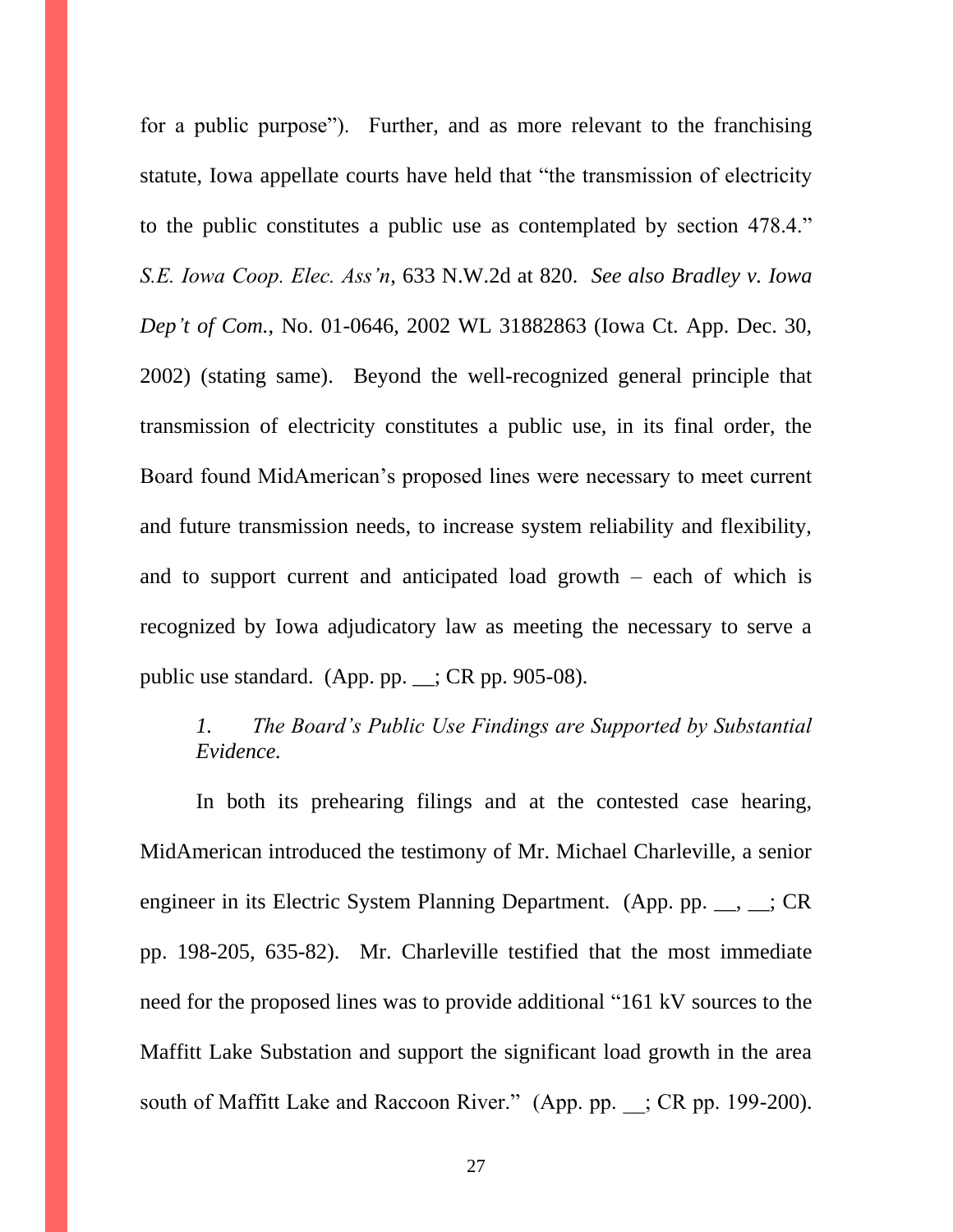Mr. Charleville further testified that the standard configuration for a substation similar to that of the Maffitt Lake Substation "is to have three incoming 161 kV lines to source the substation." (App. p.  $\therefore$  CR p. 200). Without the additional transmission lines, the Maffitt Lake Substation would be served by a single source, which means that if a disruption of service were to occur with that one source line, the entire area and all the customers served by the Maffitt Lake Substation would be without service. (App. pp. \_\_; CR pp. 199-200). With the proposed additional transmission lines, three lines will source the Maffitt Lake Substation and even if a disruption of service affected two of the incoming lines, the remaining source line will be sufficient to serve the load of the substation. (App. pp. \_\_; CR pp. 199-200). Thus, the proposed lines will increase service reliability to the Maffitt Lake Substation and the customers it serves. (App. p. \_\_; CR p. 200).

Mr. Charleville further testified that MidAmerican's proposed lines will also "provide immediate reliability support" to the long rural distribution lines coming from three surrounding substations referred to as the Booneville, Army Post Road, and Patterson substations. (App. p. \_\_; CR p. 202). Customers in the area surrounding the Maffitt Lake Substation receive their electric service from source substations that are a significant distance away. (App. p.  $\angle$ ; CR p. 204). With the issuance of a franchise,

28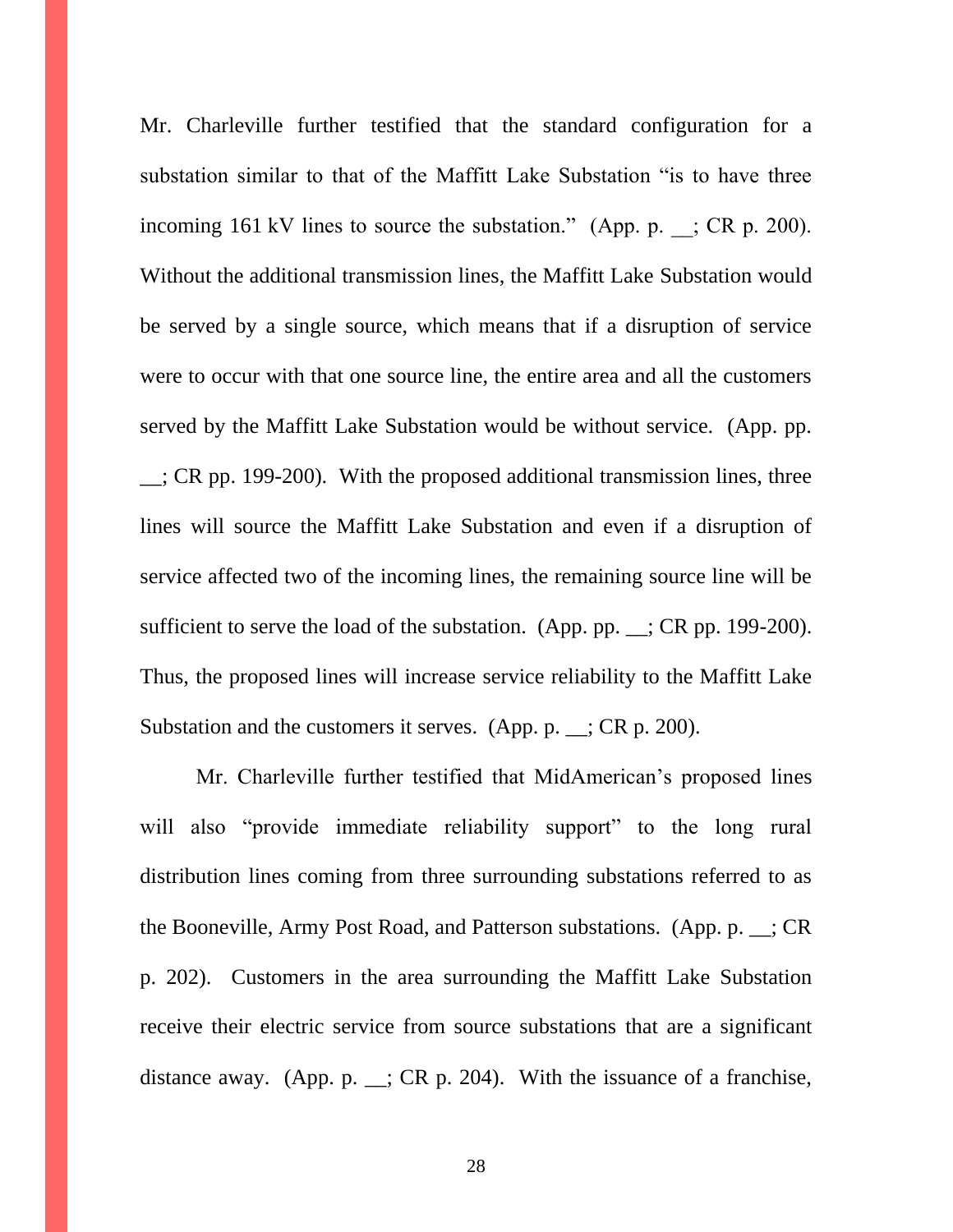load that is currently served by these substations can be moved to the Maffitt Lake Substation, which means the customers in the area will be closer to their source substation. (App. p.  $\_\_$ ,  $\_\_$ ; CR pp. 202, 204). Moving customer electric load to a closer substation produces a number of reliability benefits, including the reduction of customer "exposure caused by long distribution lines and the associated risks from outages." (App. p. \_\_, CR p. 202). Additionally, long distribution lines cause complications in an electric utility's ability to provide electric service under normal conditions due to increased voltage drops that occur the farther away a line is from its source. (App. p. \_\_; CR p. 204). Furthermore, from a wider electric system perspective, the proposed lines would "provide an immediate increase in system contingency/outage support to" the substations surrounding the Maffitt Lake Substation. (App. p. \_; CR p. 201).

MidAmerican presented additional evidence from which the Board found the proposed lines are necessary to adequately and reliably serve current and anticipated load growth in the area. (App. pp. \_\_\_; CR pp 199- 201, 203-05). While the evidence demonstrates that the most immediate need for the lines is the electric load demands from a new Microsoft data center (load demands that cannot be moved to other substations), additional transmission infrastructure is required for anticipated growth. (App. pp. \_\_;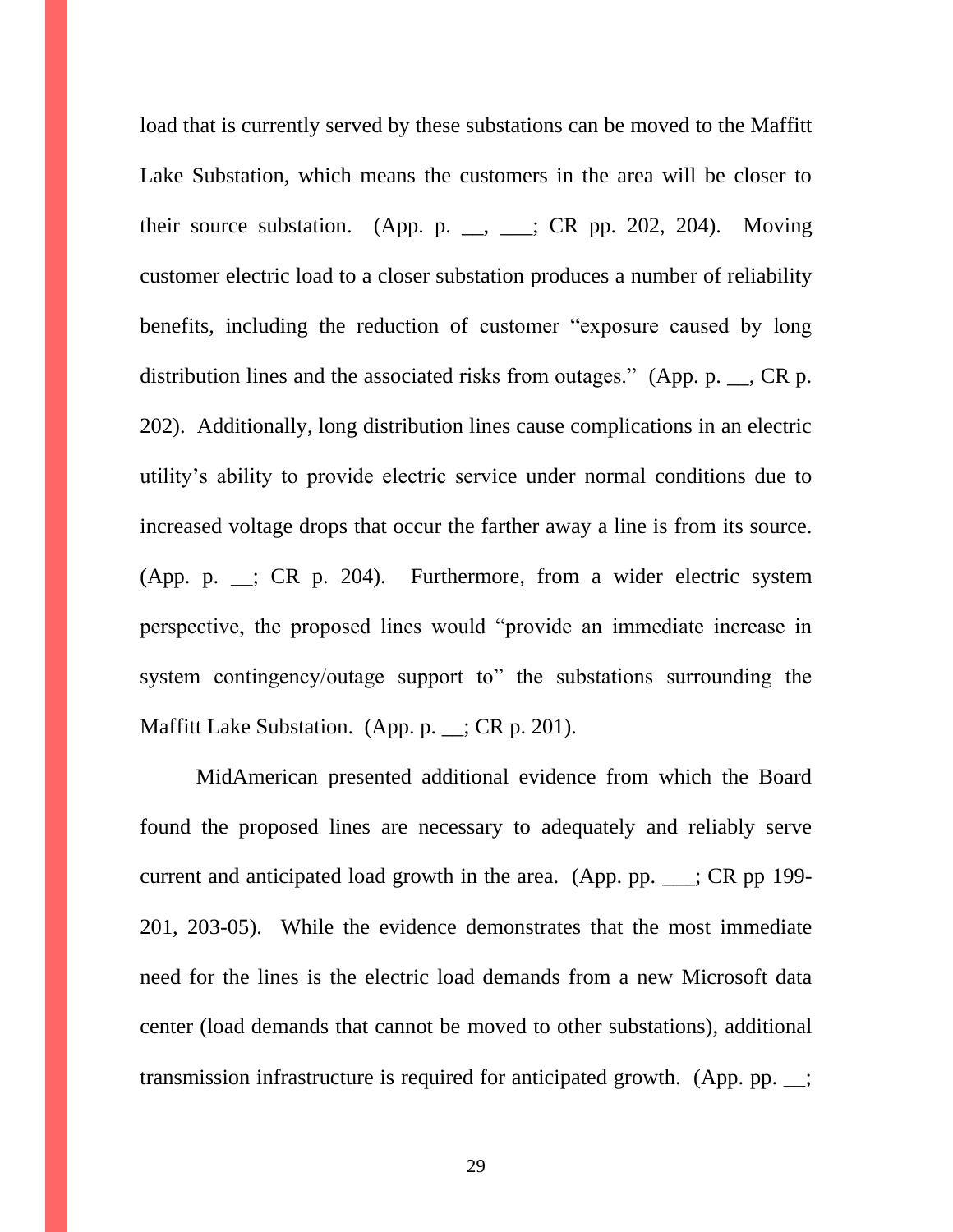CR pp. 199-201). "[A]s load density increases in a given area, the ability to serve distribution loading from long distances becomes constrained." (App.  $p.$   $\therefore$  CR p. 201).

An electric utility acting in a reasonable, prudent manner must proactively anticipate and plan for future load growth as opposed to remedying unanticipated load requirements. (App. p. \_\_; CR p. 675). As part of this planning process, MidAmerican selects substation locations as follows:

MidAmerican formulates the desired distance between substations based on a specific [megawatt] load density value per square mile, which is then compared to standard distribution substation transformation capacity. Forecasted substation footprints and anticipated service areas are then aligned in relation to the existing transmission system, proposed transmission expansion, and area geography.

(App. p. \_\_; CR p. 200). Thus, MidAmerican selected the Maffitt Lake Substation because it aligned with its overall vision, taking into consideration existing substations, parcels purchased for future substation construction, and forecasted substation site preferences. (App. p.  $\_\_$ ; CR p. 200).

MidAmerican further presented evidence that "significant industrial growth is occurring in the area" and due to the projected load growth and its inability to serve these significant loads from existing facilities,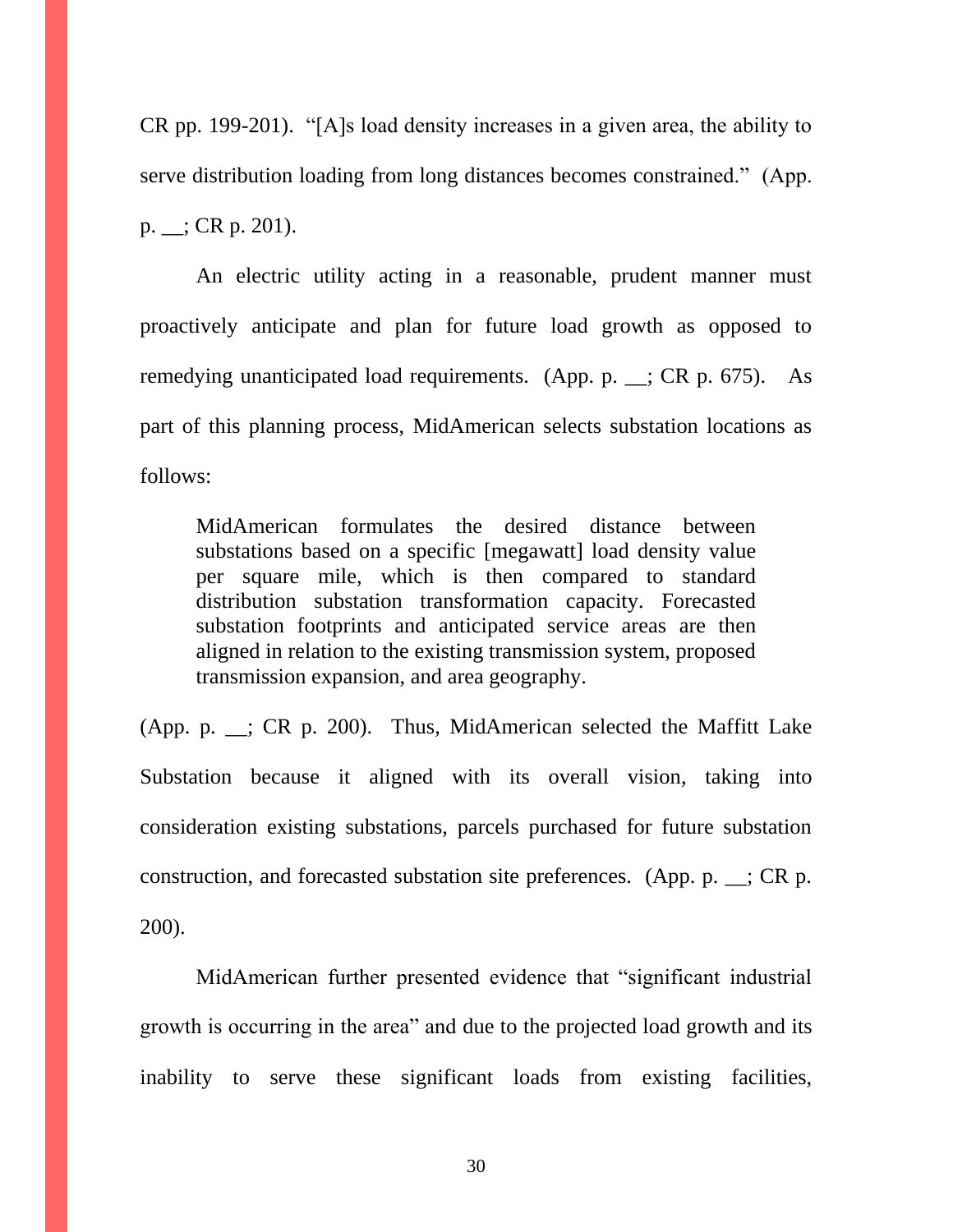MidAmerican determined new facilities were required. (App. pp. \_\_; CR pp. 201-02). Relying in part on analyses performed by the cities of West Des Moines and Cumming, MidAmerican also presented evidence of residential and business load increases. (App. pp. \_\_; CR pp. 201-05). Even in her own hearing testimony, Juckette stated that the expansion from the cities of West Des Moines, Norwalk, and Cumming was occurring quicker than she anticipated. (App. p.  $\angle$ ; CR p. 752).

In addition to providing load support for growth in the area surrounding the Maffitt Lake Substation, the proposed lines will provide support for growth as the Des Moines metro grows southwest toward Cumming and the southern sections of West Des Moines. (App. pp. \_\_\_; CR pp. 200-01). Due to this growth, MidAmerican states the Maffitt Lake Substation "will offer critical support to the distribution system between the Racoon River and the existing 161 kV line south of the Cumming exit" on Interstate Highway 35. (App. pp. \_\_; CR pp. 200-01).

Based on a review of the record as a whole, the Board's findings that the proposed lines were necessary to meet current and future transmission needs, to increase system reliability and flexibility, and to support current and anticipated load growth are supported by substantial evidence. Furthermore, these are precisely the same factors Iowa appellate courts have

31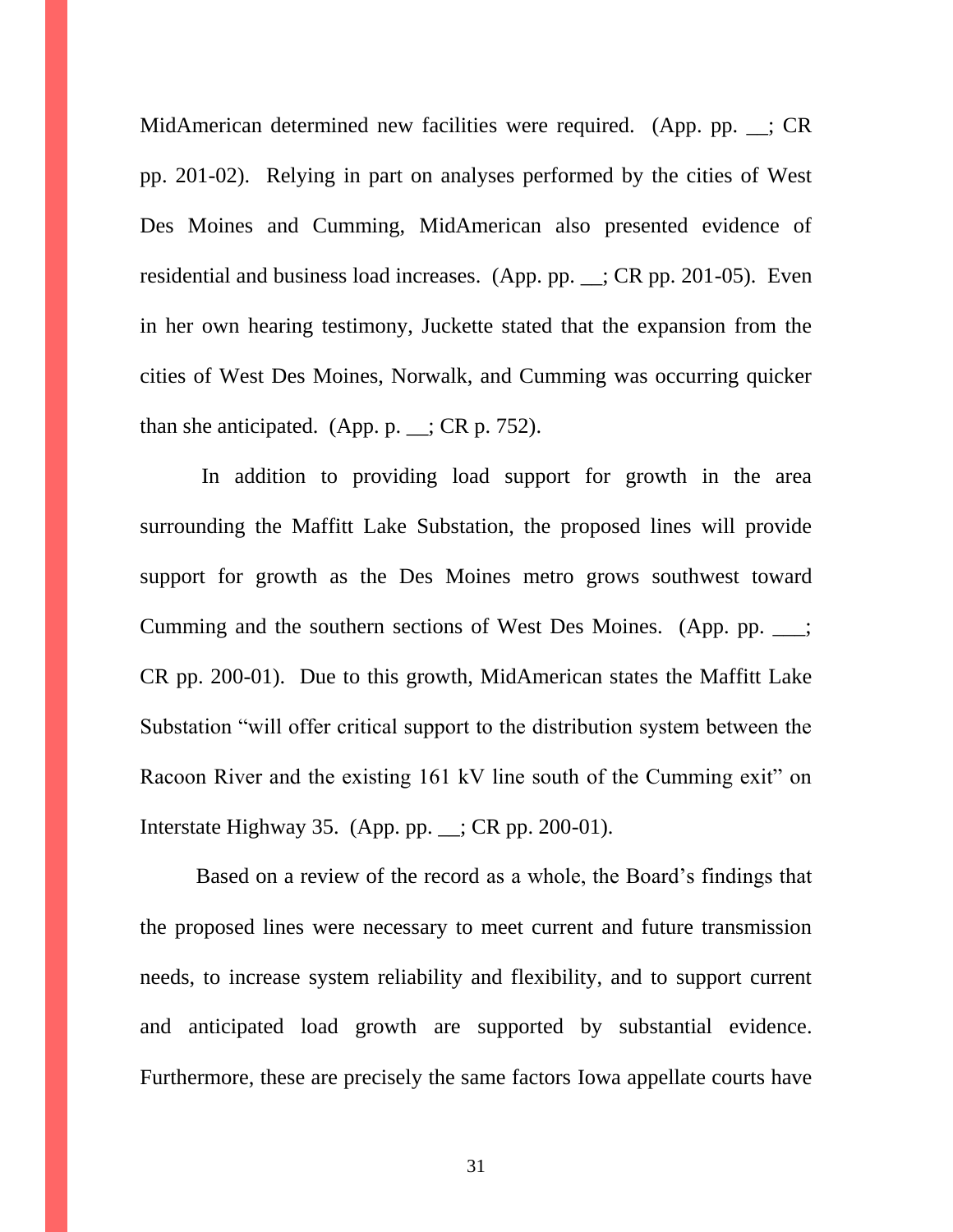recognized as meeting the "necessary to serve a public use" element in section 478.4. *See Fischer v. Iowa State Commerce Comm'n*, 368 N.W.2d 88, 97-98 (Iowa 1985) (affirming agency's § 478.4 public use finding where the evidence showed the proposed project increased current system reliability and improved the ability to meet future load demands); *Bradley*, 2002 WL 31882863, at \* 5 (finding a public use under § 478.4 where the evidence demonstrated the proposed line "is necessary to increase reliability of service, accommodate occurring and anticipated load growth, and reasonably assure the availability, quality, and reliability of service").

### *2. Response to Juckette's Contentions.*

Juckette contends the Board's decision should be reversed for five reasons that are wholly unsupported by the record or are immaterial and irrelevant. Juckette Opening PP Brief pp. 41, 50. First, Juckette argues, Microsoft Corporation ("Microsoft") "is the only user of the substation to which the proposed lines will run." Even if one were to disregard all other evidence submitted in the record, the evidence Juckette relies on does not support her contention. A fair and full reading of the portions of the record she cites reveals that the MidAmerican witness testified that the most "immediate reason" for the proposed project is the electric load required by the Microsoft data center. (App. pp.  $\therefore$  CR pp. 644-45). However, as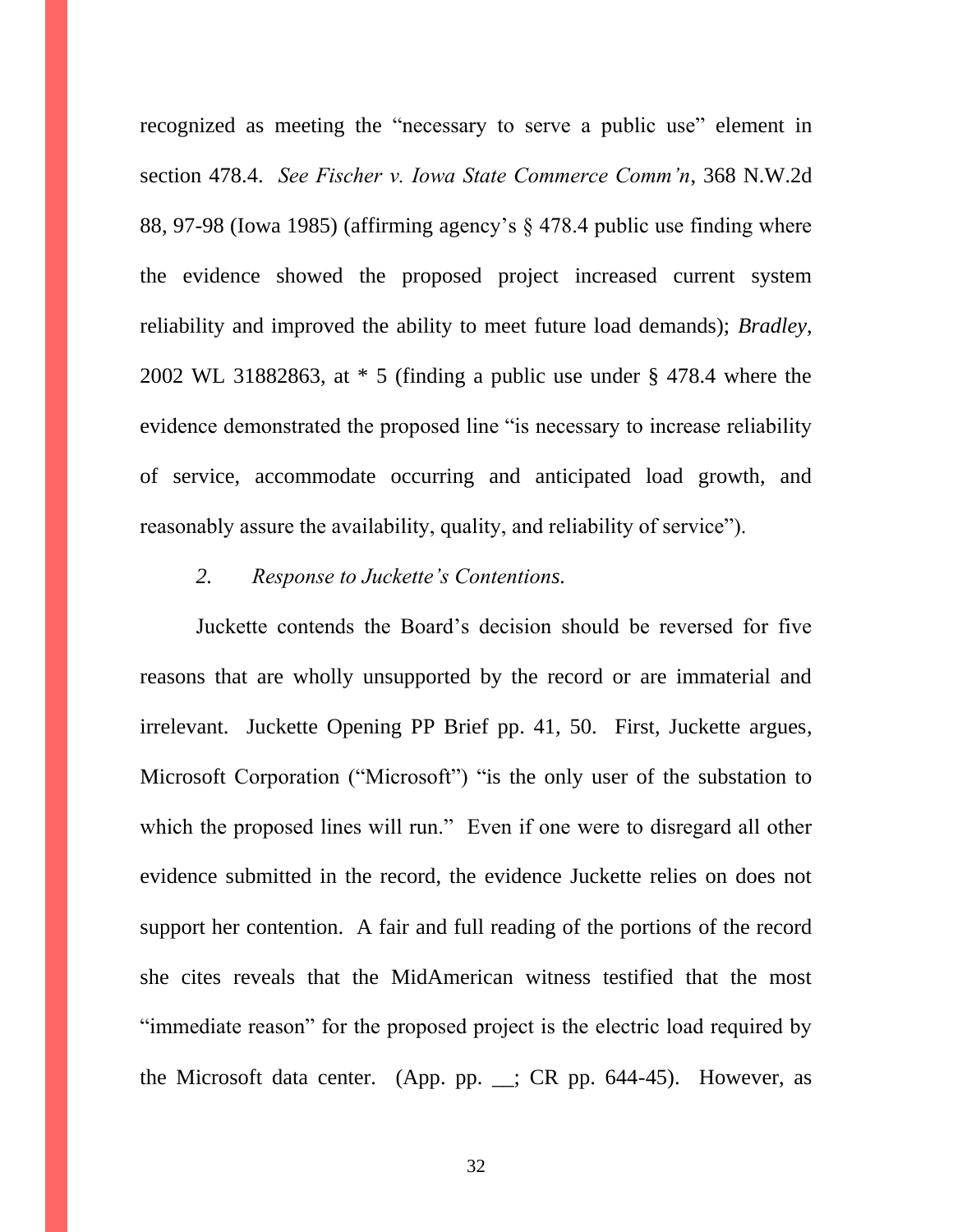already discussed above, a full reading of the entire record reveals the proposed lines will benefit MidAmerican electric customers near the Maffitt Lake Substation and farther away. The improvements to the electric system's reliability and flexibility will benefit MidAmerican's current and future customers beyond Microsoft.

However, even assuming solely for the sake of argument the record supported the conclusion that the proposed lines were to serve only one MidAmerican customer, public use must necessarily be found to exist. MidAmerican is an electric public utility with an exclusive service territory, which means no other electric utility may provide electric service in this territory. *See* Iowa Code § 476.23(1) & (2) (providing that an electric utility shall not furnish or offer to furnish electric service to a customer or prospective customer outside that electric utility's exclusive service territory without the express written agreement of the electric utility authorized to provide electric service in that service territory). Because MidAmerican operates as an electric utility monopoly, it is statutorily required to provide reasonably adequate service to each and every customer in that service area. *Id.* at §§ 476.3, 476.8; s*ee also Berner v. Interstate Power Co.*, 244 Iowa 298, 301, 57 N.W.2d 55, 56 (1953) (recognizing that an electric public utility "has peculiar status in that, unlike the ordinary business operator, it is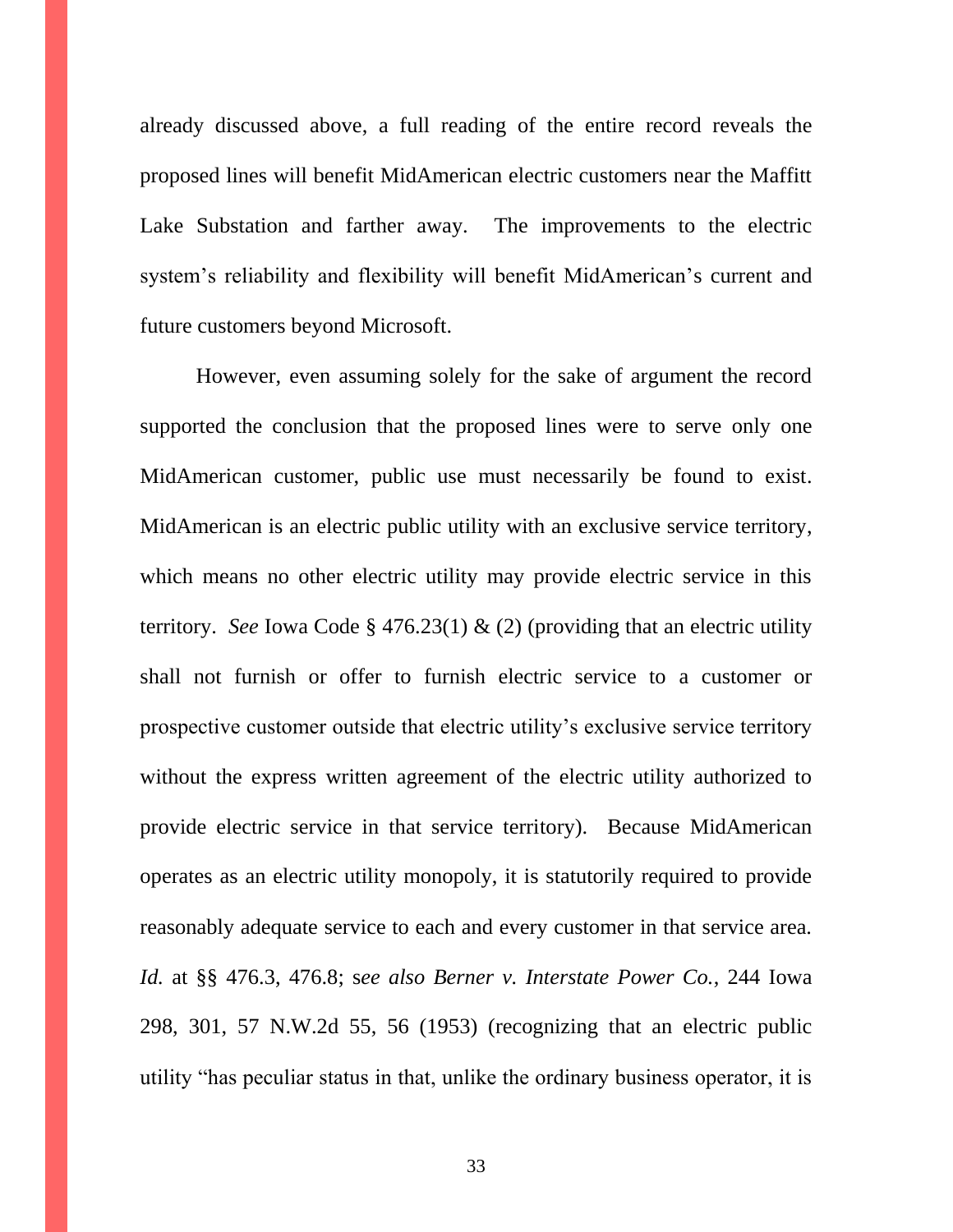not free to accept or reject its patrons" and must provide electric service to all customers who abide by the utility's reasonable rules and regulations). Therefore, even if Juckette were correct in her contention that the proposed lines were necessary to serve but one customer, a public use under section 478.4 is nevertheless established.

Second, Juckette argues MidAmerican's evidence regarding future development is "completely speculative." Juckette Opening PP Brief p. 50. Again, the full and fair reading of the entire record belies this claim. In examining potential load growth, MidAmerican utilized its normal business processes and procedures and relied on future land use records prepared by the cities of West Des Moines and Cumming. (App. pp. \_\_; CR pp. 210-11, 674-76). MidAmerican took into consideration the past residential growth in the area. (App. p. \_\_; CR p. 203). MidAmerican also took into consideration a planned "agrihood" development in Cumming, with plans for 700 homes, townhouses, condos, and apartments, that could quadruple the population. (App. p.  $\therefore$  CR. 203). In addition to the anticipated load growth in the area surrounding the Maffitt Lake Substation, MidAmerican presented evidence that the proposed lines would provide critical support to other parts of the electric system as the Des Moines metro grows southwest toward Cumming and the southern sections of West Des Moines. (App. pp.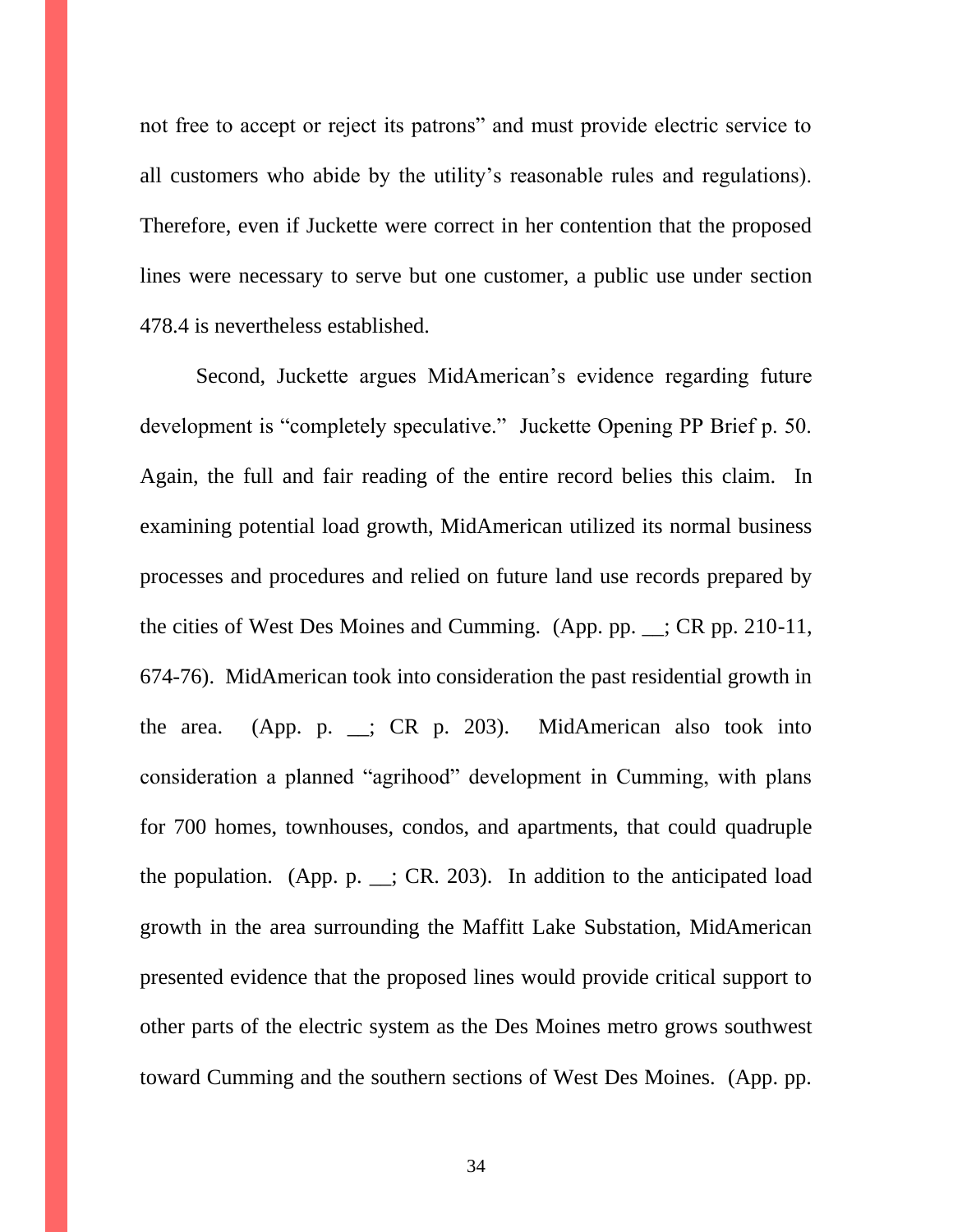\_\_; CR pp. 200-01). Finally, in her own testimony, Juckette acknowledged quicker-than-expected growth in the West Des Moines, Norwalk, and Cumming communities. (App. p. \_\_; CR p. 752).

In her third and fifth points, Juckette asserts, "MidAmerican has a contractual commitment with Microsoft to obtain this franchise" and that all construction costs "will be borne by MidAmerican ratepayers to benefit Microsoft and MidAmerican." Juckette Opening PP Brief p. 50. First and foremost, Juckette's contention that the costs will be passed on to ratepayers is simply inaccurate, given MidAmerican is a rate-regulated electric utility. MidAmerican cannot pass on the costs to customers without going through a section 476.6 ratemaking, contested case proceeding. *See* Iowa Code § 476.6(1) (stating that a "public utility subject to rate regulation shall not make effective a new or changed rate, charge, schedule, or regulation until the rate, charge, schedule, or regulation has been approved" by the Board subject to two exceptions not relevant in this case). Additionally, OCA's comments on this issue are particularly assistive. Pursuant to Iowa Code section 475A.2(2), OCA's role in this proceeding is to "[a]ct as attorney for and represent all consumers generally and the public generally . . . ." Following its review of the evidence as a whole, OCA noted that the revenues gained by MidAmerican from the Microsoft project are projected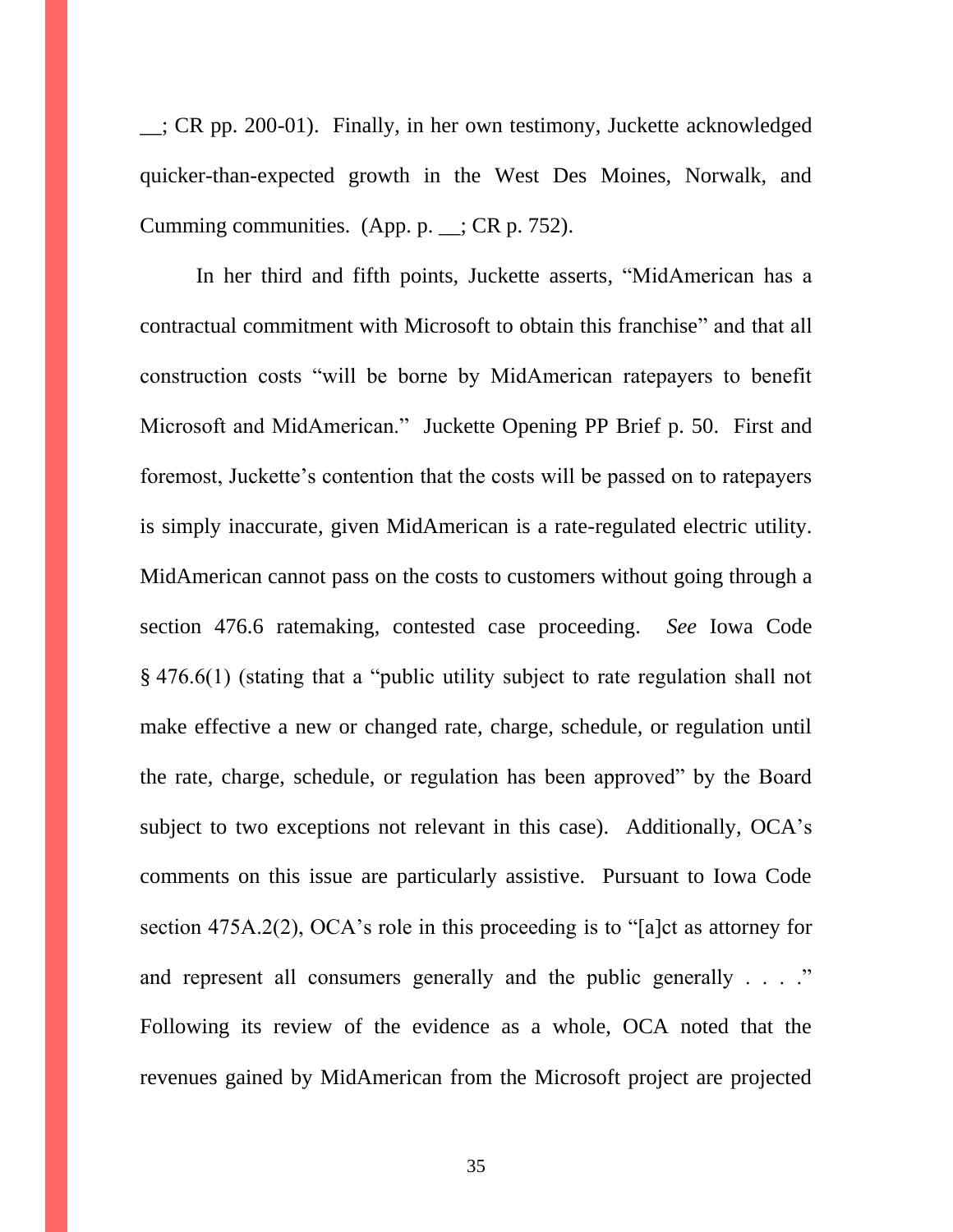to exceed construction costs and opined that the project will actually provide a benefit to all MidAmerican customers. (App. pp. \_\_; CR pp. 890-91). In the event projected revenues do not exceed construction costs, OCA states the agreement between MidAmerican and Microsoft requires Microsoft to pay for the shortfall. (App. pp. \_\_; CR pp. 890-91). In sum, while costs may be relevant to the issue of whether a proposed transmission line represents a reasonable relationship to an overall plan of transmitting electricity in the public interest, *see* Iowa Code § 478.3(2)(a), Juckette has not appealed that portion of the Board's final agency action, and the costs in this case do not weigh against the Board's issuance of the franchise.

Finally, Juckette asserts the current line to the Maffitt Lake Substation "is sufficient to bear the anticipated burden on the substation." Juckette Opening PP Brief p. 50. At hearing, evidence was introduced suggesting that if Microsoft's energy load never increased, the one existing 161 kV source line to the Maffitt Lake Substation would provide the necessary energy to serve Microsoft. (App. pp. \_\_; CR pp. 658-60). According to Juckette, this evidence proves MidAmerican's proposed east and west transmission line segments are not needed. The flaws with Juckette's conclusion are several: (1) it assumes the Maffitt Lake Substation's sole purpose is to support the industrial facility; (2) it assumes the industrial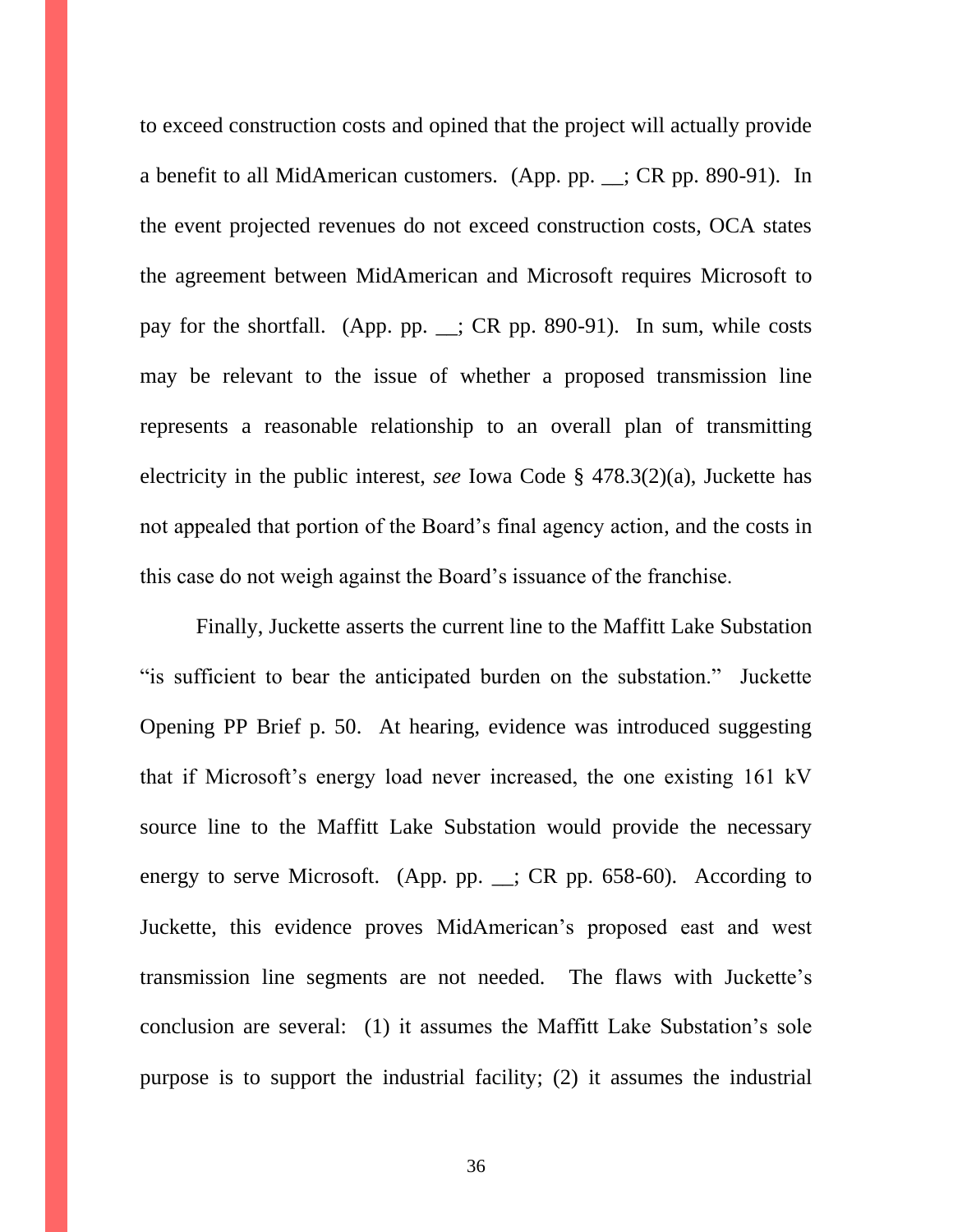facility's load will never increase; (3) it disregards the fact that the standard configuration for a substation is for multiple source lines; and, most importantly, (4) it disregards all the other reasons that the Board found support the issuance of the franchise, including the increases to the reliability of the electric system to areas surrounding and farther away from the Maffitt Lake Substation.

In sum, Juckette presented no reason to reverse the Board's section 478.4 public use finding.

### *3. Conclusion.*

The Board's public use analysis conforms to the framework established in section 478.4 and the appellate decisions interpreting the same, and its finding that MidAmerican's proposed lines are necessary to serve a public use is supported by substantial evidence. Juckette's contentions to the contrary are either not supported by the evidence or are not relevant to the public use analysis.

Finally, in its decision granting MidAmerican's request for a franchise, the Board made a number of findings necessary for the issuance of a franchise beyond its finding that the proposed lines are necessary to serve a public use. For example, the Board found that the proposed lines represent a reasonable relationship to an overall plan of transmitting electricity in the

37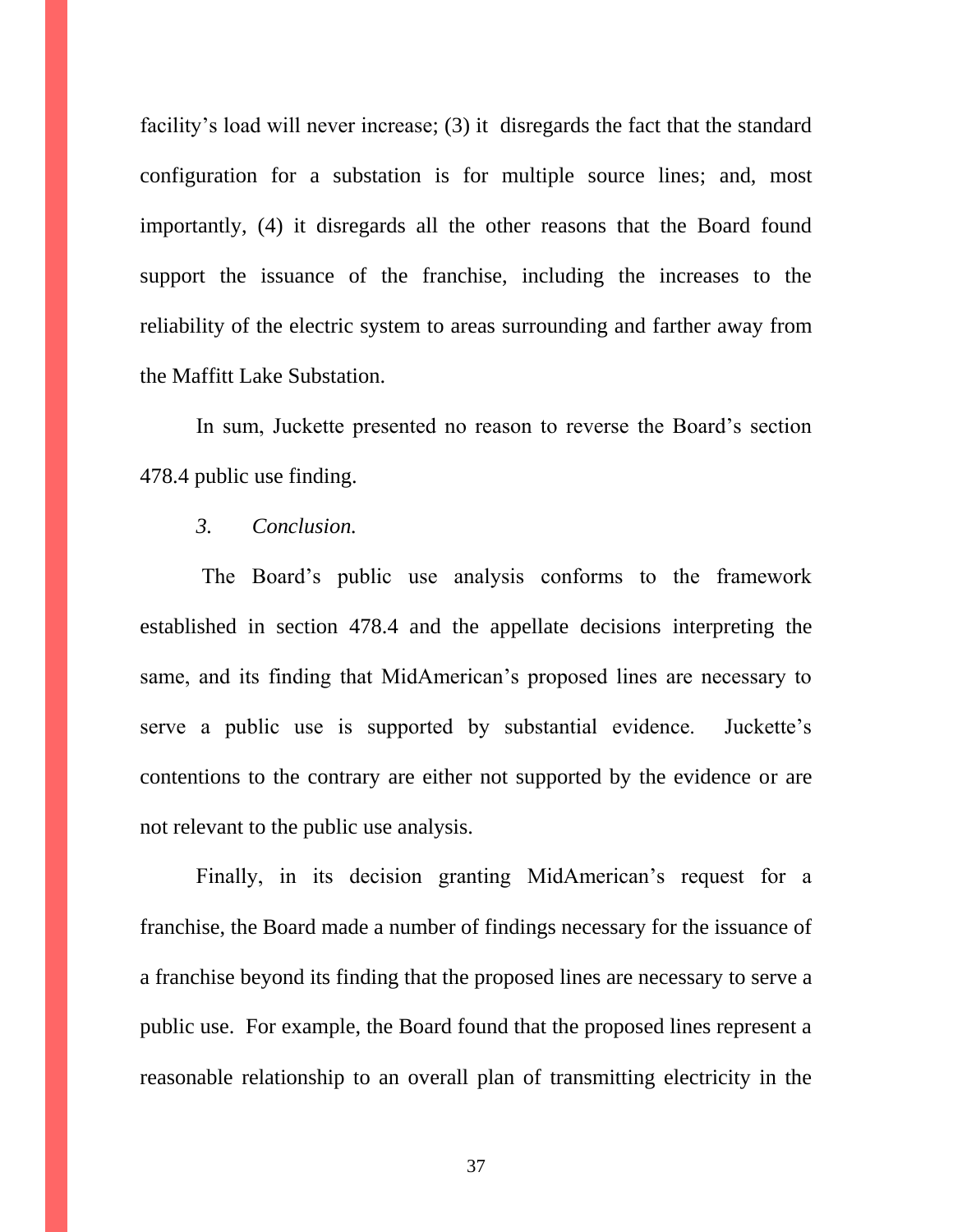public interest as required by section 478.4. (App. pp. \_\_; CR pp. 909-17). Additionally, the Board found the proposed line routes complied with the routing requirements of section 478.18(2). (App. pp. \_\_; CR pp. 917-23, 933-34). Before the district court, Juckette challenged the Board's reasonable relationship and route findings, and the district court affirmed the Board on these points. (App. pp.  $\angle$ ; 11/7/21 Ruling pp. 5-12).

In this appeal, however, Juckette has not argued in her Opening Brief that the Board's reasonable relationship or route findings were in error. Consequently, the undersigned respectfully posits that the reasonable relationship and route elements cannot be issues considered in this appeal. *See Iowa Ass'n of Business and Indust. v. City of Waterlo*o, 961 N.W.2d 465, 480 (Iowa 2021) (McDonald, J., concurring in part and dissenting in part) (stating a party's "failure to raise the issue in its briefing constitutes a waiver or forfeiture of the issue"). Further, the undersigned respectfully posits that Juckette could not attempt to resurrect the reasonable relationship or route issues by discussing for the first time in her reply brief. *See Villa Magana v. State*, 908 N.W.2d 255, 260 (Iowa 2018) (holding the Court will not normally "consider issues raised for the first time in a reply brief").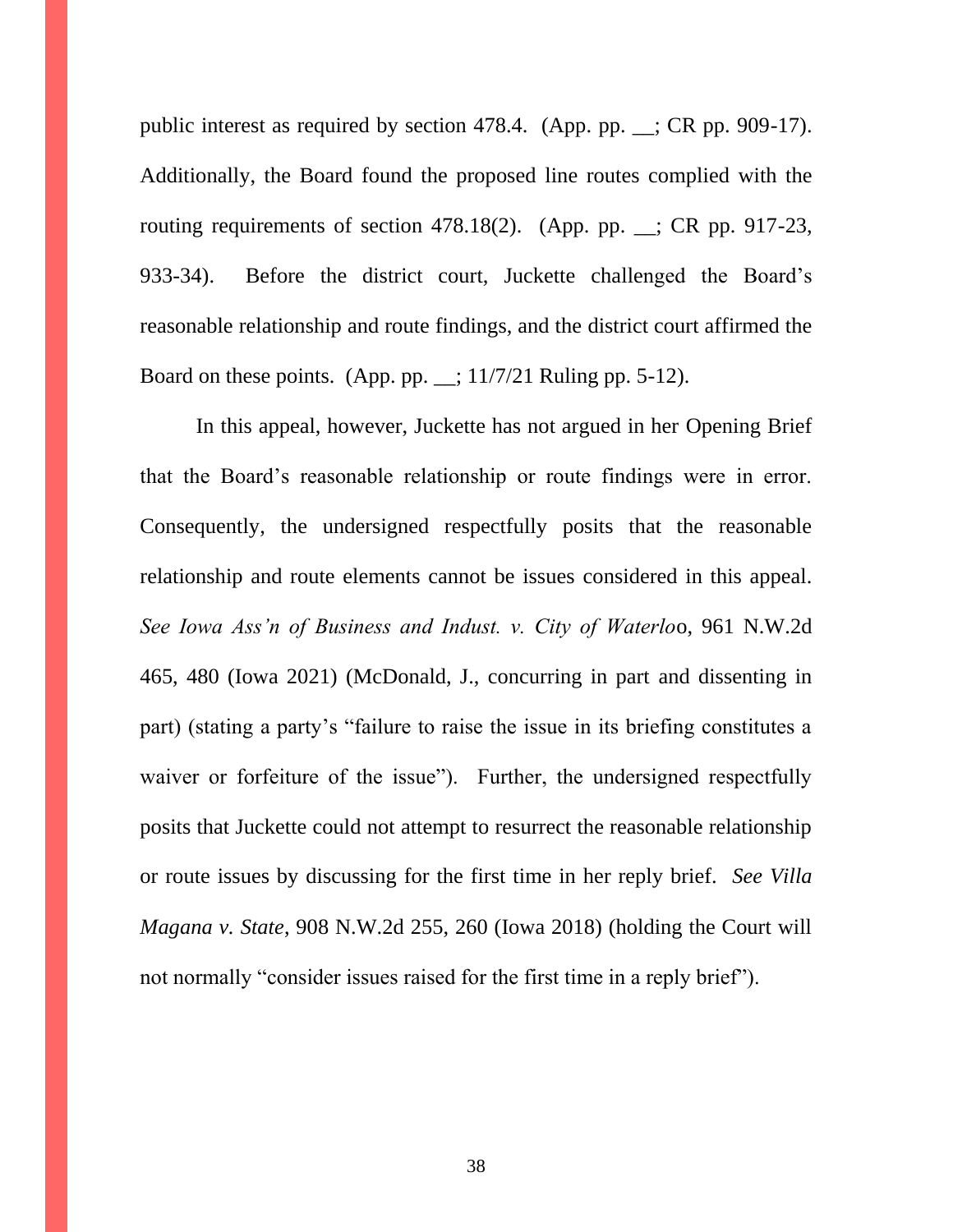# **II. IOWA CODE SECTION 306.46 APPEARS TO PROVIDE MIDAMERICAN ENERGY COMPANY THE RIGHT TO INSTALL UTILITY FACILITIES IN THE ROAD RIGHT-OF-WAY ADJOINING APPELLANT LINDA JUCKETTE'S PROPERTY.**

#### **Issue Preservation**

The Board does not assert Juckette failed to preserve error on her claim that MidAmerican does not possess the necessary property rights to build utility facilities on the road right-of-way that adjoins her property.

#### **Standard of Review**

The Iowa legislature provided the Board no special interpretive authority over section 306.46 and the Board possesses no special expertise over Iowa's roadways and property disputes that may exist over the use of a road right-of-way. Therefore, review of the Board's application of section 306.46 would appear to be for corrections of errors at law. *Lowe's Home Centers, LLC v. Iowa Dep't of Rev.*, 921 N.W.2d 38, 45 (Iowa 2018). Under such a review, the appellate court is to afford the agency's interpretations no deference, and the appellate court may substitute its own judgment for that of the agency. *City of Coralville v. Iowa Utilities Bd.*, 750 N.W.2d 523, 527 (Iowa 2008). To the extent this issue raises constitutional questions, review is de novo. *LSCP, LLLP v. Lay-Decker*, 861 N.W.2d at 854.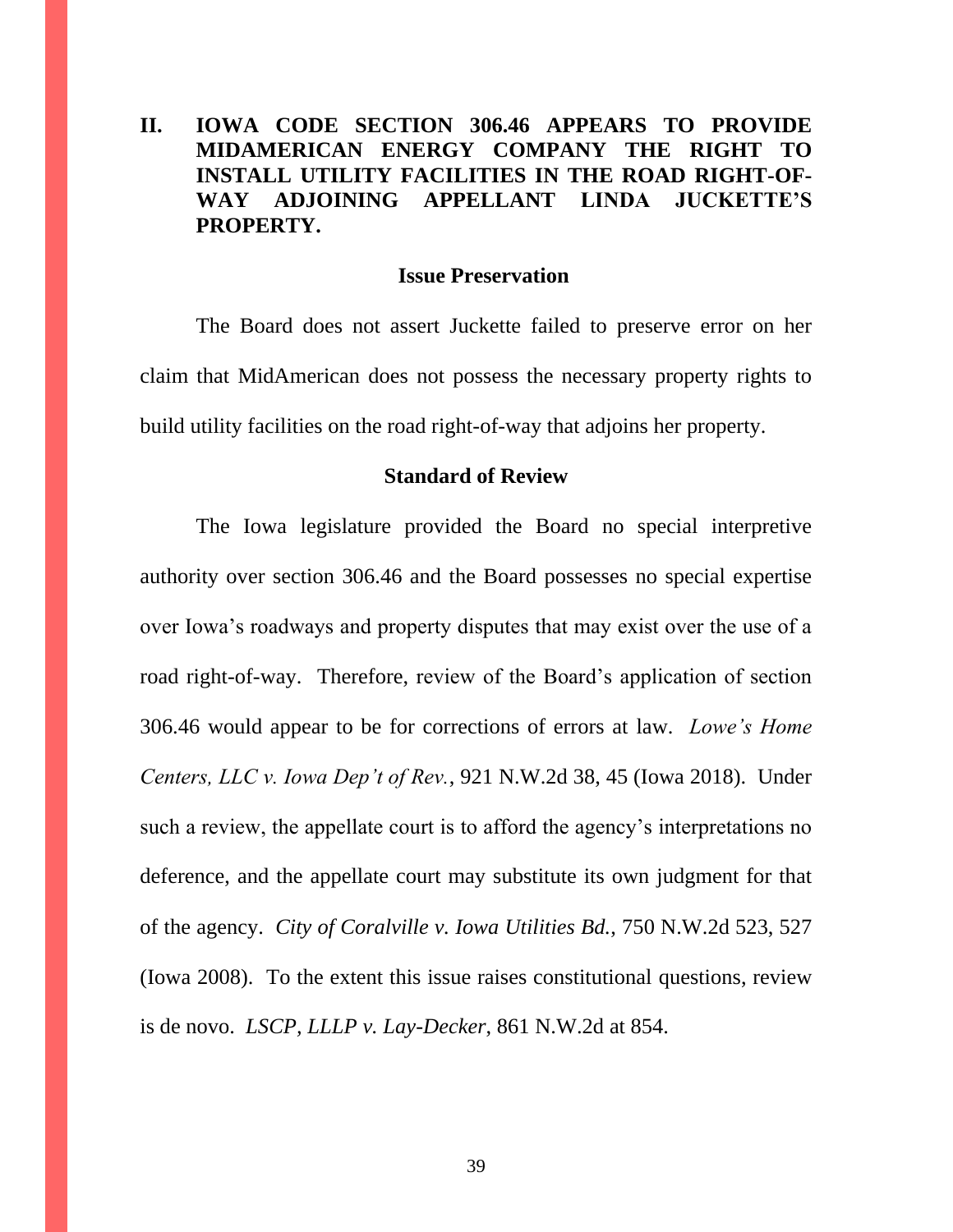#### **Argument**

In Iowa Code section 474.1, the Iowa legislature created the Board as a division within the Iowa Department of Commerce. As an executive branch agency, the Board possesses no common law or inherent powers and only possesses those powers granted by statute. *Brakke v. Iowa Dep't of Natural Resources*, 897 N.W.2d 522, 533-34 (Iowa 2017), *see also* Iowa Code § 17A.23(3) (providing that "[a]n agency shall have only that authority or discretion delegated to or conferred upon the agency by law and shall not expand or enlarge its authority or discretion beyond the powers delegated to or conferred upon the agency").

The legislature delegated to the Board the general jurisdiction over "all pipelines and all lines for the transmission, sale, and distribution of electrical current for light, heat, and power pursuant to Iowa Code chapters 476, 476A, 478, 479, 479A, and 479B . . . ." *Id.* at § 474.9, *see also id.* at § 476.2 (identifying the Board's powers and rules). Absent from this delegated or conferred authority is the power to resolve property and land disputes. While the Board does possess the delegated power to alter property rights through the granting of the right of eminent domain and does possess the special expertise to prescribe necessary and reasonable eminent domain easement terms for the construction, operation, and maintenance of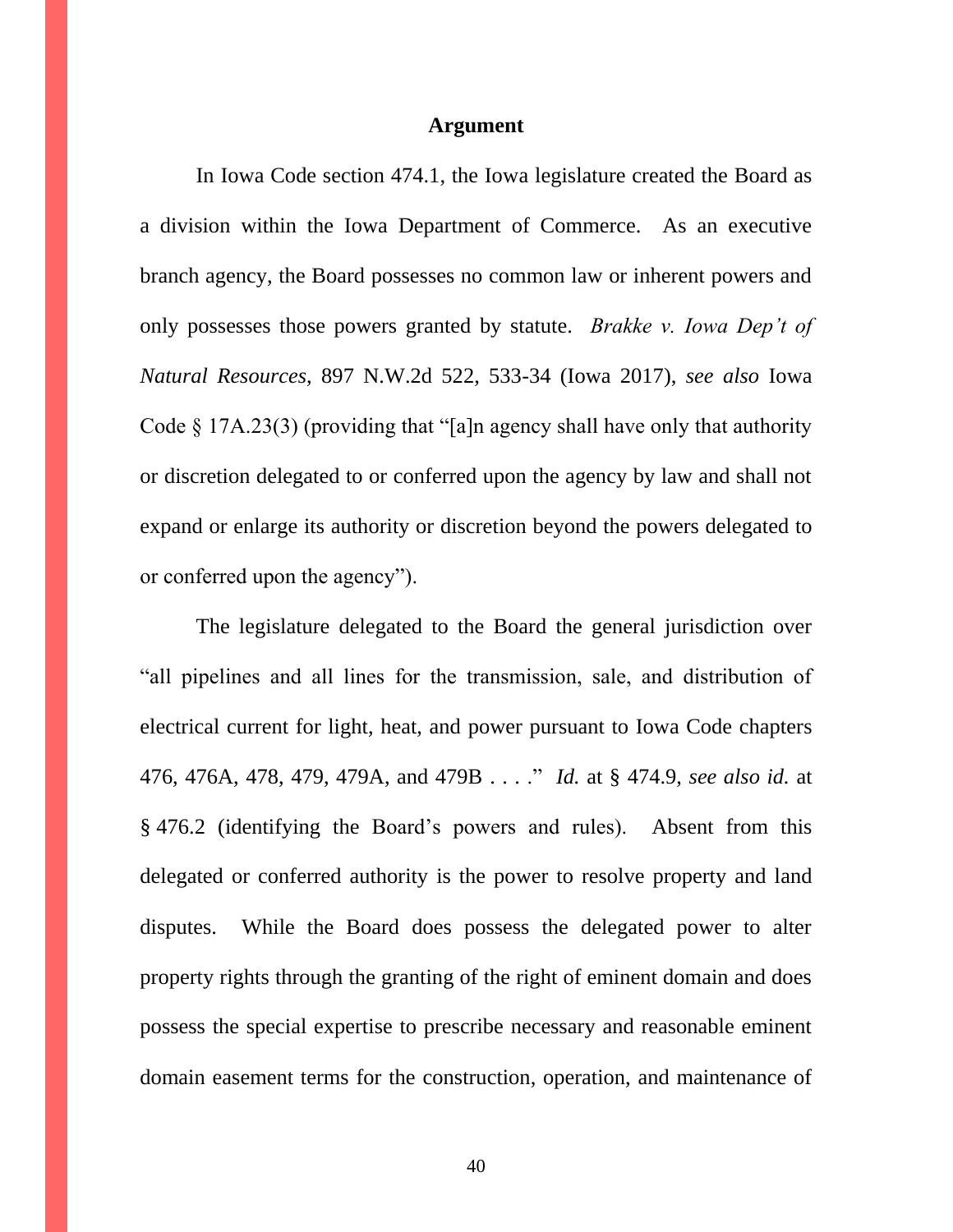transmission infrastructure, MidAmerican did not seek the right of eminent domain over Juckette's property and the Board did not grant MidAmerican the right of eminent domain over Juckette's property.

Additionally, as determined by the district court, "[n]either Iowa Code chapter 478 nor the governing administrative rules require a franchise petition prove it possesses all necessary land rights as a condition precedent" to obtain a franchise. (App. p.  $\angle$ ; 11/7/21 Ruling p. 12). Further, there is nothing in chapter 478 that suggests the issuance of a franchise, in and of itself and absent eminent domain, alters whatever land rights may exist between the land owner and the franchise holder. Absent eminent domain, a Board-issued franchise solely conveys to the transmission company the right to construct, erect, maintain, and operate an electric transmission line that is capable of operating at an electric voltage of 69 kV or more.

Because the Board has not been delegated authority to adjudicate property law disputes between a franchise holder and a landowner (other than the authority to grant the right of eminent domain), and because a franchise, in and of itself, does not alter whatever land rights may exist between a franchise holder and a landowner, a question may exist regarding the Board's authority to adjudicate the substance of Juckette's property right claim. This is especially true given MidAmerican claims a right to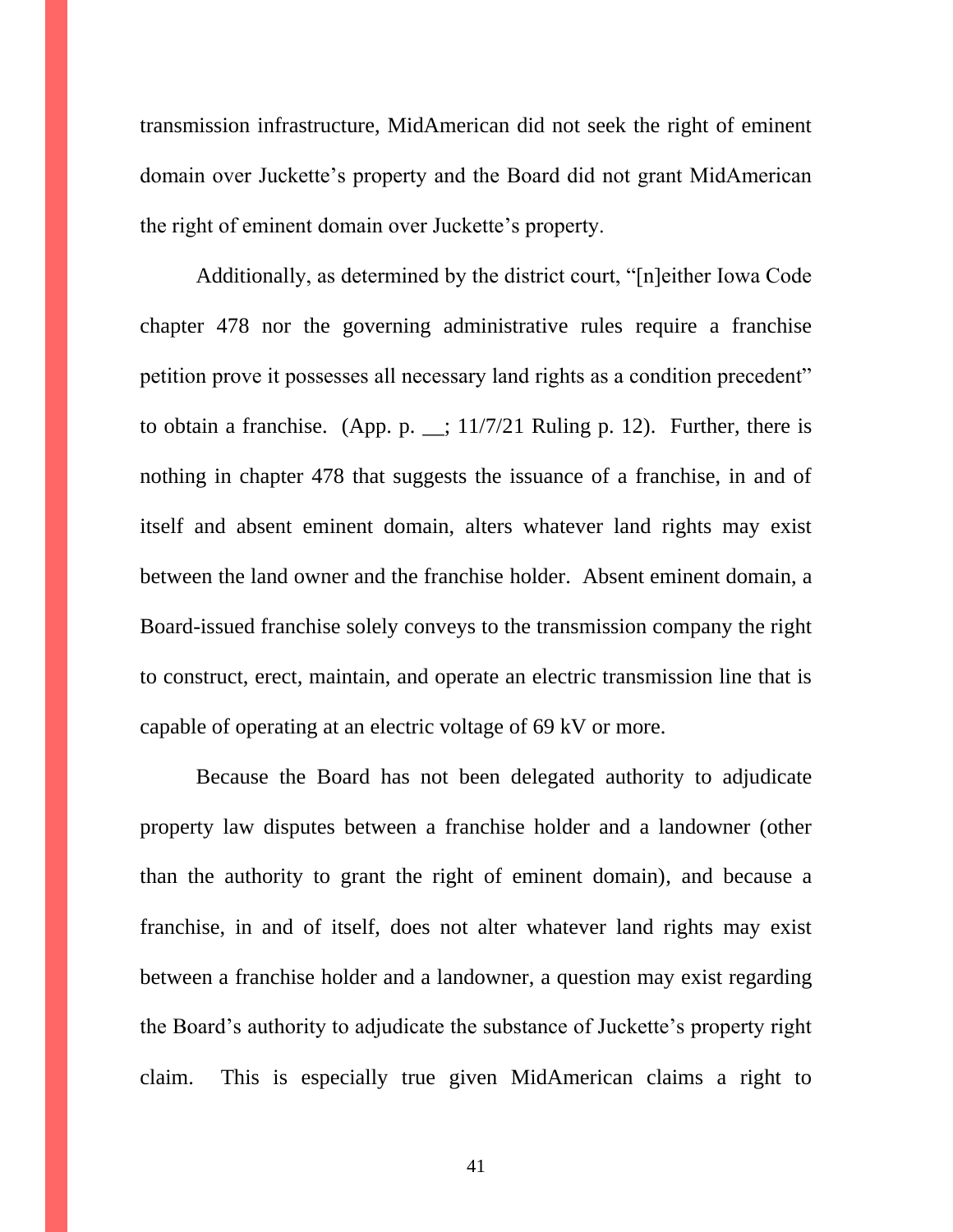construct, operate, and maintain its transmission facilities over the road right-of-way that adjoins Juckette's property, pursuant to Iowa Code section 306.46 – a statute that is not connected to or referenced in the Board's enacting statute, and a statute over which the Board possesses no interpretative authority or special expertise.

In its final order, the Board sought to provide guidance to the parties by addressing the issues the parties presented. However, the Board expressed concern with the parties' request for an interpretation of section 306.46 by stating:

The Board appreciates and, to some extent, agrees with many of the statements penned by Board Member Lozier in his dissent. If a utility's use is not incidental or subordinate to a road easement, then as the *Keokuk Junction* Court held, "[a]llowing a utility company that operates for a profit to place its poles on the servient land without having to pay for this right is manifestly unfair to the servient landowner whose easement did not include utilities within its purview." [*Keokuk Junction Ry. Co. v. IES Industries, Inc.*, 618 N.W.2d 352, 362 (Iowa 2000)]. In attempting to harmonize the *Keokuk Junction* holding with § 306.46, the Board finds a certain amount of appeal in Board Member Lozier's conclusion that § 306.46 only applies prospectively as measured from the creation of the road easement. However, the Board also appreciates that it has no inherent authority and only has those powers and such authority as conferred to it by the legislature. *Zomer v. West River Farms, Inc.*, 666 N.W.2d 130, 132 (Iowa 2003); Iowa Code § 17A.23(3). This Board solely exists because through § 474.1, the legislature created it.

The interpretation and construction of a statute is for the courts to decide. *Brakke v. Iowa Dep't of Nat. Res.*, 897 N.W.2d 522,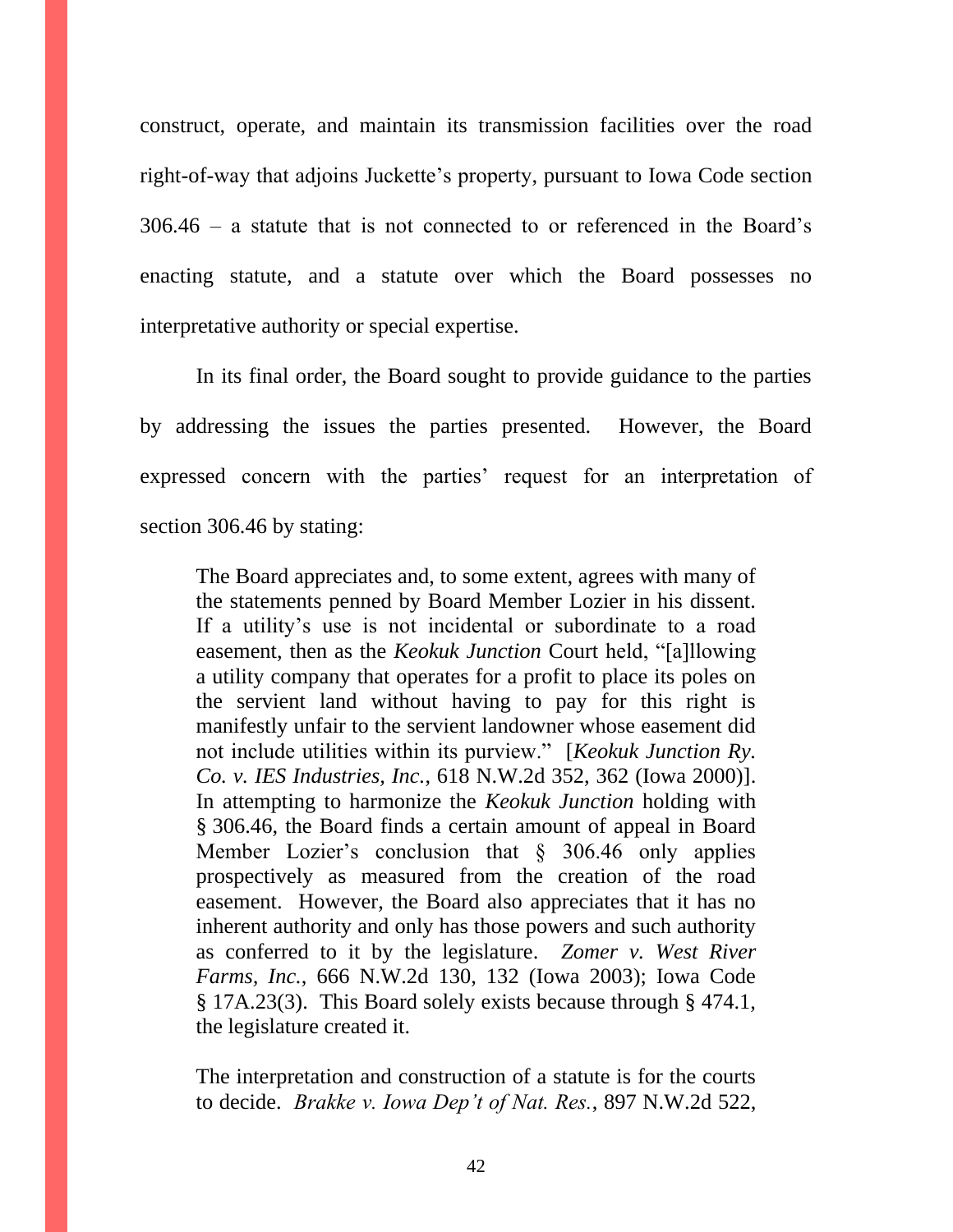533 (Iowa 2017). Although in certain instances a reviewing court will give appropriate weight to an agency's interpretation of its own enacting statute, *Renda v. Iowa Civil Rights Comm'n*, 784 N.W.2d 8, 10 (Iowa 2010), in this instance, the Board has been asked to examine a statute that falls well outside both its enacting provisions and any area over which the Board possesses special expertise. Further, this Board lacks the authority to determine constitutional questions. *Soo Line R. Co. v. Iowa Dep't of Transp.*, 521 N.W.2d 685, 688 (Iowa 1994). *Under these circumstances, the Board believes its proper role is to apply § 306.46 as written to the pending controversy. The Board will leave the final interpretation and construction of § 306.46 – a statute over which the Board has no special interpretative authority – to the courts.*

(App. p. \_\_; CR p. 929) (emphasis added). It is through this lens that the Board sought to address the issues the parties presented in the contested case.

Because resolution of the road right-of-way issue will provide much needed guidance to Iowa utilities, the Board encourages this Court to address and resolve the dispute. The Board fully appreciates that its discussion of the right-of-way issue is entitled to no deference. *See NextEra Energy Resources LLC v. Iowa Utilities Bd.*, 815 N.W.2d at 44 (holding that the courts "do not give any deference to the agency with respect to the constitutionality of a statute . . . because it is entirely within the providence of the judiciary to determine the constitutionality of legislation enacted by other branches of government"). Further, as expressed in the above-block quote, as an entity that exists solely through the legislature's delegation of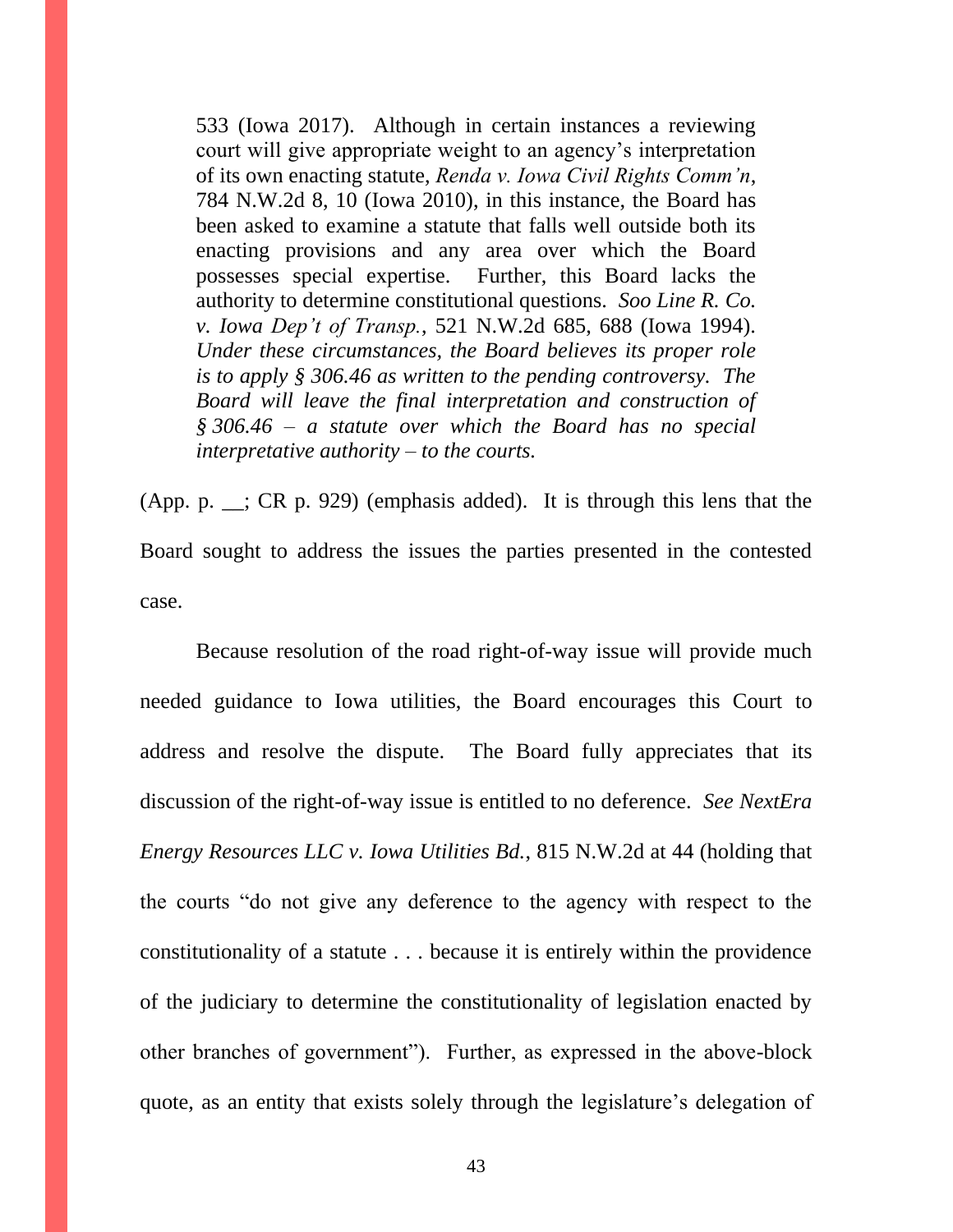authority, the Board sought to apply section 306.46 as written. (App. p. \_\_; CR p. 929). *See Shell Oil Co. v. Bair*, 417 N.W.2d 425, 429 (Iowa 1987) (quoting K. Davis, *Administrative Law* § 20.04, at 74-84 (1958) for the proposition that "[o]nly the courts have authority to take action which runs counter to the express will of the legislative body"). With that said, the undersigned will summarize the Board's discussion of the issue to the extent it may be of some benefit to this Court.

Section 306.46(1) provides that a "public utility may construct, operate, repair, or maintain its utility facilities within a public road right-ofway" subject to compliance with section 318.9 and so long as the construction of the utility facility does not cause interference with the public use of the road. There is no dispute that MidAmerican meets the definition of "public utility" as that term is defined in section 306.46. There is no dispute that MidAmerican's proposed transmission lines meets the definition of "utility facilities" as that term is defined in section 306.46. Finally, there is no dispute that MidAmerican intends to construct, operate, and maintain the transmission line within the public right-of-way on the road that adjoins Juckette's property. (App. p. \_\_; CR p. 258). Therefore, applying the statute as written, section 306.46 appears to permit MidAmerican to use the road right-of-way.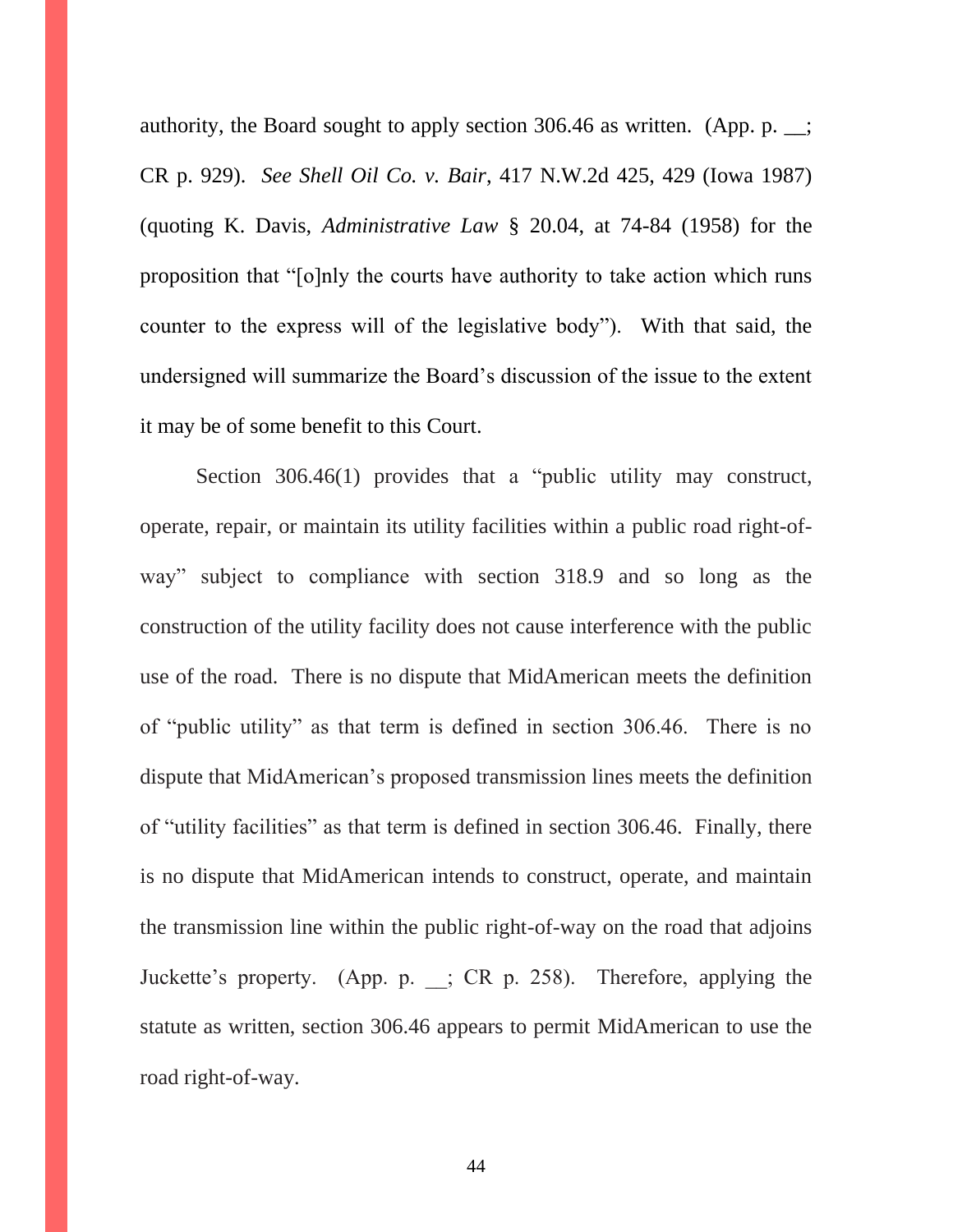Juckette contends that application of section 306.46 to this case is improper for at least two reasons. First, Juckette contends that applying section 306.46 to this case constitutes an impermissible retroactive application in violation of section 4.5. Juckette Opening PP Brief pp. 61-75. Second, if section 306.46 is not being retroactively applied, Juckette contends the statute is unconstitutional. Juckette Opening PP Brief pp. 75- 81. Juckette raised the same issues before the agency, and the Board responded to each.

*A. Retroactive Application of Section 306.46.*

In addressing Juckette's claim that applying section 306.46 to this case would constitute an impermissible, retroactive application, the Board stated:

With respect to prospective versus retrospective application, whether § 306.46 is retroactive depends "upon what one considers to be the determinative event by which retroactivity or prospectivity is to be calculated." *Republic Nat'l Bank of Miami v. United States*, 506 U.S. 80, 100, 113 S. Ct. 554, 565 (1992) (Thomas, J., concurring in part and concurring in the judgment). In this situation, the Board believes the determinative event is the conduct that is made subject of the statute, namely, the public utility's construction, operation, repair, and maintenance of its utility facilities within a public road right-of-way. Here, because MidAmerican's construction, operation, and maintenance of the proposed transmission line has yet to occur, application of § 306.46 is prospective.

(App. p. \_\_; CR p. 931).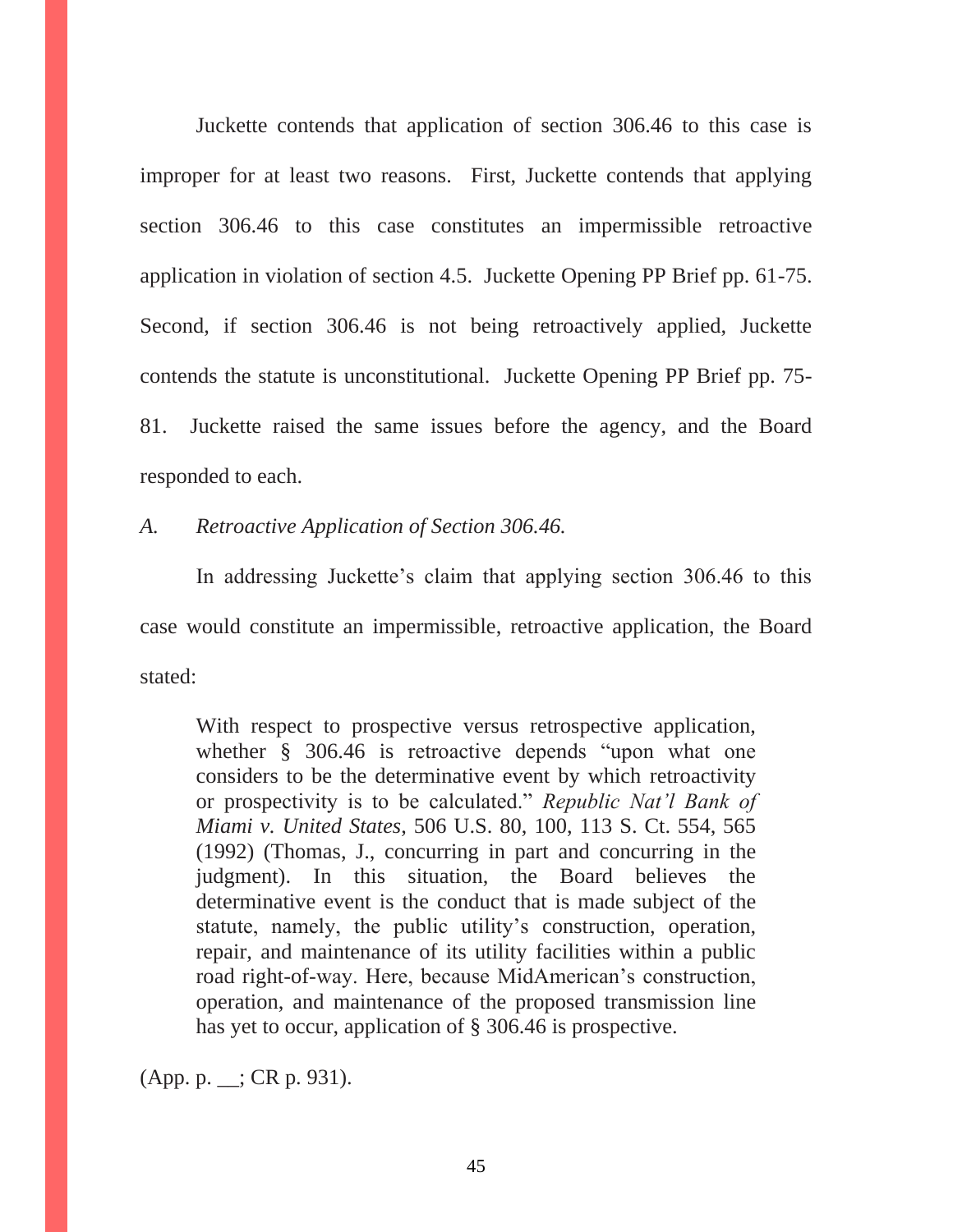After the Board's final decision, the Iowa Supreme Court issued *Hrbek v. State*, 958 N.W.2d 779 (Iowa 2021), which provided clarification on the question of how the determinative event is to be identified. The *Hrbek* Court examined the applicability of a newly adopted statute, which limited the types of filings that can be made by represented post-conviction relief ("PCR") applicants, to a pending PCR case. The PCR applicant asserted that application of the newly adopted statute to his pending PCR case would constitute "an unlawful retroactive application of the statute." *Id.* at 782.

The Court began its analysis by clarifying how the determinative event by which retroactivity or prospectivity is to be calculated. The Court stated:

application of a statute is in fact retrospective when a statute applies a new rule, standard, or consequence to a *prior* act or omission. The prior act or omission is the event of legal consequence "that the rule regulates." The event of legal consequence is the specific conduct regulated in the statute.

*Id.* at 782-83 (emphasis in original) (internal citations omitted). In other words, a statute is applied retroactively when it applies a new rule to a "prior act," which means "the event of legal consequence." In turn, "the event of legal consequence" refers to the "specific conduct regulated in the statute."

46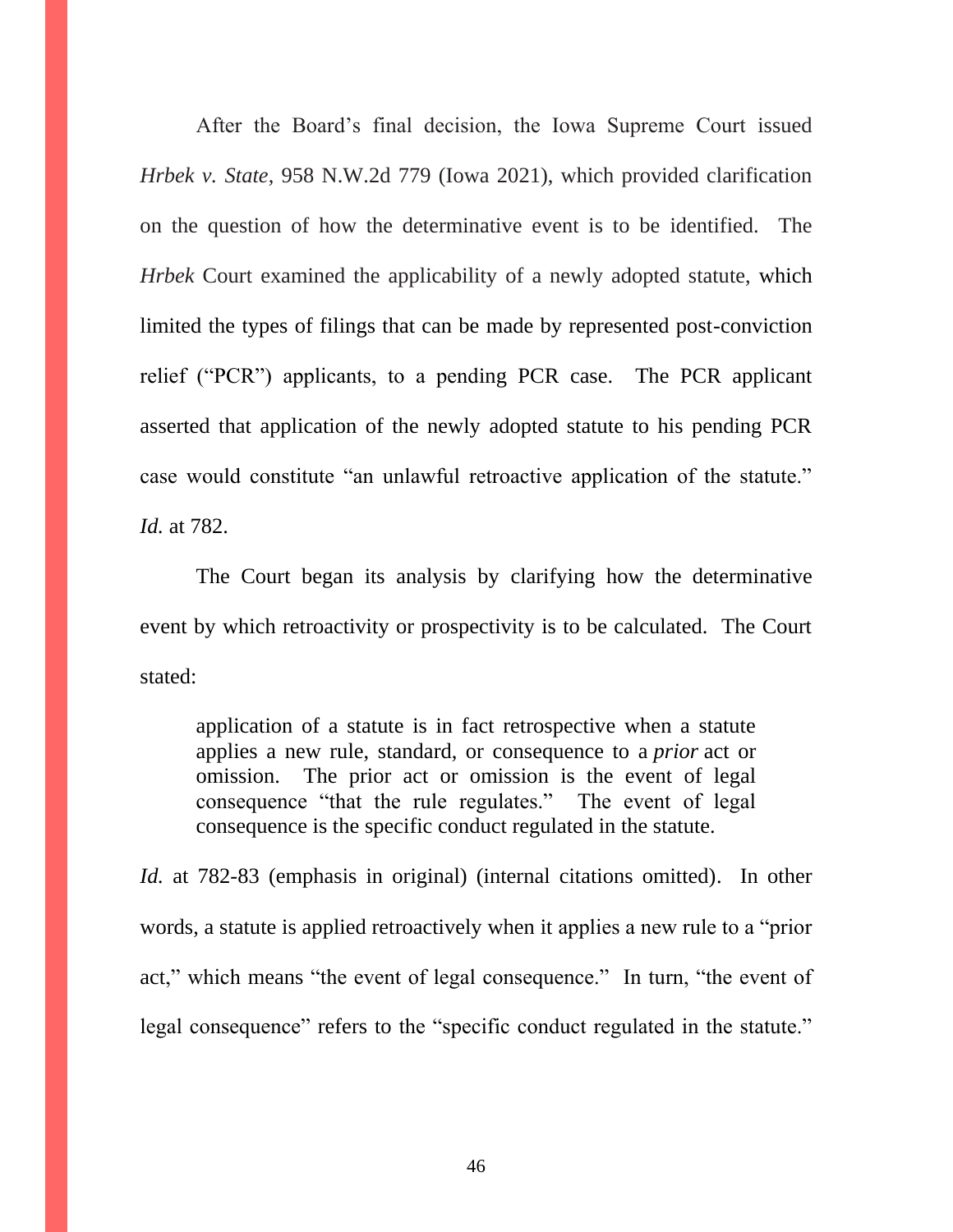Therefore, the determinative event is the "specific conduct regulated in the statute."

As applied to the facts of this case, to determine whether section 306.46 is being applied retroactively, the first step is to identify the determinative event – which means the specific conduct related in section 306.46. The only conduct referenced in section 306.46 is the construction, operation, repair, or maintenance of a utility facility within the public road right-of-way by a public utility. Consequently, under the *Hrbek* standard, the determinative event for purposes of examining whether section 306.46 is being applied retrospectively would appear to be the public utility's construction, operation, repair, or maintenance of its utility facilities within a public road right-of-way. Because MidAmerican has not yet constructed, operated, repaired, or maintained any utility facility within the public road right-of-way adjoining Juckette's property, section 306.46 is not being retroactively applied in violation of section 4.5.

*B. Constitutionality of Section 306.46.*

When asked to address the constitutionality of section 306.46, the Board noted that it "is duty-bound to follow legislative enactments and lacks the authority to consider the constitutionality of a statute." (App. p.  $\therefore$  CR pp. 929) (citing *Shell Oil Co*, 417 N.W.2d at 429). In her request for the

47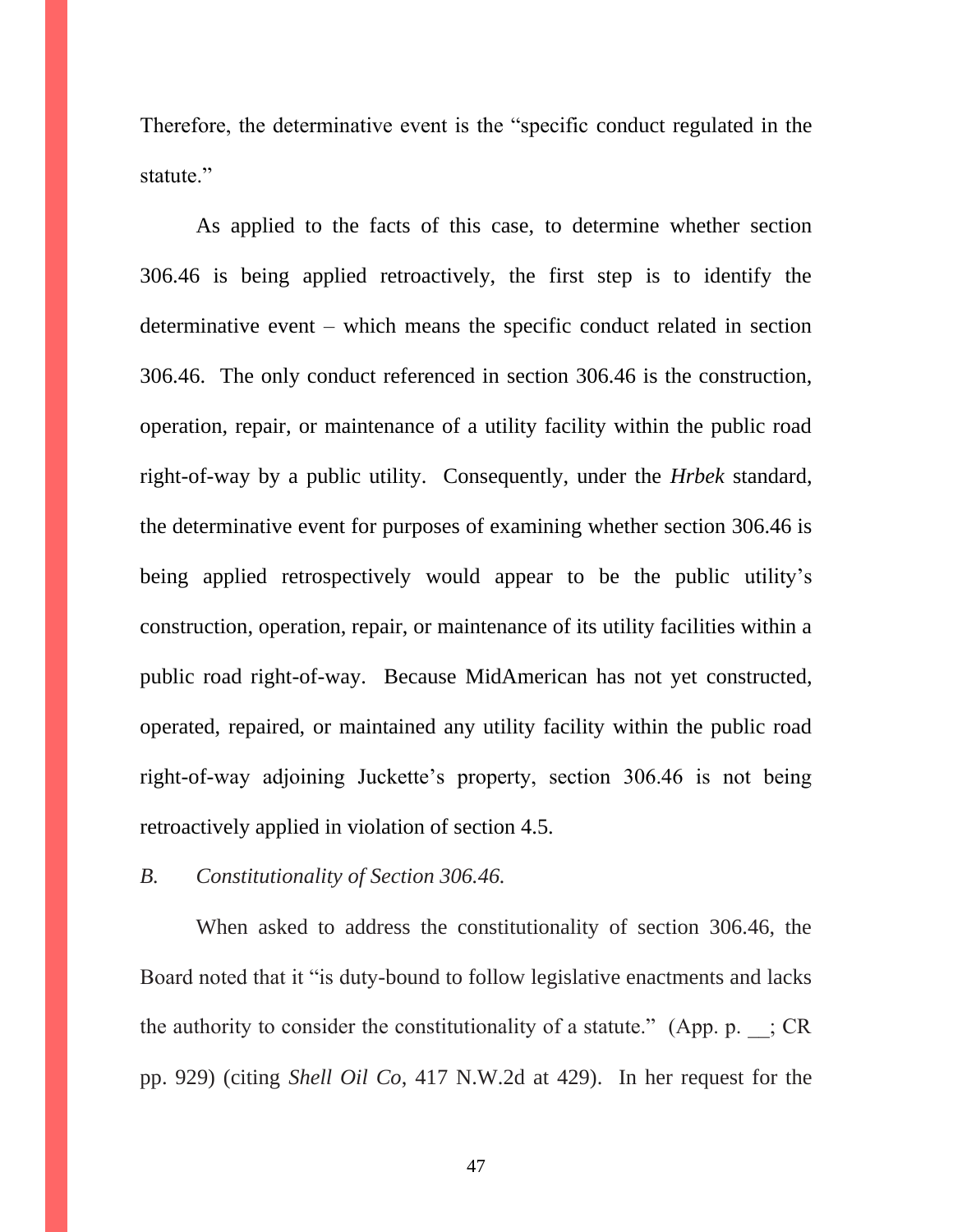Board to reconsider its final decision, Juckette chastised the Board, arguing it "erred in failing to address [her] argument that Iowa Code § 306.46 is unconstitutional as applied to this proceeding because the Board and [MidAmerican's] reliance on Iowa Code § 306.46 would result in a physical intrusion upon Intervenor's real estate without just compensation." (App. p. \_\_; CR p. 973). Other parties likewise requested the Board "render an opinion" as to the constitutionality of section 306.46 – again, a statute that is not within the scope of the Board's legislatively delegated authority and over which the Board has no interpretative authority. (App. p.  $\angle$ ; CR p. 1018).

In response and in the Order Denying Application, the Board stated:

The contention that an executive branch agency possesses the authority to hold [that] a legislative enactment is in violation of the Iowa Constitution, especially given that agencies possess no inherent or constitutional powers and only possess such authority as delegated by the legislature, runs contrary to the very underpinnings of the separation of powers and wellestablished judicial holdings. *See ABC Disposal Sys., Inc. v. Department of Nat'l Res.*, 681 N.W.2d 596, 604-05 (Iowa 2004) (stating that "[u]nder the doctrine of separation of powers, the judiciary is required to determine the constitutionality of legislation" and the Court "will not give any deference to the view of the agency with respect to the constitutionality of a statute or administrative rule, because it is *exclusively up to the judiciary to determine the constitutionality of legislation*") (emphasis added). The Board appreciates that, as the initial trier of fact, it is obligated to make factual findings relevant to the constitutional issues and, on this point, Ms. Juckette failed to identify any specific factual dispute the Board neglected to address in its Final Order. Instead, Ms. Juckette simply disagrees with the findings the Board made....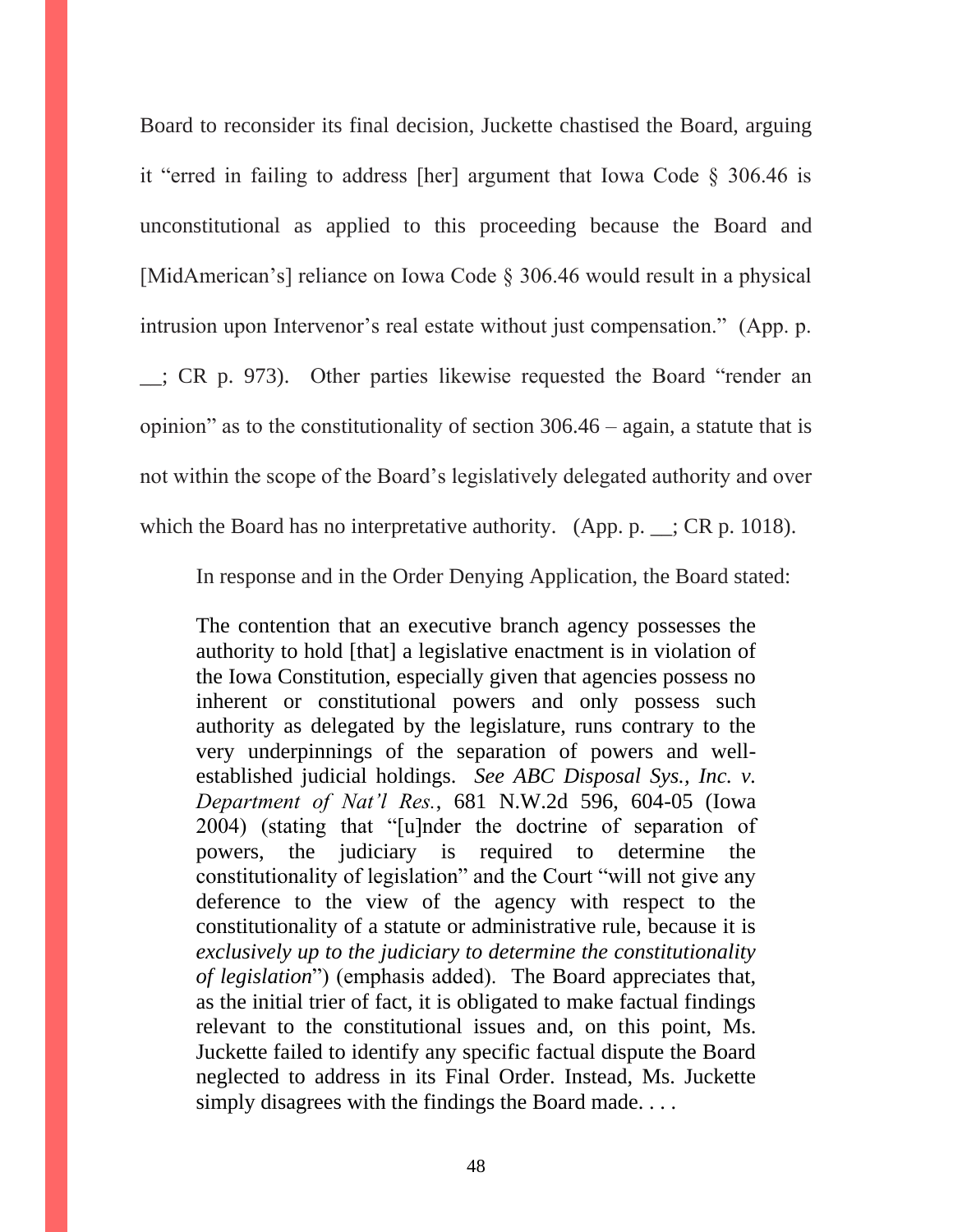Article 1, section 18 of the Iowa Constitution provides that "[p]rivate property shall not be taken for public use without just compensation." The framework for a "takings" analysis is:

(1) Is there a constitutionally protected private property interest at stake? (2) Has this private property interest been "taken" by the government for public use? and (3) If the protected property interest has been taken, has just compensation been paid to the owner?

*Bormann v. Bd. of Sup'rs In & For Kossuth Cty.*, 584 N.W.2d 309, 315 (Iowa 1998). The critical question is whether a property interest has been taken. *Kingsway Cathedral v. Iowa Dep't of Trans.*, 711 N.W.2d 6, 9 (Iowa 2006).

In discussing this issue in the Final Order, the Board held:

Under such a reading, § 306.46 would "allow utilities to use public right-of-ways without the permission of the servient landowner." This is because the utility use is "an incidental and subordinate use of a highway easement," which means that the use of the right-of-way for the construction of utility facilities "does not call for acquisition of an additional servitude" from the landowner. If no additional servitude results, there is no taking. As explained by the Wyoming Supreme Court: The rights of the easement holder in another's land are determined by the purpose and character of the easement. The manner in which the easement is used does not become frozen at the time of grant. An easement for a road or a highway does not limit its use to the movement of vehicles. Uses related to traffic movement are within the scope of the easement. The grant of a public road easement embraces every reasonable method of travel over, under and along the right-of-way. Thus, the running of power and telephone lines above the ground and pipelines underneath do not increase the burden on the servient estate and are permissible uses.

(App. pp. \_\_; CR pp. 1045-47).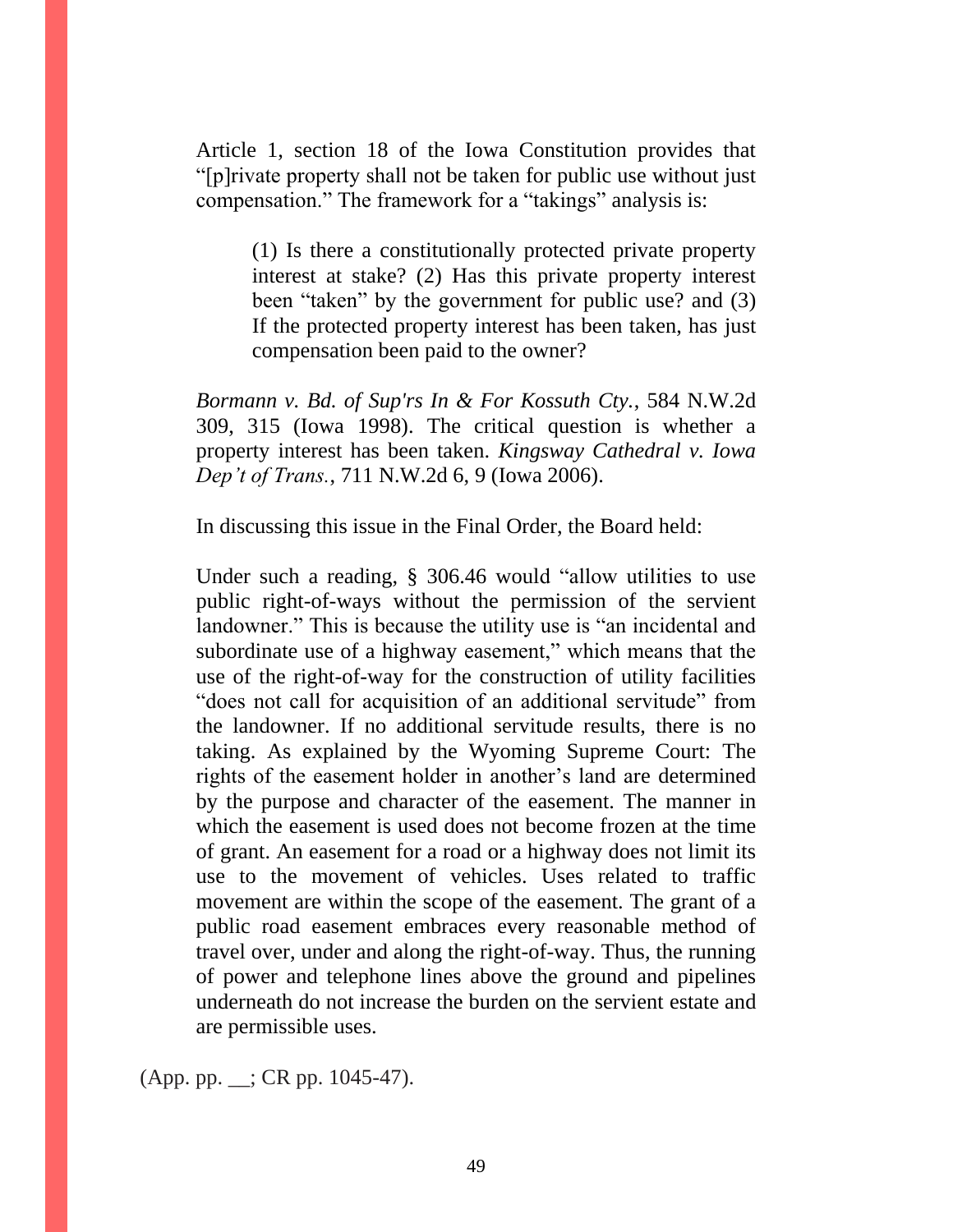The Board also acknowledged the *Keokuk Junction* Court decision, including the Court's discussion regarding the approached taken by other states. *Keokuk Junction Ry. Co.*, 618 N.W.2d at 356. Alaska, for example, takes the position that property owners cannot seek contribution for the installation of electric utility structures on a road easement. *Id.* In commenting on this approach, the *Keokuk Junction* Court stated:

The reasoning underlying this position is that electric . . . lines supply communications and power which were in an earlier age provided through messenger and freight wagons traveling on public highways. So long as the lines are compatible with road traffic they are viewed simply as adaptations of traditional highway uses made because of changing technology: The easement acquired by the public in a highway includes every reasonable means for the transmission of intelligence, the conveyance of persons, and the transportation of commodities which the advance of civilization may render suitable for a highway.

. . . .

Hence it has become settled law that the easement is not limited to the particular methods of use in vogue when the easement was acquired, but includes new and improved methods, the utility and general convenience of which may afterwards be discovered and developed in aid of the general purpose for which highways are designed.

*Id.* at 356-57 (citation omitted). The *Keokuk Junction* Court opted against

this approach, stating:

The Alaska case . . . can similarly be distinguished from the present case because in Alaska, a statute was enacted to allow utilities to use public right-of-ways without the permission of the servient landowner. No such provision exists in Iowa. The sole reason the Alaska Supreme Court validated the utility's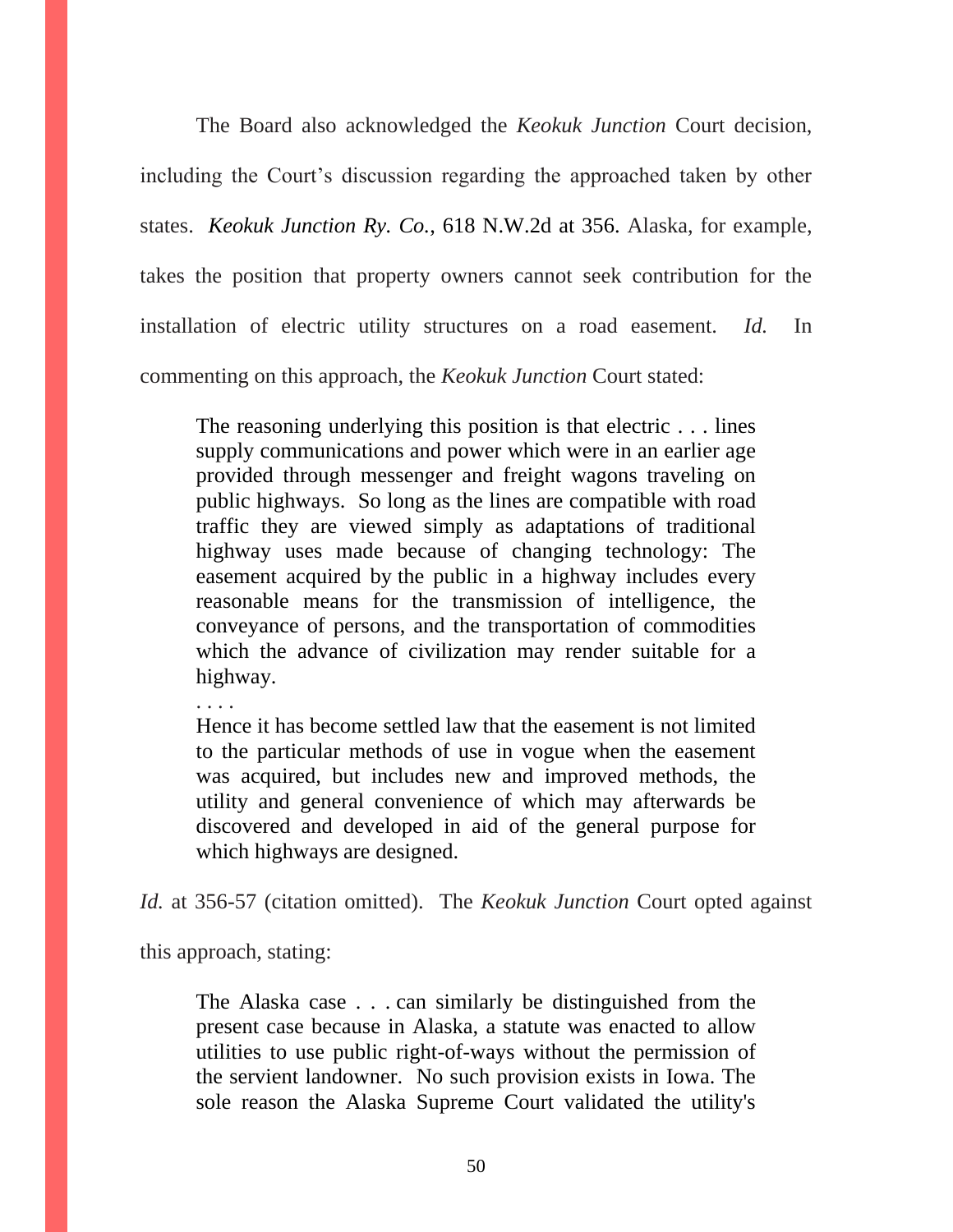installation of electric poles within the easement was the presence of state legislation authorizing this use. *Without the aid of such legislation in Iowa, we are clearly not prompted to make a similar decision.*

*Id.* at 357 (internal citations omitted) (emphasis added).

Following *Keokuk Junction*, the Iowa Legislature enacted section 306.46(1), which is remarkedly similar to the Alaska statute. 2004 Iowa Acts ch. 1014. Thus, the question became, would the Iowa Supreme Court be prompted to make a decision similar to the Alaska Supreme Court with the aid of similar legislation in Iowa?

In attempting to answer this question, the Board noted the lack of a similar statute in Iowa must have had some bearing on the Court's decision – why reference the lack of an Iowa statute if the existence of the statute was immaterial? Additionally, when it enacted section 306.46, the legislature understood the *Keokuk Junction* holding and must have intended to accomplish something. *See Beier Glass Co. v. Brundige*, 329 N.W.2d 280, 285 (Iowa 1983) (providing that enacting a statute, the presumption is that "the legislature knew the existing state of the law"). The legislature would not have likely enacted a statute it knew would be unconstitutional the moment of enactment. *See Honomichi v. Valley View Swine, LLC*, 914 N.W.2d 223, 230 (Iowa 2018) (holding that statutes are presumed to withstand constitutional review and require the challenger "refute every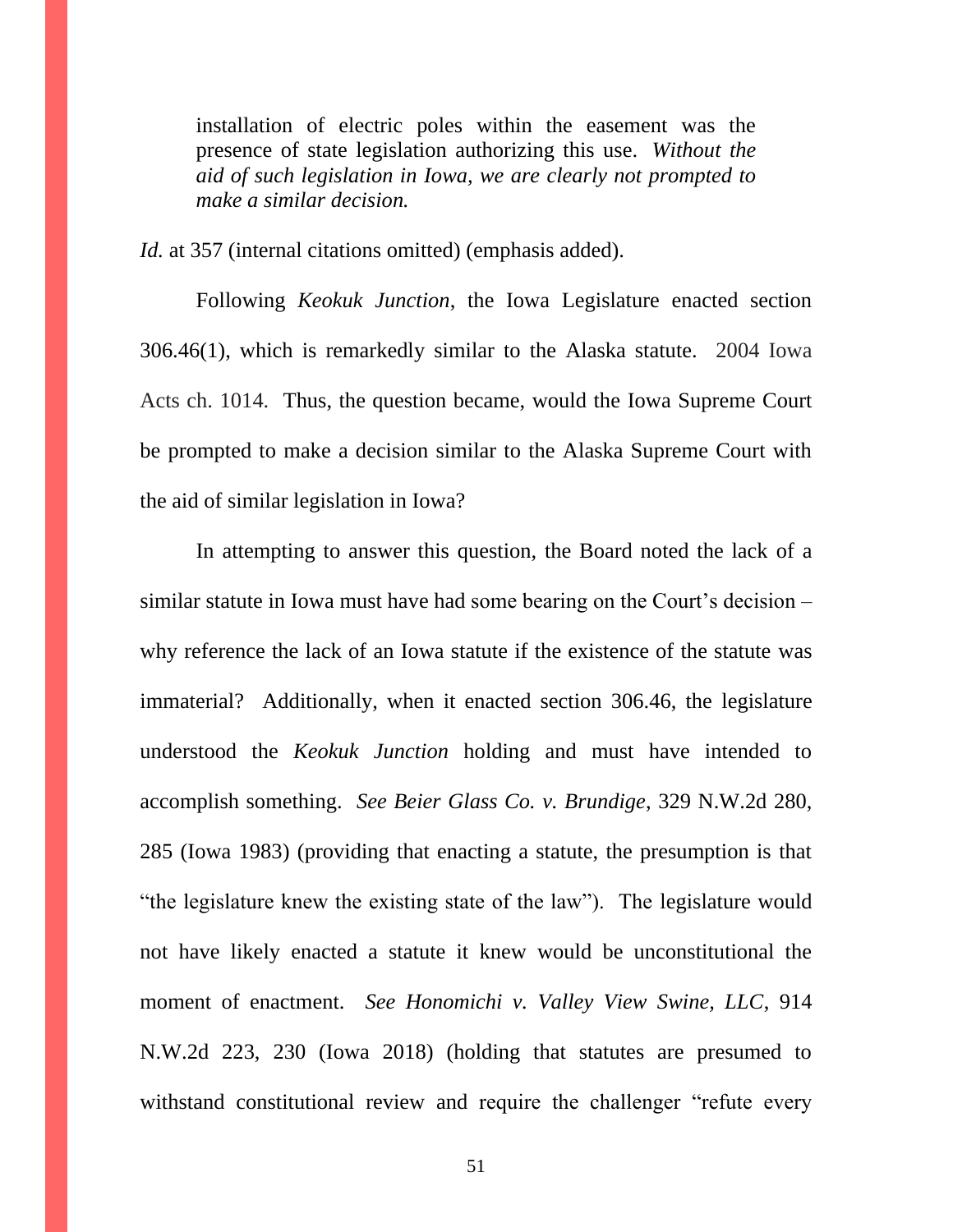reasonable basis upon which the statute could be found to be constitutional").

In sum, the Board is duty-bound to follow enacted statutes, and section 306.46 clearly and unambiguously provides that a "public utility may construct, operate, repair, or maintain its utility facilities within a public road right-of-way." While the Board is likewise duty-bound to follow decisions of Iowa's appellate courts, the continued viability of the *Keokuk Junction* holding is unclear following the enactment of section 306.46. Under these circumstances, the Board opined it "must apply § 306.46 as written by finding MidAmerican may construct, operate, repair, and maintain the transmission line in the public road right-of-way." (App. p. \_\_; CR p. 932). Again, as noted above, because this Court's review of section 306.46 and how that statute may alter *Keokuk Junction* will provide much needed guidance to Iowa utilities, the Board encourages this Court to address and resolve the dispute. However, as discussed in Issue I, because a franchise, in and of itself, does not alter land rights between a transmission company and a property owner, regardless of this Court's conclusion with respect to section 306.46, the Board's franchise decision should be affirmed.

### **CONCLUSION**

Based on the authority, argument, and analysis contained herein,

52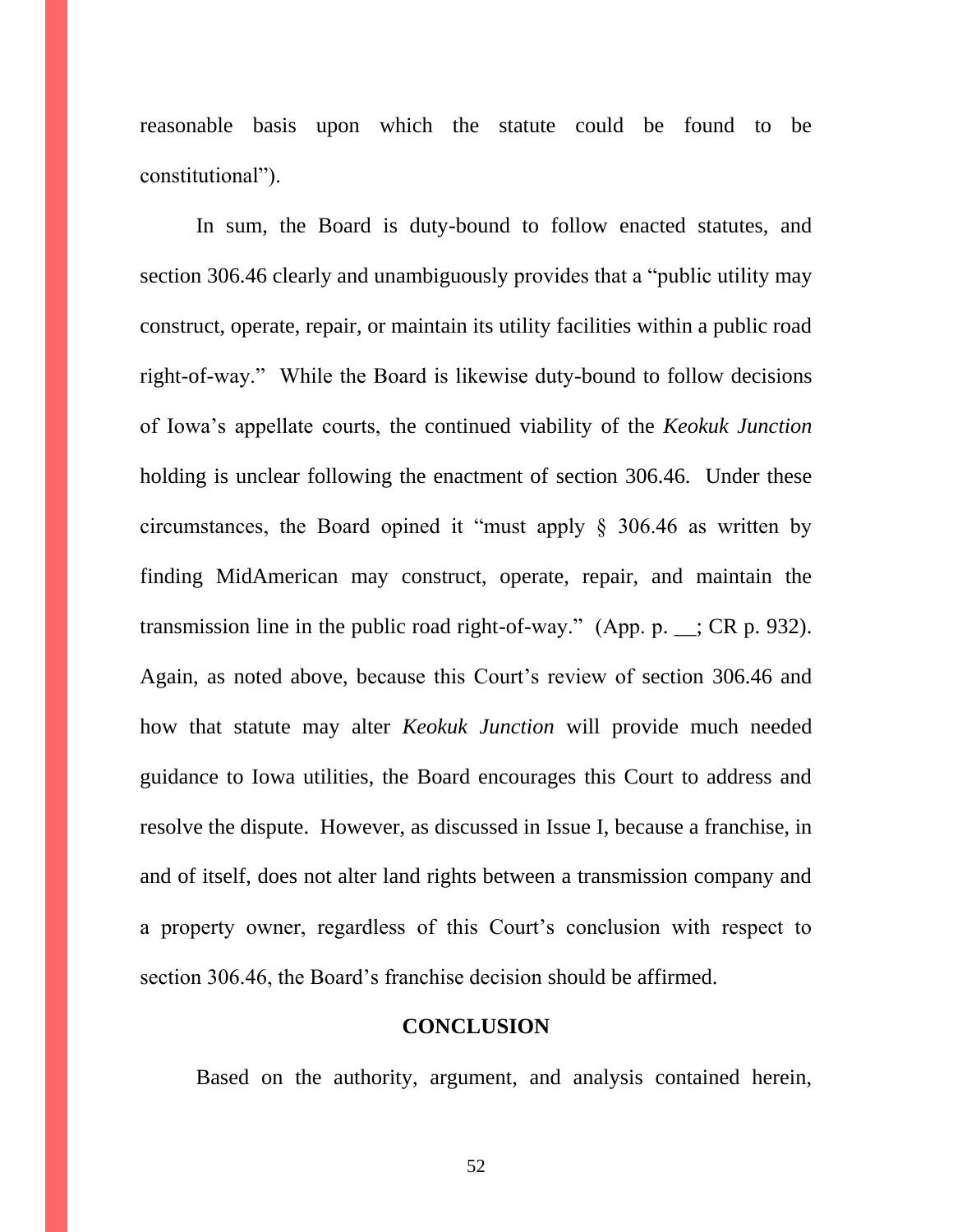Appellee Iowa Utilities Board respectfully requests this Court affirm the district court's November 7, 2021 Order Denying and Dismissing Petition for Judicial Review.

### **NONORAL SUBMISSION**

The undersigned believes this matter may be properly submitted based on the parties' briefs. In the event this matter is set for argument, the undersigned requests to be heard.

# **ATTORNEY'S COST CERTIFICATE**

Undersigned counsel certifies there was no cost paid by the Iowa Utilities Board as contemplated by Iowa R. App. P. 6.903(2)(j).

> /s/ Matthew Oetker Matthew Oetker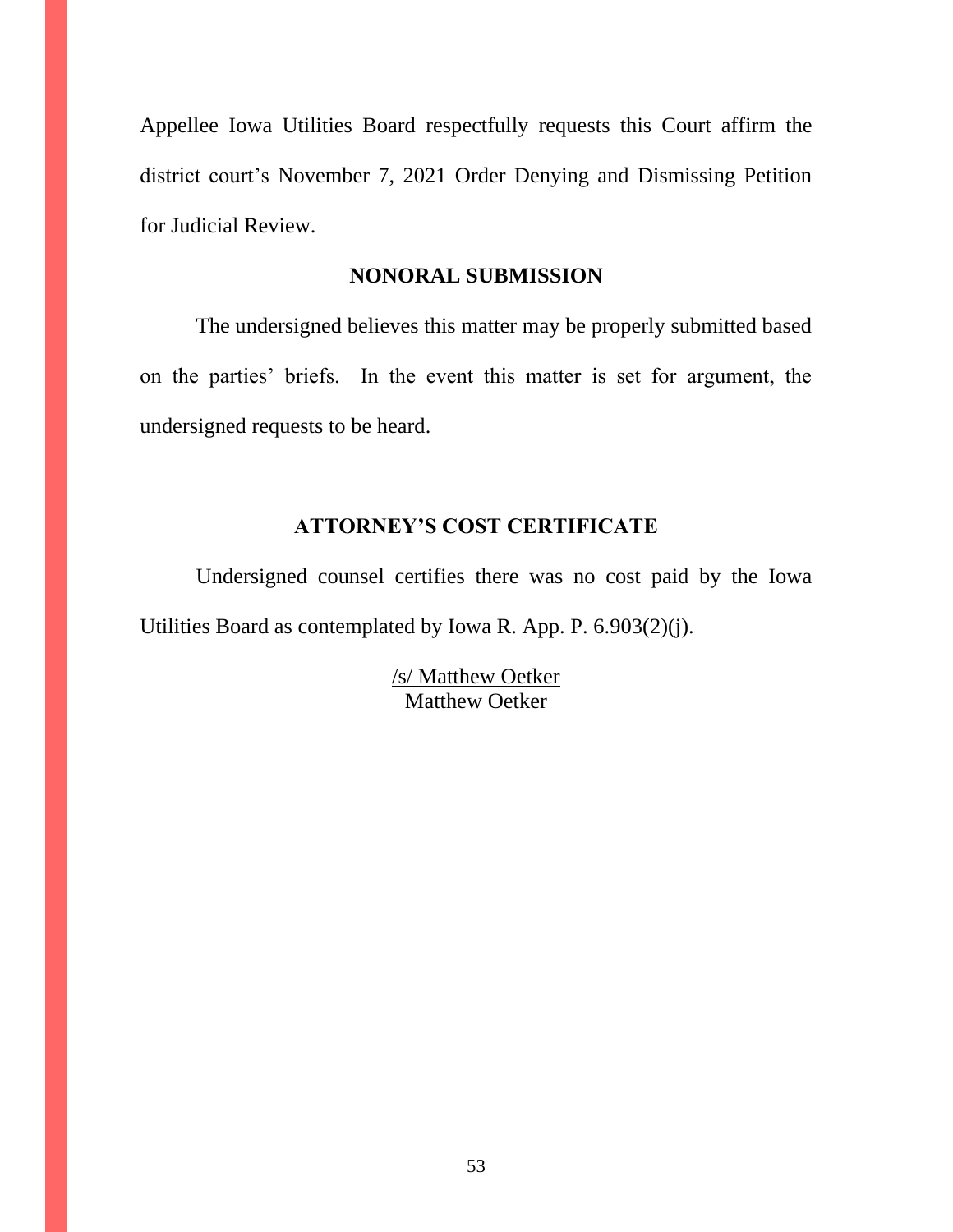## **CERTIFICATION OF COMPLIANCE WITH TYPE-VOLUME LIMITATION, TYPEFACE REQUIREMENTS, AND TYPE-STYLE REQUIREMENTS**

This brief complies with the type-volume limitation of Iowa Rs. App. P.  $6.903(1)(d)$  and  $6.903(1)(g)(1)$  or (2) because:

[X] this brief has been prepared in a proportionally spaced typeface using Times New Roman in 14-point type and contains 10,011 words, excluding the part of the brief exempted by Iowa R. App. P. 6.903 $(1)(g)(1)$ , or

[ ] this brief has been prepared in a monospace typeface using [state] name of typeface] in [state font size] and contains [state the number of] lines of text, excluding the parts of the brief exempted by Iowa R. App. P. 6.903(1)(g)(2).

/s/ Matthew Oetker March 10, 2022 Matthew Oetker Date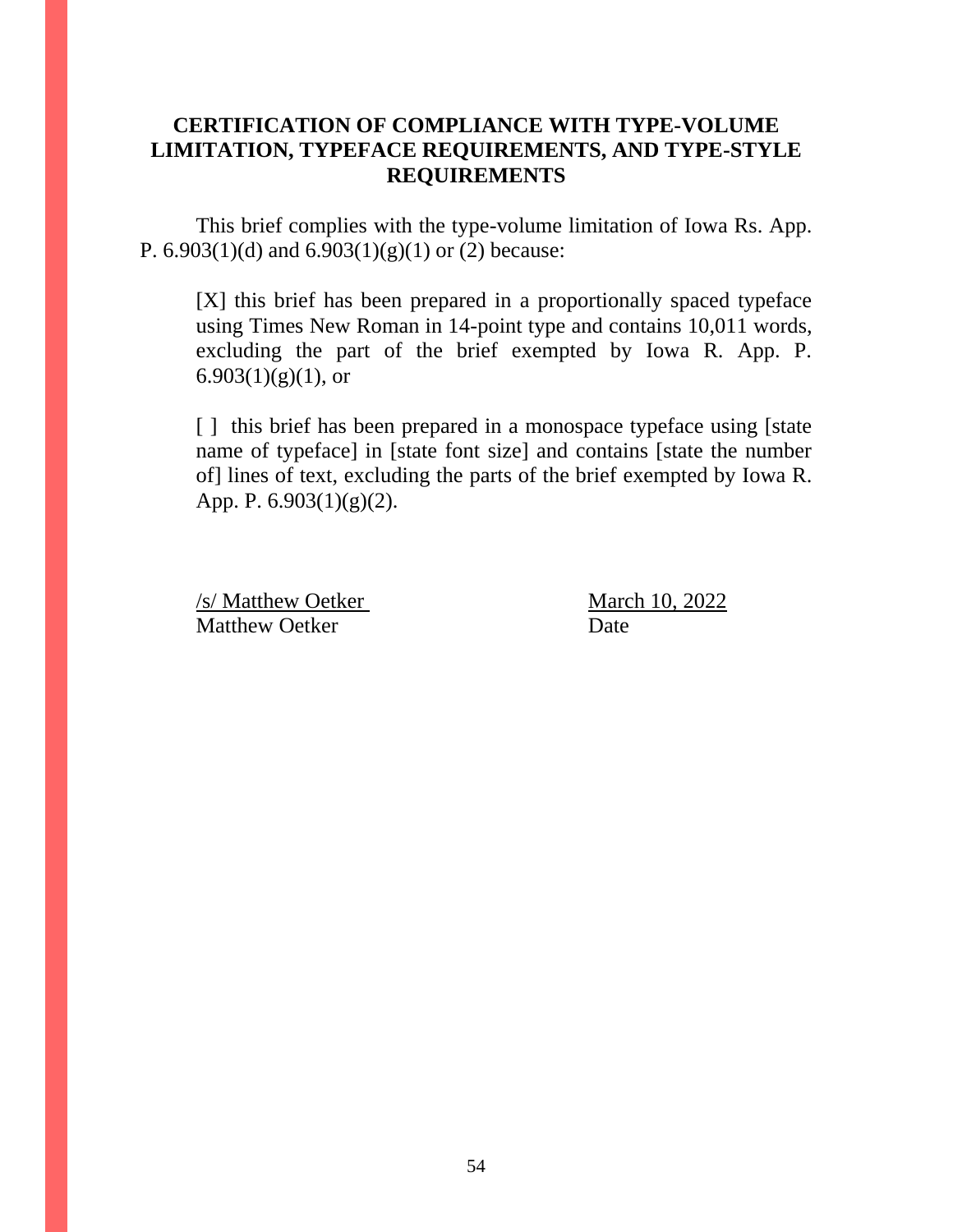### **CERTIFICATE OF SERVICE**

I, Matt Oetker, hereby certify that on March 10, 2022, I electronically filed the Appellee Page Proof Brief with the Clerk of Court by using the Iowa Electronic Document Management System which will send a notice of electronic filing to the following:

John E. Lande Andrew Magner William M. Reasoner 666 Grand Avenue, Suite 500 Dickinson, Mackaman, Tyler & Des Moines, Iowa 50309 Hagen, P.C. ATTORNEY FOR 699 Walnut Street, Suite 1600 INTERVENOR Des Moines, Iowa 50309 MIDAMERICAN ENERGY ATTORNEYS FOR APPELLANT COMPANY LINDA JUCKETTE

Jeffrey J. Cook Christina L. Gruenhagen 1375 East Court Avenue Daniel Peacock Des Moines, Iowa 50319 David Meyers ATTORNEY FOR INTERVENOR Parker & Geadelmann, PLLC OFFICE OF CONSUMER 5400 University Avenue ADVOCATE West Des Moines, Iowa 50266

ATTORNEYS FOR AMICI CURIAE IOWA FARM BUREAU FEDERATION

The undersigned further certifies to having served a .pdf copy of the Appellee Page Proof Brief via electronic mail to the following who appeared in the district court case but who do not appear to be included in the service list for this appeal:

Dennis Puckett Stanley J. Thompson Amanda A. James Dentons Davis Brown PC Sullivan & Ward, P.C.  $215 \, 10^{th}$  Street, Suite 1300 6601 Westown Pkwy., Ste. 200 Des Moines, Iowa 50309 West Des Moines, Iowa 50266 stan.thompson@dentons.com dpuckett@sullivan-ward.com ATTORNEY FOR IOWA ajames@sullivan-ward.com UTILITY ASSOCIATION ATTORNEYS FOR IOWA ASSOCIATION OF ELECTRIC COOPERATIVES